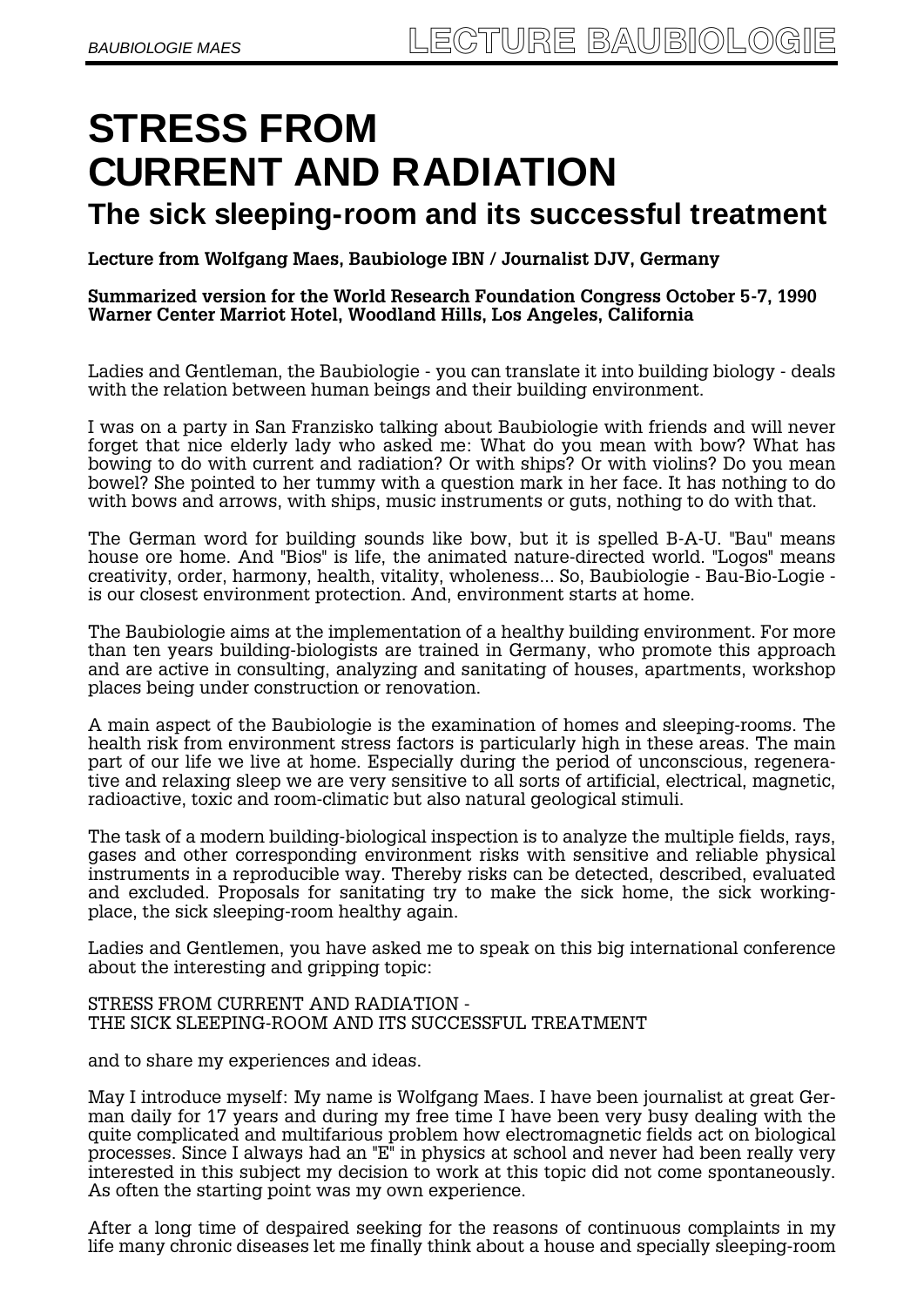examination. Numerous activities of orthodox and naturopath medicine and other, sometimes outrageous alternative approaches did not generate the desired success. I remained more or less sick for years. My odyssey brought me to all possible and impossible authorities of orthodox and naturopath doctors. The medical specialists found me a tough nut to crack. The insurance companies paid in the beginning and stopped it later on. I was not well. Quality of life, what was that about?

I followed the advise of a naturopath and called a dowser in my home. Visits of other dowsers followed during the coming weeks. Always I was astonished and horrified about the ambiguous contradiction of the results and the interpretations. Some spoke of a water vein, others about a dislocation. None of the reports were identical. Sometimes the alleged geological disturbances were at the left side of the room, then at the right side, then much more at the rear. Always they were beneath my bed, though this had been moved several times to another position within my sleeping-room. The five dowsers gave me five layouts, all of them were different.

Some weeks later a professional building and electricity biologist detected numerous and very strong artificial electrical and magnetic fields in my room. An electricity installation of my old house with a lot of defects and deficient grounding, too many electric sets like clock radio, stereo set, answering machine, TV set and some yards of live extension cords beside and under my bed radiated like mad and put my body on artificial "high voltage". The fields of the fuse box within the range of one yard of my bed added another involuntarily strong contribution.

I followed the many sanitation advises of the expert, cleared a strongly magnetic spring mattress away from my bed and an electrostatically charged synthetic carpet out of my sleeping-room and... felt a lot better during the weeks afterward. The first practical success after a long period of suffering!

My complaints decreased very soon. Two months later I did not need medicine any longer. The doctors seemed to be more confused than delighted. This happened some years ago. Looking backwards I am grateful, since those changes had been the most constructive ones of my life.

As a curious journalist I started with great interest to deplore in theory what I had experienced in practice. I wanted to write a story about that in my newspaper, since I had already a wonderful case study: my own person. Only some research on the scientific nuts and bolts was needed. But that caused difficulties. There were only a few building biologists who could answer my questions. And even their answers were inconsistent. Contacts to universities and medical doctors were met with ironic smile of professors and academic persons supposed to know everything but knew nothing.

This emerging science called Baubiologie hold me tight. I was a professional journalist and a private researching and experimenting man in one person. I looked for and found a lot of complicated but also understandable books. With enthusiasm I participated in seminars and met experts who were eager to help. I found many expensive measuring instruments and made experiments during a lot of nights. I was fascinated about the studies of building biology and naturopathy and invested the remainder of my limited time for that purpose.

Today persons call me an expert. I left my job as a newspaper journalist and turned my hobby into a job. Now I am a free lance worker. I am executing surveying and consulting in building biology for living rooms, sleeping-rooms, office buildings, consulting rooms of doctors and real estates. I am lecturing, organizing seminars, doing public relations and writing for scientific magazines. I cooperate with more then 50 doctors and naturopaths which refer clients with special problems to me, control my measurements from their orthodox medical and naturopath aspects and confirm the success of implemented sanitations.

Ladies and gentlemen, the core of my lecture will be the biological risks which we can change and improve with individual responsibility. I will inform you about things which really can be done and will avoid to concentrate on the illusion that it is possible to do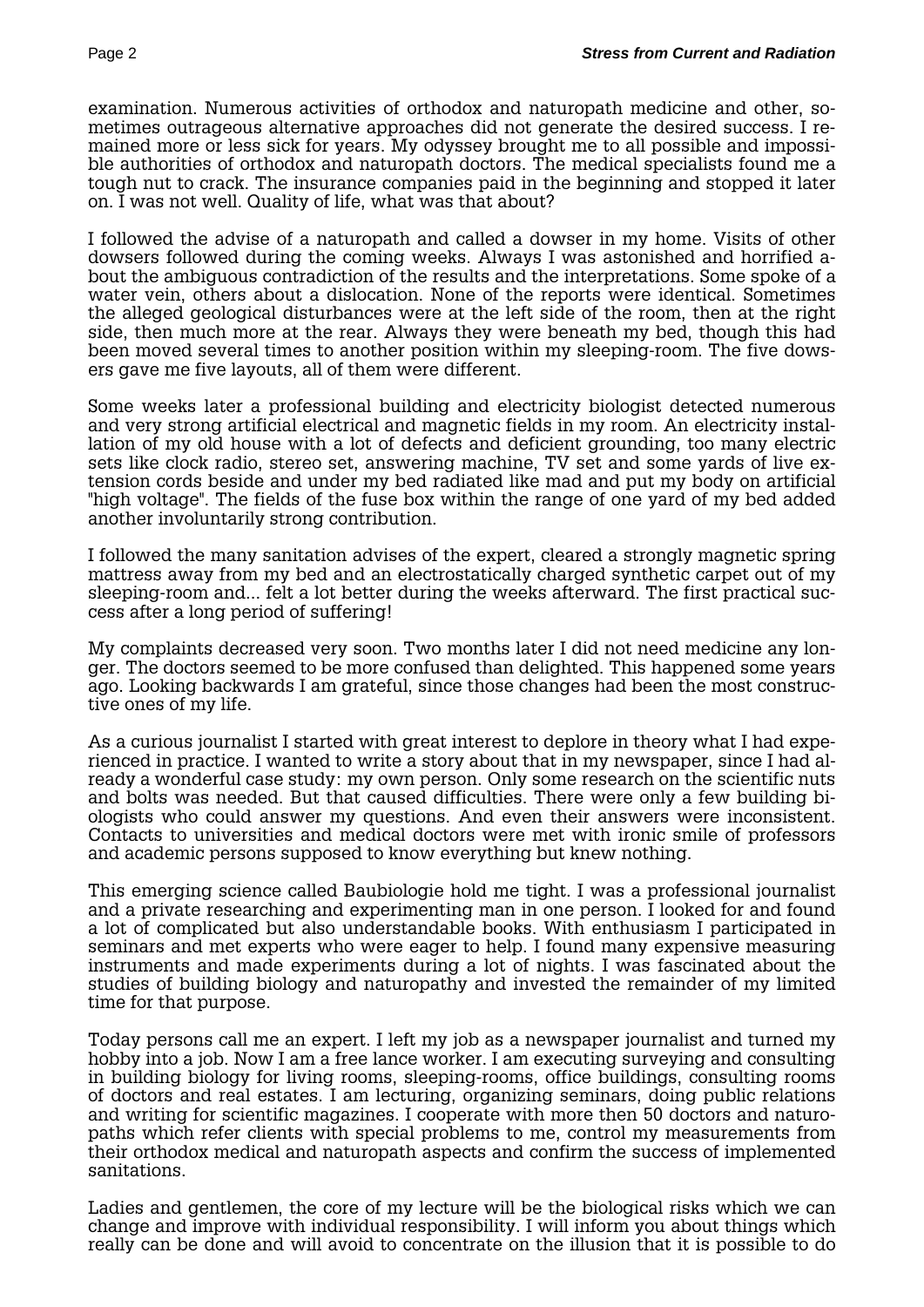the impossible. Therefore you will be informed less about those radiations against we can not protect ourselves for the time being or radiations which are only marginally researched and which we cannot eliminate spontaneously.

# **A host of strange offshoots: The artificial cosmos**

Among those are the high frequency electromagnetic waves beyond calculation and evaluation and potentials which penetrate our civilizations only for some decades till the last fibers of all technical and biological processes, all deriving from radio, TV, radar, radio relay systems, amateur radio, mobile phones, microwaves and satellites.

No other artificial environment factor has more strange offshoots than this electrification of our living space. Artificial micro wave smog from more than 10000 satellites, thousands of radio relay arrays and radar installations, millions of mobiles, transmitters and receivers outside an inside... indicate an electromagnetic radiation all over the globe.

Times have passed when we were still able to measure the natural micro wave radiation of our atmosphere since the dramatic artificial interference of technical frequencies is billion times more than what had been the untouched yardstick till 1900: a sky without any artificial electromagnetic penetrations.

It is naive to assume that the organic processes of life will adjust themselves to those artificial and much stronger influences without any problem. Indeed, we do not taste anything, we do not hear anything, we do not feel anything directly from them. But that would be demanding too much. These technical beams, never having existed since the begin of our evolution, are so recent that nature taken by this quick surprise has no sensors, mechanisms of resistance and understanding available.

# **Let us change, what we can change**

TV towers and radar stations, military intelligence installations and telecommunication radio relays... satellites and mobile telephones with their typical high frequency electromagnetic fields cannot be removed so easily from our civilization. Nor can cars, concrete, smoking chimneys, garbage combustion installations, polluted rivers and lakes, low level flying, ozone (too little at the top, too much at the bottom). Therefore we should prefer speaking about what we really can change if we want to change it.

That are the many electric and magnetic, radioactive and geologic disturbances at home and at our work place. These generate especially large and often totally unnecessary risks beyond calculation because they can be avoided and we can do without them.

I will draw your attention this time to these fields and show you where they like to hide themselves often: In our electric installations and devices, in many synthetic materials, in metals like steel, in construction materials but also in the geological underground of the earth.

# **The sick sleeping-room**

Various scientific findings show that the human being during his regenerating passive sleep in the night reacts 10 to 100 times less resistant against stimuli. His immunity system, his adaptation capacity and his vegetative processes only function on a very low level. On daytime however, when the body aims at efficiency he has very active functions for counter-regulation and resistance against stress.

The sleeping-room is the workshop of the body. At night repairing takes place of things that have gone wrong during daytime. A sick sleeping-room cultivates sickness. Paracelsus has taught already more than 400 years ago: "A sick bed is a safe tool to ruin one's health". Therefore most of my arguments refer to the most important twenty square feet in your home: to your bed, where it is placed and its surroundings.

Since seven years I have made more then 3000 inspections of sleeping places as a building biologist. Many times I have learned that a good and undisturbed sleeping place is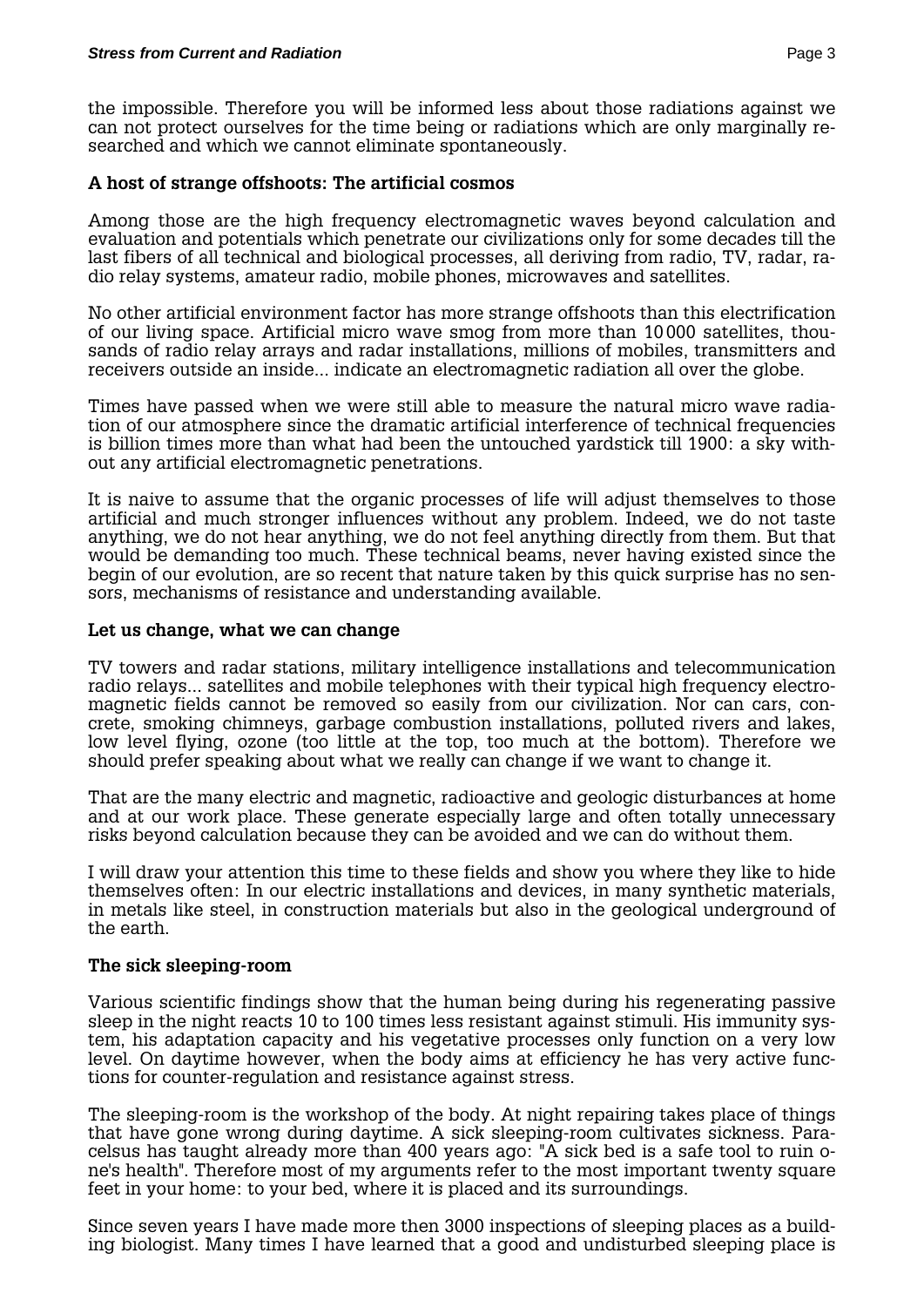the main base for health. Many persons react to a sleeping-place with stress factors in a remarkable way. They sweat, cannot find sleep, wake up often, get pains, fears, heart flutter, strains, pulled muscles, nightmares... Our body sends individually different warning signals which we should observe.

Many human beings do hardly react. Their sleep is deep, almost too deep, as heavy as lead... A better yardstick for the quality of sleep is the quality of awakening. Am I relaxed in the morning? Has sleep being a short vacation? Or am I deadbeat? Do I need two cups of coffee and a cold shower to become really awake? After an overstrained night I will be tired, regardless how long I have slept. I will lack motivations and my head will need a long time to think properly.

Let us now deal with the stressing beams in detail and extensively. We will speak a bit about electrical and magnetic alternating fields, about electrical and magnetic direct fields, about radioactivity and about terrestrial radiation.

# **1. Stress from electrical alternating fields**

Electrical alternating fields derive from electrical alternating voltage. These are 220 volts with a frequency of 50 hertz in Germany and 110 volts with the frequency of 60 hertz in the USA. All sockets and junction boxes, all cables and devices with mains connection are radiating also if there is no current, i.e. no current consumption.

Normally an electrical installation with its existing inevitable fields is modest in its radiation extension and the biological risks are minimal. Normally means if the installation is technically well done, installed properly, grounded according to the regulations without cracked cables or defects, without any supra-electrification. Under such conditions the follow-up fields are in the size of square feet and a connection of our body to these emitters is not very probably provided you are in a sufficient distance.

But I realize in many rooms fields not in the size of square feet but of square yards as a consequence of installation hassle, defect or not existing grounding and too many cables and electrical devices just in the range of the body. In the bed or nearby we sometimes have arrangements like in a jet cockpit or at a high tech computer place of a manager.

The producers are not always evident, often they are hidden. Walls, rooms and even whole houses can be energized due to faulty technical conditions. Construction materials with conductor ability, aluminum foils, rolled metals, moisture and the metal parts of a bed themselves (springs, iron grating) make the risk even larger.

The small, cheap clamp and standard lamps can generate many more fields than a jet cockpit since they rarely are grounded. And that happens as I said even when they are not switched on. Only the power-supply line is sufficient. Not necessary fields all over the night. Only because 50 cents have been saved for the decisive third grounding wire in the cable.

#### **A test screw driver flashes**

If a person is connected like an antenna to the outstanding large field an electrical body potential is generated which may be ten thousand times larger than the existing one in our natural organism. It often happens, that my voltmeter shows hundreds of millivolt or even some volt when I make a body test for a person lying in the bed.

In some extreme cases I saw a cheap test screw driver flashing at the skin, the hairs and the tongue of a person being under voltage of artificial 50 or 60 hertz. You do not believe it? Put yourself on an electric pad and ask your partner to make a test at your body. Try it.

All that generates stress. Our precious potential for resistance wanes. The body resistance must work on extreme level... On the other hand there are thousands of case studies when a simple sanitating of electrical alternating fields produced amazing and challenging health improvements.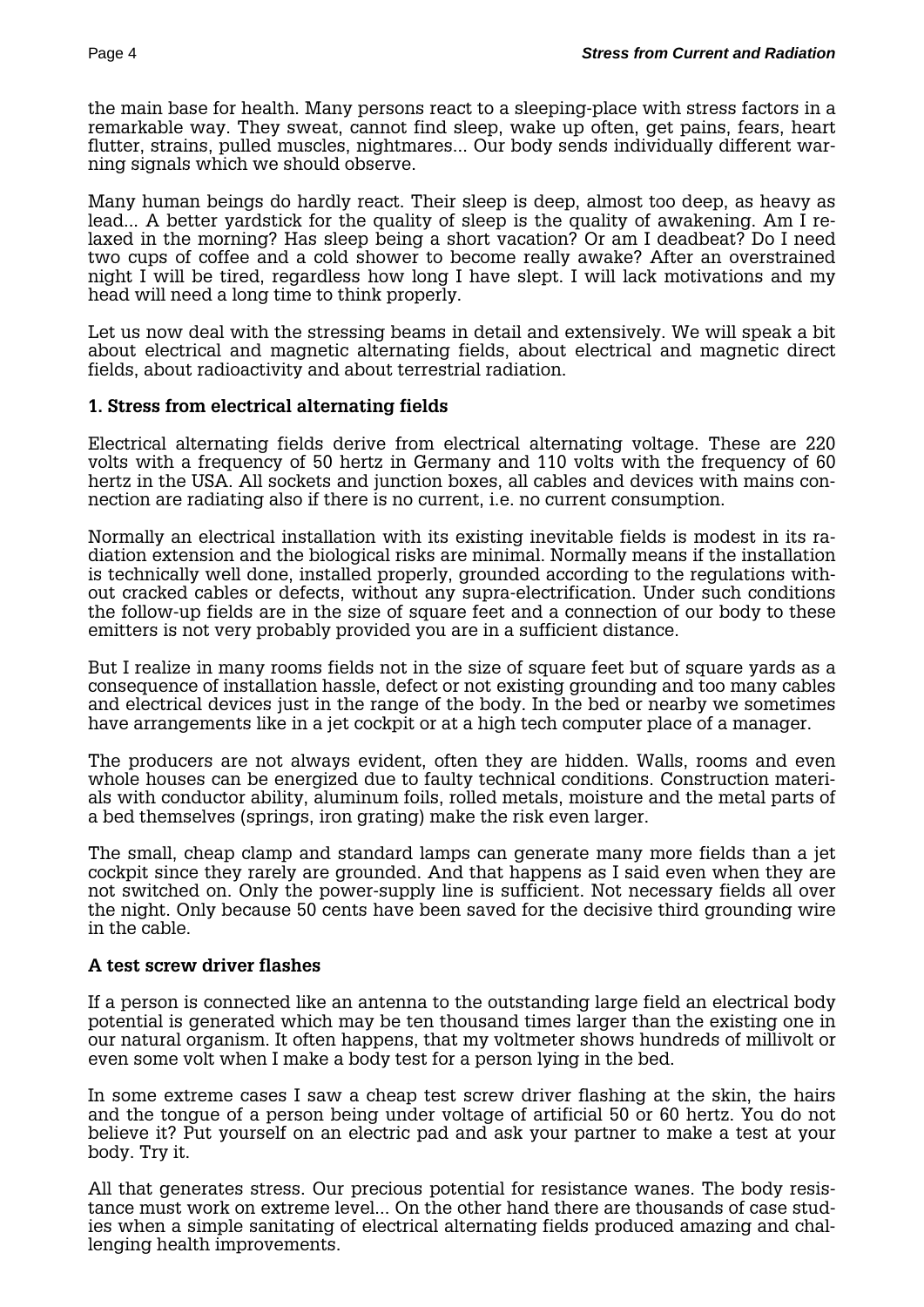#### **The frequency is important**

It's interesting that those fields of our living and working environment are especially precarious since they are subject to a frequency which according to scientific research results interferes particularly sensible with organic processes: the universal 50 and 60 hertz frequency. Technical environment from radio relay, radar etc. work with extreme high frequencies in the kilo-, mega- and gigahertz range. Our low 50 or 60 hertz frequency in electrical installation of our homes and work places are not comparable with them. Let us now not listen to what the sceptics and warning voices say about the problem but those who are in charge for electricity production and sell it.

#### **Stimuli from the power-supply company**

Germanys biggest power-supply company RWE in Essen reports in an internal company information dated from 1984: "A nerve cell realizes an electrical stimulus above 15 to 20 millivolt..." Continued: "Within alternating voltage the sensibility is dependent form the frequency. The highest sensibility of nerves is around 50 hertz." And: "Technical applications can disturb electrical physical processes."

That is a quote from an institution which would have justifiable reasons to resist against the suspicion of biological effects from electrical fields. When only 15-20 millivolts lead to nerve stress - that raises a lot of questions.

#### **Nobody knows**

What happens in a person when I detect electrical potentials of some volts at and within his body which is connected to adjacent voltage fields in his bed? What happens when the test screw driver flashes? That are 50-100 volts!! Is that already "a disturbance of physical processes"? Is it or is it not yet?

Nobody seems to know. No wonder. The soft scientific researches refer to short time tests with healthy test persons during the active day time period. Long time tests with senior and ill persons, children, sensible persons and unborn children do not yet exist. Not to mention any reference to the sensible unconscious sleeping phase.

#### **Research is needed**

My experience shows that the importance of biological risks of all artificial electromagnetic fields is higher than we thought so far. Otherwise what other would be the reason of recurrent spontaneous healing successes of seriously ill persons after they have been liberated from those chronic stimuli?

I am no scientist. I am a journalist. That is stimulating too. I have knowledge due to my experiments and experiences, because I check and detect things. I ask and check; I believe little and want to know much. This forms a total picture from various parts. You do not need proofs if you have experience. Experience is the pathfinder for scientific dialogue. And such a dialogue is missing.

#### **The biggest computer of the world: the human being**

Before this auditorium there is no debate necessary, that we have billions of electrical functions running every second in the organism. Cells have an electrical potential. Measurable currents flow in nerve fibers.

Medicine has defined the time of death by the end of electrical energy in the brain. The electro-cardiogram measures the electrical processes of the heart in the range of millivolt. The electro-encephalogram the processes in the brain in the even more sensitive range of microvolts.

The cardiac pacemaker generates with one millivolt the unquestionable result of contracting the heart muscle. There is no life without electric voltages. All of our billions of cells are procuring more than 100.000 biophysical and biochemical functions per second.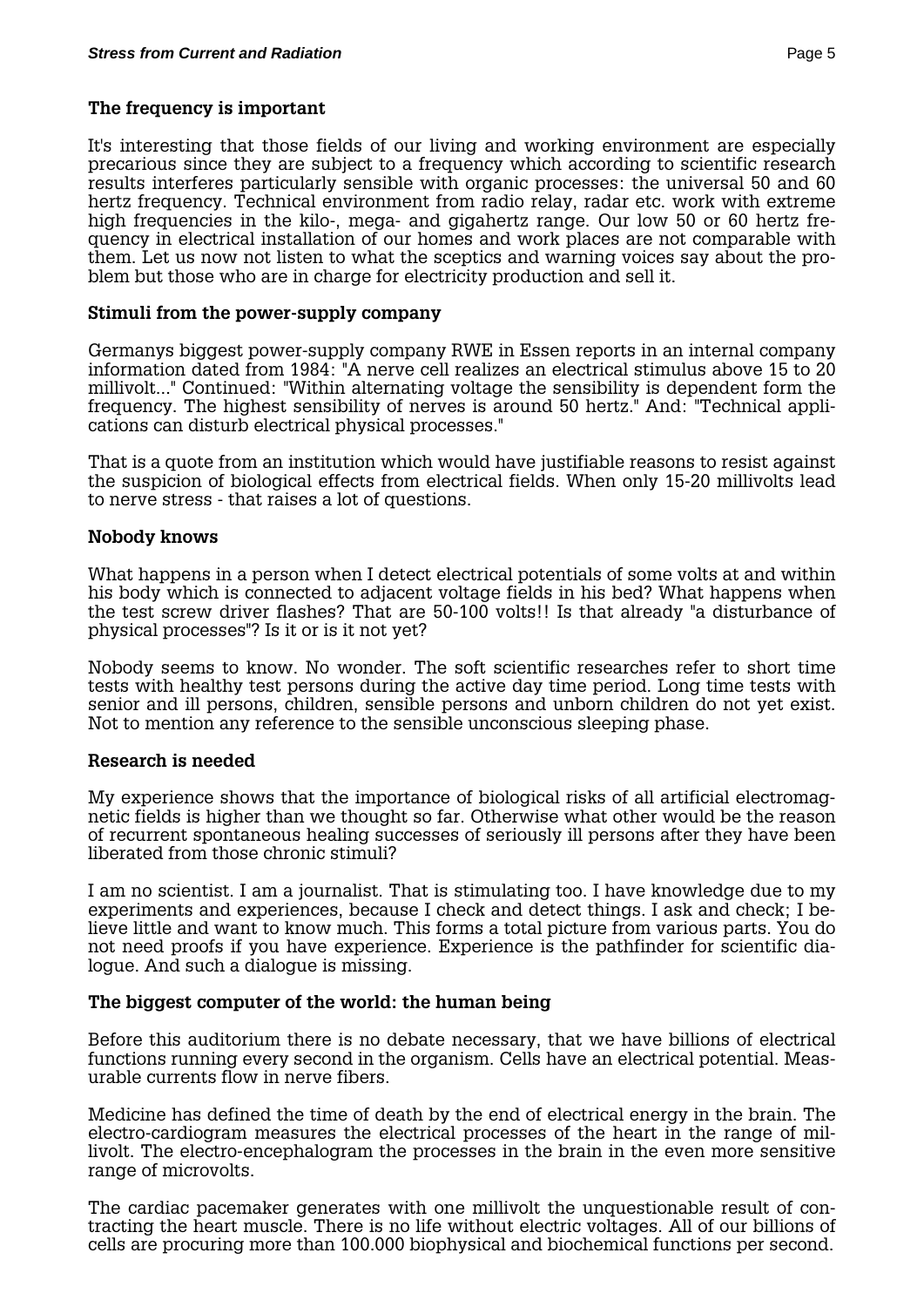# **The electrical miracle of life...**

The human body is such a manifold, multidimensional and hardly to be explained electrical process that the experimenting, researching and experiencing of its functions will lead even the most scientific mind to astonishment and respect. Or can you imagine how more then 25 billions of permanent active electrical nerve cells can control our sensations and feelings with an admirable regularity?

#### **... should not be disturbed!**

There is every reason to believe and nothing to argue against that we have radically underestimated the biological consequences of artificial electrical fields.

No reasonable lawful limit exists or substantial protective regulations but a lot of naive consumers have to pay dearly in the name of progress and prosperity for things which clever public relations managers praise as indispensable. And at a cost whatever high it may be. Not only the price of money but at the end also our most precious value: the own health, the health of our fellow-lodger and that of our living-space, called earth.

#### **Day is not night**

What is the benefit of a few legal limits and standards on a too high level if they only refer to the workshop place and not to the body in his sleeping phase where his reactions are completely different? It is the result of narrow-minded, intellectual professionals, to treat night and day all alike. At night the body reacts highly sensitive to electrical fields, during daytime it can tolerate a lot more.

That is logical, if we reflect a bit: A strong smoker, who smokes a pack during the day, becomes nervous at night when a cold ashtray stands at his nightstand. Noisy type-writers in a large office room, squeaking copy machines, shrilling phones and voices... all are tolerated well during working hours in the office. Mozart and Pink Floyd can be stimulating even at top sound level - during the day. And during the night?

Flickering light in a discotheque makes you jittery not tired. A cup of strong coffee is nice in the morning and bad at night. Good and enough food is fine during the day but the stomach needs a rest during the night.

The same is true for stress from current and radiation. Day is not the same as night.

Scientific experiments in a lab are limited to give a short stimulus to the test persons and thereby do not record any substantial results. If the laboratories would deprive the test persons of the same stimulus after a long time, perhaps after years, one would be surprised. Then we would realize reactions. All doubts would vanish because the effect would be self-evident.

#### **How to measure electrical alternating fields**

I measure electrical alternating fields at house inspections at first in the room. One can detect the extension of radiation for walls, cables, devices, sockets which are under voltage with sensitive field sondes. This gives you a first impression of the order of the fields and makes conclusions possible in regard to the technical quality of the electrifications. The measuring instruments react with pointer deflection and acoustic signals. The measuring unit for the electrical field strength is: volt per meter (V/m).

Such a measuring does not allow an exact judgement of the physical load from electrical voltages for the body. For that you need a further measuring and this time directly at the human being. Then I know what arrives at the body. Prerequirements are an appropriate digital voltmeter and a manual electrode. You measure the electrical alternating voltage at the skin of a person lying in bed which is the sum of all existing fields in the room. Therefore the body has - this is important - to be isolated from ground, from earth, as he is mostly when he lies in his bed. The voltmeter pointer must be always on zero. If you cannot realize that, the building biology tolerates a maximum of 10 millivolt.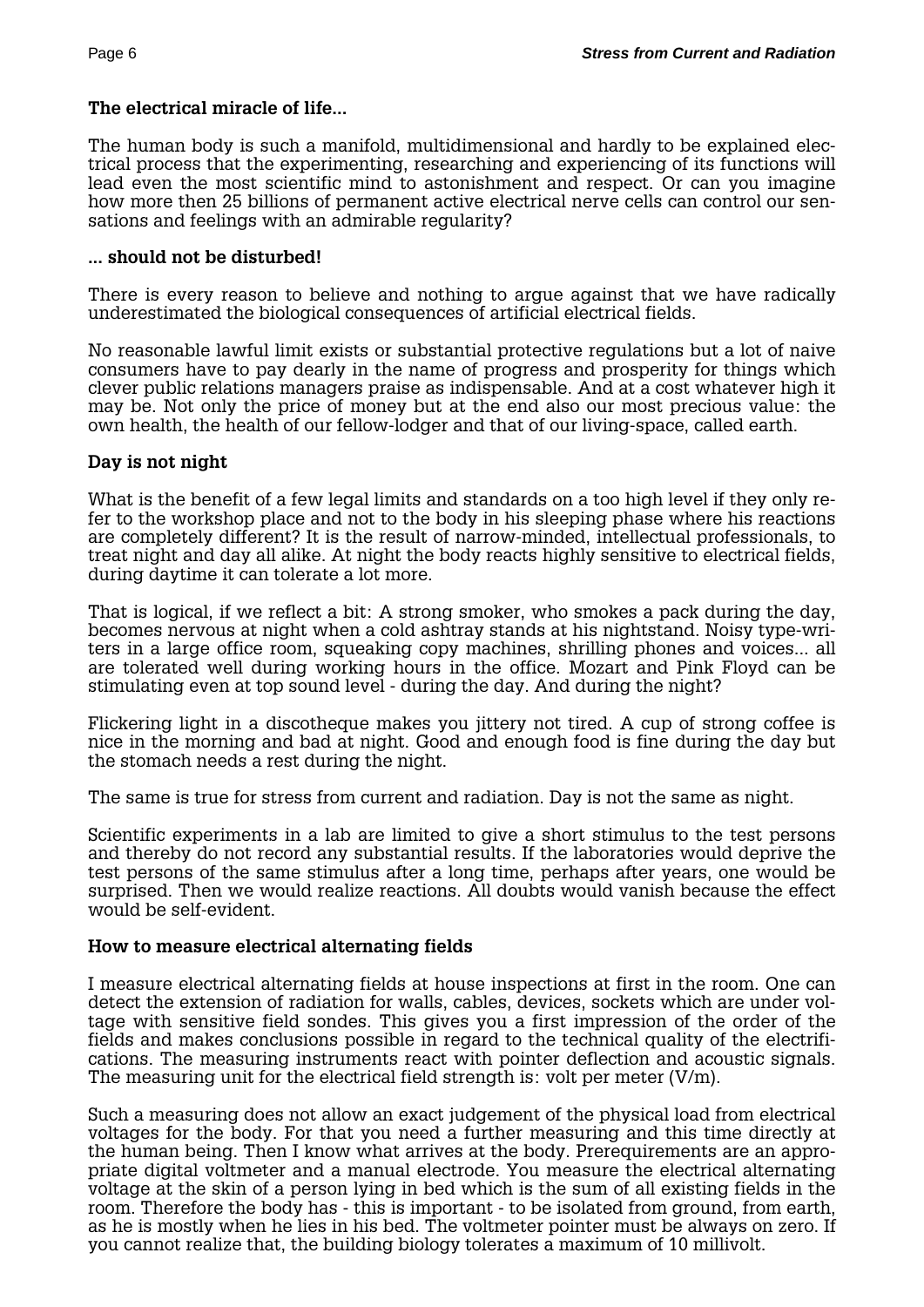# **Some hints for a healthy sleeping place without electrical alternating fields**

- # Put as few electrical devices in the sleeping-room as possible! Draw off all plugs, because switching off the devices is often not enough.
- # Do without TV set, computer, recorder, fluorescent lamps, electric pads, dimmers near the bed and dispense with electrically adjustable beds and water beds...
- # Check attentively for grounded cables and devices! Avoid flat plugs and all not grounded cable leads.
- # Lay only screened mains if possible!
- # Switch off the fuse for the sleeping-room at night! Or fit a switch-off relay into the fuse box which switches if the fuse circuit connected with it automatically wherever you do not use the current. And which switches on at once whenever you want to have current.
- # Protect yourself against the fields from neighboring rooms with conductive paints or foils. You fix that on the radiating wall and care for a good grounding.

Let us ginger up the lecture with some of my interesting experiences:

# **35.000 Millivolt in an electrically adjustable bed**

A case study comes to my mind. It refers to a particularly "delicate" new approach: beds which you can adjust with an electrical motor. A dentist slept in such a luxurious model and had racking pains in the spine, migraine and heart attacks, dizziness for years. The bed was not sufficient, he added an electrical pad. But it is sufficient that bed and pad have a mains connection to release huge electrical fields. That means: Even if the adjustable bed and the pad is not in function nevertheless the body lies in a field as long as the leads are in he plug.

I measured 35.000 Millivolt (!) at the body of this client lying in his bed. After removing the plug from the electric pad the outstanding voltage potential went down to still remarkable extreme 12.000 Millivolt. After removing the bed plug we had "only" a remainder of about 600 Millivolt in the body of the person. The reason: Defects in the cables of the sleeping-room wall.

We built in a switch-off relay and this stopped the connection of the body because no electrical fields remained: The measuring instrument showed: Zero Millivolt.

The client called already after a few weeks: The unbearable pains had subsided gradually and finally had disappeared completely for ever.

#### **More madness: 155.000 Millivolt at one time!**

An extreme case: A thoroughly healthy, vital person in the age of about 40 became extremely ill during a few weeks. The clinomobile came every other night. The man was despaired because the doctors could not find anything. In the hospital the dangerous symptoms abated every time.

At home they reappeared again: heart attacks, disturbed circulations, mysterious and intolerable pains. The person could not make a sensible thought any longer. Fear, depression. Again calling the first-aid doctor. The client was convinced to die soon...

A body measurement in the bed resulted in 155.000 Millivolt, i.e. a total of 150 Volt! The wife in the bed nearby was every evening astonished about little electrical shocks and winced back with fear when touching the body of her husband. What was the meaning of that? A human being is certainly no plug!

The reason: The electrical heating of his water bed was defective. After repairing and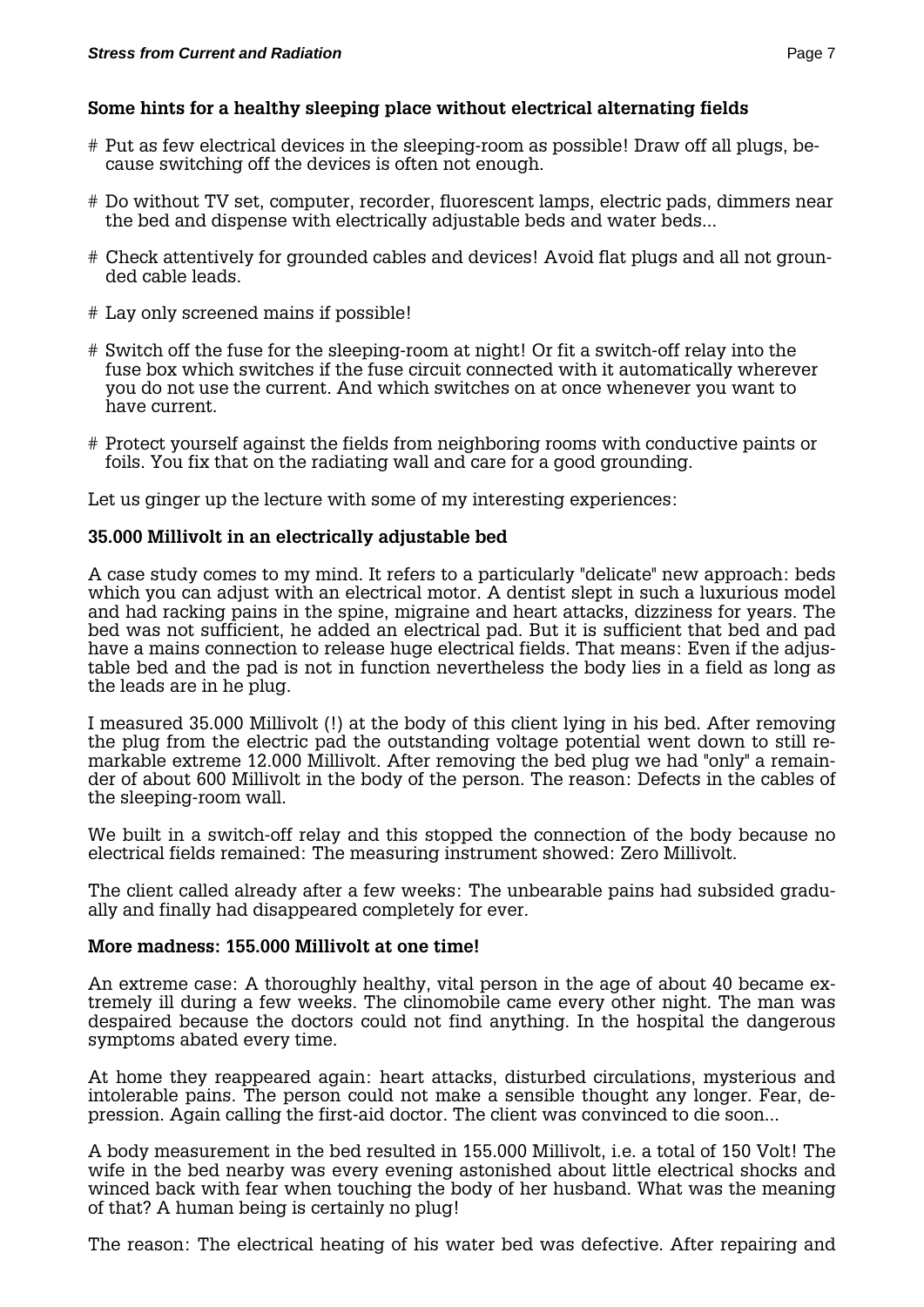screening the fields did not appear again. The sporting and dynamic gentleman was obviously filled with new life again. The clinomobile did not come again.

This field was so strong, that the above mentioned test screw driver flashed when brought into contact with the body of this Mister-155-volt in his bed.

# **Shrilling alarm clock not heard**

Not less than a 6000 Millivolt voltage was found in the body of a young man in Marin County, California. He lived in his home for six years. And during this six years he never (!) could sleep for one whole night and was continuously overstrained and stressed. Without exception he woke up every morning one hour prior to the alarm clock and, though being dog-tired, he could not sleep again. In this case again switching off the fuse box removed the strong fields from the cabled walls too. Already the next morning the embarrassed person did not hear the shrilling of the alarm clock and slept away for five hours for the first time. During a few weeks wellbeing sleep returned. And, as a side effect, also the strong pains in the back during the last years disappeared.

# **Therapy-resistant doctor**

In the German magazine "Wohnung+Gesundheit" I have reported about a doctor who became seriously ill due to electrical alternating fields and became healthy again after they had been removed (issue 54, 3/90). His wife is a nonmedical practitioner. Both applied all their vast orthodox and naturopathic knowledge. But in vain. The body measurement showed 3000 Millivolt at the heavily charged sleeping place. The practitioner wrote a letter after her husband was cured:

"My husband had strong heart attacks every night. All naturopathic and strong chemical medicines had no success. Twice he had to be brought with the ambulance into the intensive care unit. The diagnosis of the doctors in the hospital: coronary heart disease with scintillating of the atrium. Later he had an additional diarrhoea from which he lost strength and which could not been influenced by medicine. The liver values increased, thrombozytes decreased. He had to take cortisone to avoid an acute haemorrhage. According to your advice I switched off the fuse in the sleeping-room every night. My husband recovered immediately and reduced his medicine. No longer he had any heart problems, the values in the lab came to normal and he had no diarrhoea any more. Since that time he had never any problems for two years now."

# **Bedwetter with punk hair style**

A 13 years of age schoolboy, modern dressed in black leather and ornamented with a modest punk hair style had been a bedwetter from the age of five. The poor boy had to undergo all sorts of treatment for years and had to go once a week to "some sort of a psycho guy". For one year he had to wear every night a device like a corset, so called ringing trousers which gave loud alarm with a humidity sensor when he wetted again. In the bathroom was the key to put off the alarm.

He also had allergies against dust mites and hay fever. The parents were already "biological style" believers: Excellent cork floor, natural painting on the wallpapers with rough fibers, no electrical devices in the sleeping-room of the boy, a good latex mattress on a pure wooden bedstead, no synthetics anywhere...

But the fields exploded from the desolate electrical installation: 4500 Millivolt touched the body of the boy in his bed. The remedy was simple: switching the fuse. The result: zero millivolt.

The bed remained dry from the first night! For one year no longer any bedwetting. And last spring also the well known symptoms of hay fever did not appear again.

# **Building biology in the town hall**

The mayor of a large city in the Rhineland asked for a sleeping place examination. He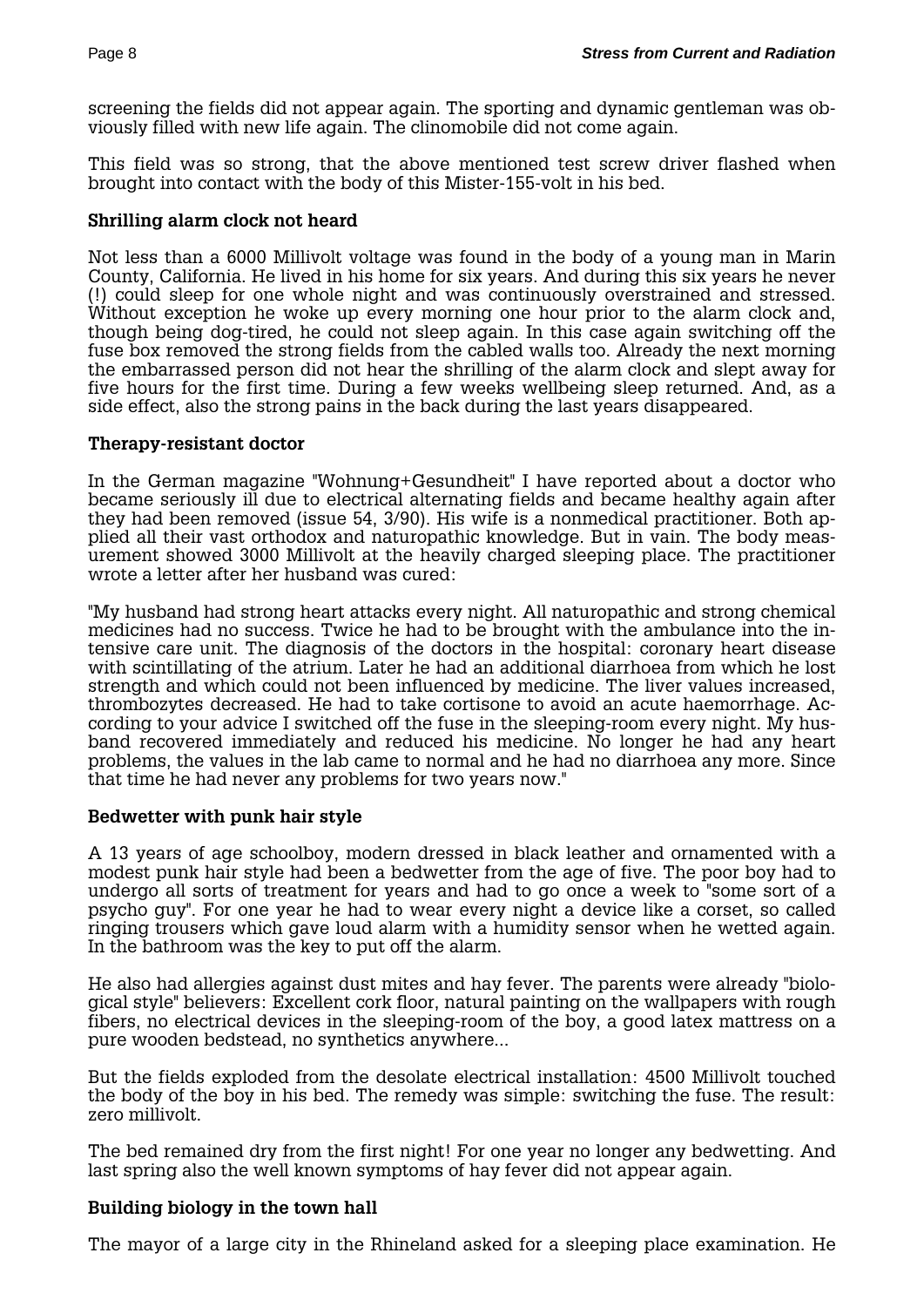told me about strong headache, chronic tumefaction of the lymphatic nodes all over the body and exhaustion. And he told me about his regular drop in efficiency at noon time. An electric blanket put the politician under voltage: 16.000 millivolt!

After removal of this electrical "grenade" still a potential of 100 millivolt remained in the body. The reason: The electrical alternating field of a riser in the adjacent bathroom.

I am persistent and argue for zero. Therefore this small part of the bathroom had been screened too. Without electrical blanket and after screening the headache decreased, the sleep became better, the rising in the morning became more vivid and merry. The lymphatic nodes disappeared within three weeks and with them the pale color of the face too. The daily drop in efficiency has gone and is replaced by vitality.

His colleagues asked him about his looking so well and where he had been on vacation. "Nowhere" the mayor responded, "I take my rest in a healthy bed". Then he told his story. If there is a fierce debate in this town parliament now and a politician complains aggressively the colleagues now say: "He should let examine his sleeping place".

# **The price of electricity**

The case studies are impressive and their advantage is that they are true. I could report about many other things. Many more case studies. The result is always the same. Electricity has its price. Not only when you get your bill.

Nevertheless, ladies and gentlemen, I also will inform you about situations where persons seemed not to react to electrical alternating fields. Their appearance seemed to be fit in spite of high measurement values of some volt. The success of sanitations is not always such positive. But mostly it is.

### **Science and practice**

Why those effects are produced in some persons but not in others... I do not know. I only can report from my experiences that these effects exist. For many persons. Again and again. And that in most cases the sanitation of the electrical load results in impressive improvements for the health. That is sufficient for me demanding a quick, continuous and urgent scientific dealing with these phenomena.

We have not much research till now. The nature with its immense diversity asks millions of questions for which we have no answers to the very day. The destruction and exploitation of the earth by human beings with their vast cleverness and destructive power produces problems for which we even might not have answers tomorrow too. It is the illusion of the mind to think he could have everything under control.

What a science which spends millions of dollars, only to "prove" that an obviously harmful product cannot be harmful? Where do we find science which makes research independently from economic and political interests?

# **Apples and pears**

I have not the ambition to please scientists, physicists, top managers and politicians. My intention is to be understood very practically. To be understood by you. That is not easy since the subject is so complex and complicated. Therefore I beg your pardon when I may compare apples with pears for once. I do not care when you get stomach troubles from 6 pounds of apples or from 6 pounds of pears. I want to demonstrate that I have experienced and detected that six pounds are too much anyway.

#### **Technology without precarious voltage**

It is a matter of course that sensitive technical rooms are free of fields. The highest fear of computer experts are disturbances and software crashes due to external electrical influences. Everybody who is concerned with that problem becomes moist hands if he only thinks about this possibility.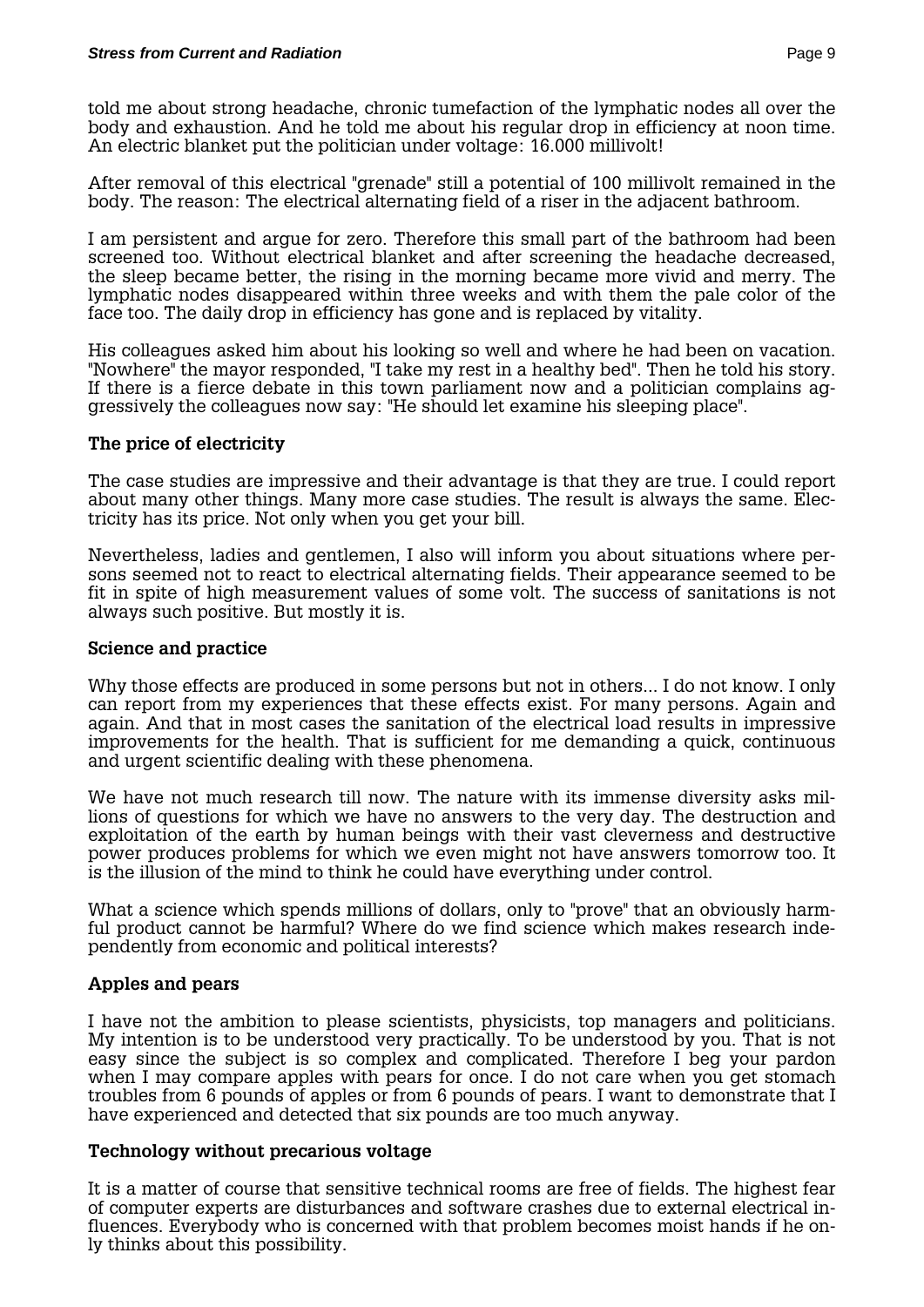Electrical interferences are not allowed for a personal computer, a mainframe computer, in radio or TV stations, in the operating theatre, during an electrocardiogram or encephalogram recording... In the production line of electronic devices even the workers must be grounded and thus "discharged" before they are allowed to touch these "sensitive" products. Otherwise defects may arise which cannot be corrected later. There is a big sales market for devices to avoid electrical disturbances at the computer working place.

### **Voltage in the set of teeth**

The dentist has the difficult responsibility to assess the biological risk of artificial voltage potentials in the oral cavity. Because various metals in the teeth can have unnatural electrical voltages and hereby produce corresponding unnatural current. One can measure that especially at fillings with amalgam. Often when different metals or metallic alloys are in close contact, too. The biological critical limit value is set for 100 mV voltage and 3 till 5 µA (according to Türk, Schimmel, Kramer, Voll, Gasser).

Once again one should ask the question: When the RWE company testifies nerve stimuli already at the level of 15 to 20 mV, when the dentist sanitates the teeth at 100 mV what happens when I measure thousand or even ten thousand millivolt bodyvoltage in several modern sleeping-rooms? And not only in teeth but in the whole body. And you have to add the risk of the 50 or 60 Hertz frequency.

Thousand questions without any answer. Most questions have not been raised yet.

# **Nature is in order**

I am glad to have found the best guarantor, advocate, lawyer and yardstick for my work: the nature. If nature is in order, then we are in order too. If the nature is out of order it is silly to believe that this will not have consequences in the long run because we then live in an unnatural disorder.

Especially during the last few decades we have innumerable proofs, that life-rejecting disorder is the result when the life-accepting cosmos is disturbed in its fundamental harmony. Every intervention in the natural processes has produced fatal consequences sooner or later. Nature takes revenge, it reacts, bio...logically.

Electrical alternating fields are contrary to the order of nature. They never exist nor ever have existed in nature. Neither the field value nor the frequency can be found in nature. Let us seek from Alaska till the Tierra del Fuego, from Siberia till Australia, at the summits of the mountains or in the valley, in the jungle or in the desert... you nowhere will find a living creature which has a voltage potential of some volts with a frequency of 50 or 60 hertz in his body. As long as the globe has turned, never and nowhere.

Nature is the yardstick. Who does not understand this fact, has not reckoned with one's host. Who does not understand that order means to live in order has to face consequences. A person who thinks that freedom is the total lacking of live-saving natural laws has a neurotic concept of freedom.

#### **2. Stress from magnetic alternating fields**

The electrification of our life brings two completely different radiators: Beside the electric alternating fields which are dependent from the voltage to which we referred above the magnetic alternating fields which are dependent from the live current produce additional unnatural risks. These magnetic fields are generated from current consuming devices which are switched on and remain in operation.

If a current flows in cables and devices of an electrical installation the corresponding fields are mostly only insignificantly small. Important prerequirement is however that the technical installation is properly done. If that is not the case the consequences can become large and beyond calculation.

Even in certain switched-on electrical sets like clock radios and all products which are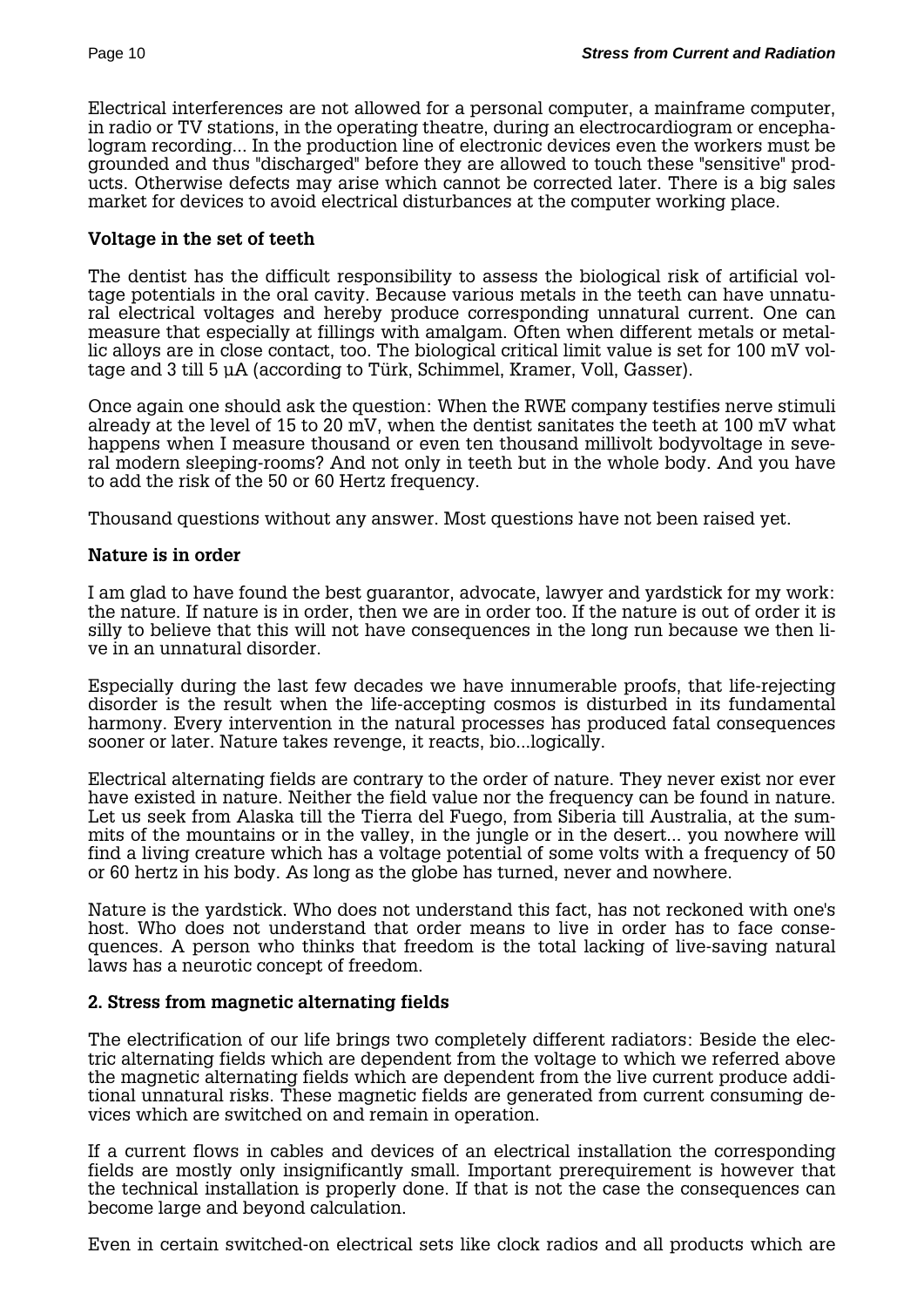run with transformers the fields are so large that they can be detected even in a distance of more than one yard. That is the same for TV sets, fuse boxes, the choke coils of fluorescent tubes, computers, machines, motors, freezers, heaters and air conditioners.

A critical situation exists, because you cannot or only rarely sanitate them, when the magnetic fields reach our rooms from outside: high tension lines, low voltage overhead lines and underground cables in roads, transformer houses and current of the railway can penetrate construction material, fitments and the body in bad cases.

Another reason for the production of magnetic alternating fields are plumbing installation tubes if they have different grounding potentials. The fields of these plumbing can also come from outside via the under surface tubes for gas, water and distant heat supply. Or they exist from potential differences and straying currents of technically not valid gas, water and heating installation in our homes.

# **Do high tension lines make sick?**

Especially the biological effect of these magnetic alternating fields produced by high tension lines has been examined by researchers of all countries without ambiguity. The mass media report increasingly about the corresponding risks. Numerous researchers report the connections with all sorts of diseases, especially with degenerative processes and cancer.

The proneness to leukemia of children living in homes near high tension lines is significantly higher according to various Swedish and American studies. The effects on various hormonal processes are found, remarkable connections with suicides are detected.

Researchers found increases of special blood values and the partial blood pressure, vegetative dystonies and other stress symptoms, behaviour anomalies and reaction lags, immune debility and changes in the pulse frequency, migraine and allergies, sleep and see disorders, heart troubles and circulatory debilities, changes of the cell growth and amnesia, cramps and hyperactivity, gray cataract and more...

# **The German Federal Health Agency**

Even the Federal Health Agency recommends large-scale distances from high tension lines for development plans. As a precaution. And the agency admits that when fixing the legal limit values one has to consider a number of uncertainties.

#### **Reactions in the USA...**

Four years ago the power-supply company of Houston/Texas was convicted to pay a more than 25 millions dollars compensation to a private school. A high tension line over the school campus was a health hazard for more than 3000 children. The judges sentenced the company to move the line.

#### **...in Canada**

Under continuous pressure of the people in the Canadian province of Manitoba the power-supply company agreed to buy up all houses along a 100 miles long high tension line to avoid damage claims.

#### **...in Italy**

In 1988 a district court in the province of Torino ordered the moving of a 380 kilovolt high tension line and the raising of warning signs in the range of the line.

#### **...and in Spain**

At the border of Madrid the two towns San Sebastian and Alcobendas are crossed from two gigantic high tension lines. After the building of these buzzing giants there had been health complaints, mysterious diseases, more cancer than ever and leukemia Page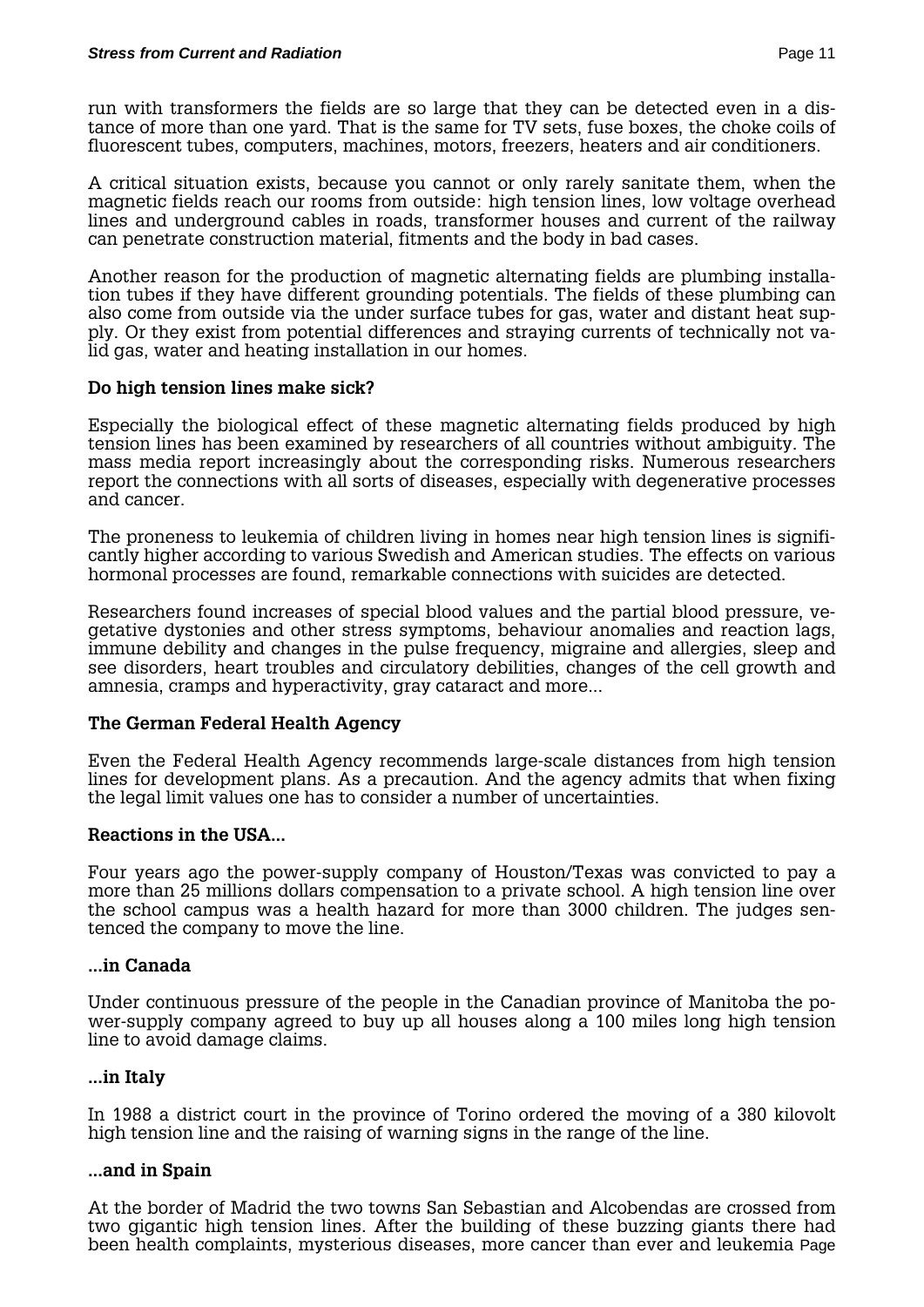which never had appeared in these towns before. The first local scientific investigations report about a significant relation.

#### **Warnings in the TV**

I could not believe my eyes and ears when I saw during my last stay in the USA a public warning after the evening news: Do not walk beneath high tension lines or only for a short while and do not allow your children to play there because of the the too high health hazard for human beings.

#### **Fields similar to high tension lines in your own house**

But there is no reason to relax only because you do not live under a high tension line. One fact is alarming: Many devices of our modern daily life produce the same fields in the same order of magnitude as those which you can measure under huge high tension lines, if the body comes sufficiently close to them.

Let us not speak about the vacuum cleaner, the hair dryer or the dry shaver, nor about kitchen gadgets and drilling machines even not about the enormous fields of the electrical tooth brush... With these devices we only have short contact and they are not staying switched on, when we want to have a good sleep at night.

But when the electric alarm clock on the nightstand is only eight inches away from your head it is a great pity but also the truth that it puts every night for eight hours a firework of electromagnetic fields into your head which corresponds to that of a high tension line. And you can avoid that.

#### **The distance matters**

Two yards are often sufficient to avoid great risks. For a TV set it is sufficient if it is put on standby function to produce a strong and unnecessary field. The same is true for a stereo set even if only a timer is switched on.

The babyphone, an accumulator charger, the motor of a freezer on the other side of the wall, the aquarium pump, radios and tape recorders... Keep away from those devices at least when you do not need them: at night!

The distance matters. Or even better: put these electronics out of the sleeping-room.

#### **Attention: Intensive fields at fluorescent tubes...**

Fluorescent lamps produce remarkably strong magnetic alternating fields. The reasons are their intermediate units. All fluorescent tubes have also the disadvantage of a flickering frequency. That means that the gas in the tubes goes on and goes out hundred times per second. This process which gets on your nerves is defined as "stress factor" even in the medical dictionary "Pschyrembel".

#### **...fuse boxes**

Fuse boxes have a wide range of field power. A large distance should be kept as a precaution. Mostly 2 yards are sufficient. But not always. Only a direct local measuring can give the final clarifying advice.

#### **...night-current lead-in wires**

The same is true for lead-in wires for night-current storage heatings which produce the largest fields during night time when they are charged. Particularly bad, if the currentcarrying cables are going directly behind the head of your bed.

#### **...electrical underfloor heating**

An electrical underfloor heating can be a particularly strong radiator and should be ban-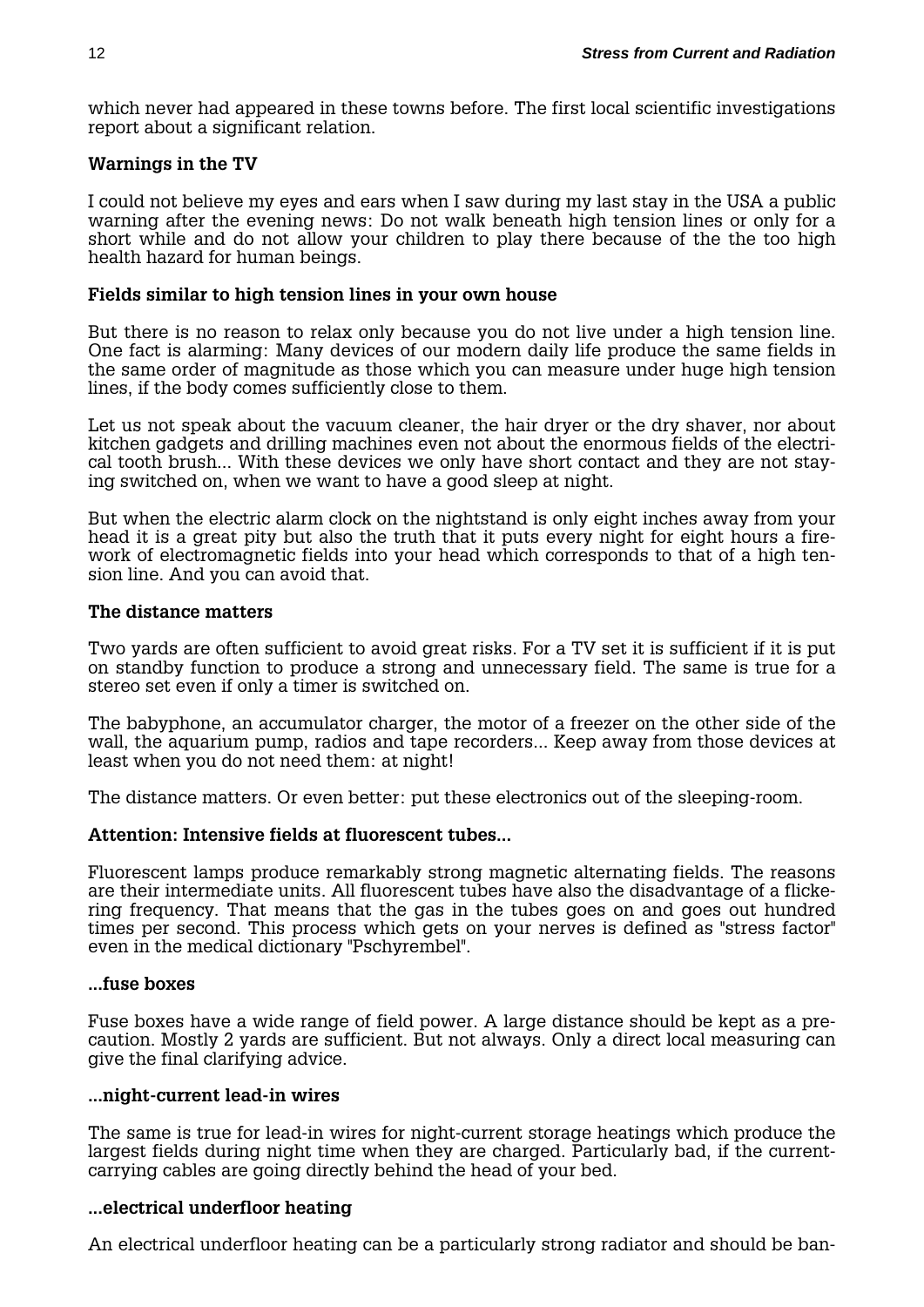ned from any healthy sleeping-room. When the heating is switched on or is charging the whole room is full of electromagnetic fields till the very last square foot. Cut the heating circuit of the sleeping-room completely off the net in the distribution box.

#### **...halogen lamps**

Do it without the super constructions of wires which are fixed zig-zag under the room ceiling and are equipped with the modern, high-styled halogen lamps. The long distance between the lead to and back and the high current produce alternating fields which easily equal those of high tension lines. Fashion is rarely healthy. There is no alternative to a simple incandescent lamp with little electric fields.

#### **The imbecility of the always active transformers**

A modern bad habit is the careless use of the dominating little low-volt lamps. The transformers of these handy gadgets produce large fields. Like many transformers. Regardless whether they are part of a low-volt lamp, digital clock, portable recorder and radio, babyphone or of many other devices.

Often these transformers consume current in switched-off time and radiate enormously. In terms of facts: If you have a low-volt lamp on your nightstand and the transformer is at the plug directly beside or behind your bed then you have a nonstop consumption of current (for which you must pay) and fields (which you have to endure) also after it is switched-off. Why?

Because you are switching only the lamp, not the transformer which still has connection to the power-supply. You had to disconnect it from the plug to be free of current and fields. If the suspected transformer is built in the stand of the lamp the ordinary man does not know at all whether it is on or off... Because in this case it is decisive whether it is a primary or secondary switch, i.e. whether it is still connected to the power-supply in spite of the switch and thereby remains active or whether the switch was installed prudently in a way, that it switches both, the lamp and the transformer.

Many devices have such built-in and therefore invisible transformers. They all work according to the same pattern: the devices can be switched but not the transformers.

#### **Penetrating walls and bodies**

The magnetic alternating fields penetrate building materials, walls and ceilings without absorption. And the human body too.

Screening is only possible if you cover the generator of the fields or the room which should be kept free of fields completely with special metal alloys, e.g. MU-metals. These materials are expensive and can be seldom used under every day conditions. The only remedy is to switch off and remove the producing device. Or to keep a sufficient distance and avoid contact.

Basically you have to take into account influences from neighboring rooms. The final of Boris Becker does not come to your own TV screen but via alternating field also into the body of the sleeping neighbour three yards away. So keep three yards distance for your bed. Even concrete is no obstacle. You should take a three yards distance also from bathrooms and kitchens. They are full of field-intensive devices and installations.

#### **The solution**

Electromagnetic fields cannot be removed from our everyday life. But from the night. What is indispensable and finally brings benefit, function and joy during day time can be renounced at night. Illness is very often the known and logical consequence of uninterrupted stress. The continuous unnatural electromagnetic attack against body and soul has to be stopped immediately sometimes.

A meaningful and pragmatic solution is a sound sleeping place. What is the use of all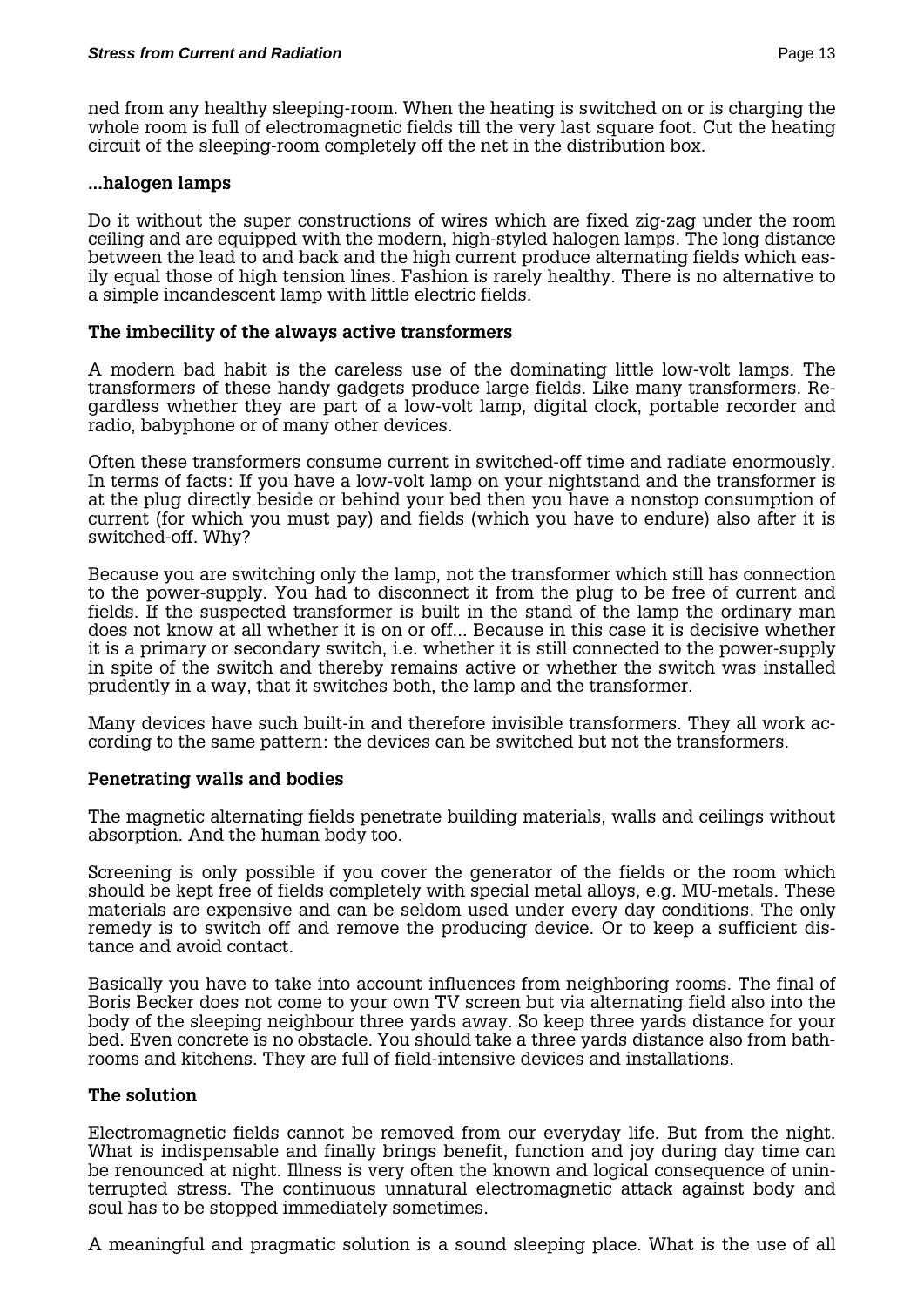the unused and unnecessary radiation junk near to my bed, if I want to sleep well and relax? Let us not change the world. Let us prefer to change things which are effective and are within the range of our own responsibility.

That does no harm to others and it brings benefit to many persons. Above all to yourself. Do not wait till lawmakers, politicians, the Federal Health Agency and the engineers' association are alert. Make spontaneous actions. It is possible. And necessary.

#### **How to measure magnetic alternating fields**

I measure magnetic alternating fields locally with sensitive sondes for electrical fields and with induction coils. The measuring instruments react to the field loads with optical and acoustic signals. Measuring unit of the magnetic field strength is: Ampere per meter (A/m). I prefer to detect the magnetic induction in Tesla (T). In the air the conversion is: 1 A/m = 1257 nT (Nanotesla / billionth part Tesla). In the coils the magnetic alternating fields induce a measurable voltage.

The field lines of the electric alternating fields of which we spoke above propagate open and radially. The field lines of the later discussed magnetic alternating fields are always closed and show one field direction.

The measuring follows this field direction and generates different results according to the position of the measuring coil. Therefore the expert can find exactly the position of the disturbing device even when it is hidden: the overhead line over the roof, the hidden high tension line, the transformer house, the railway, underground cables. All field producers and their real technical track can be detected by this method.

#### **Zero Nanotesla would be optimal, 20 are acceptable**

Magnetic alternating fields penetrate human beings unhindered. Above other things they induce unnatural currents and voltage in our body.

Ideal, that means natural measurement results of null Nanotesla are very rare. We all have a higher or lower price to pay for the electrification of our living space. Downtown in the cities we have nearly always a more or less strong load of 20 to 50 Nanotesla, generated from the numerous current inducing processes of the streets and the housing surroundings. Every possible reduction of electromagnetic influences is desirable. Let us start in our own home.

#### **Some advises for a healthy sleeping-place without magnetic alternating fields**

- # Remove all live electrical devices in your sleeping-room.
- # Keep distance to live wires in the walls. To fuse boxes, freezers, boilers, TV sets... also if they are behind a wall.
- # Care for trouble-free installed and well-grounded electrical and sanitary facilities without potential differences.
- # Do without fluorescent tubes, dimmers, halogen and low-volt lamps and remove all switched-off devices with transformers from the plug.
- # Cut any electrical underfloor heating off the power system.
- # Check for a distance of 200 yards from high tension lines and railway current.
- # Avoid the current-carrying into your house with a roof stand and object against over head lines with low voltage fixed directly above your house.
- # Protest against transformer houses which are adjacent to your home.

For any valid evaluations one needs local measurements and advice from the expert. You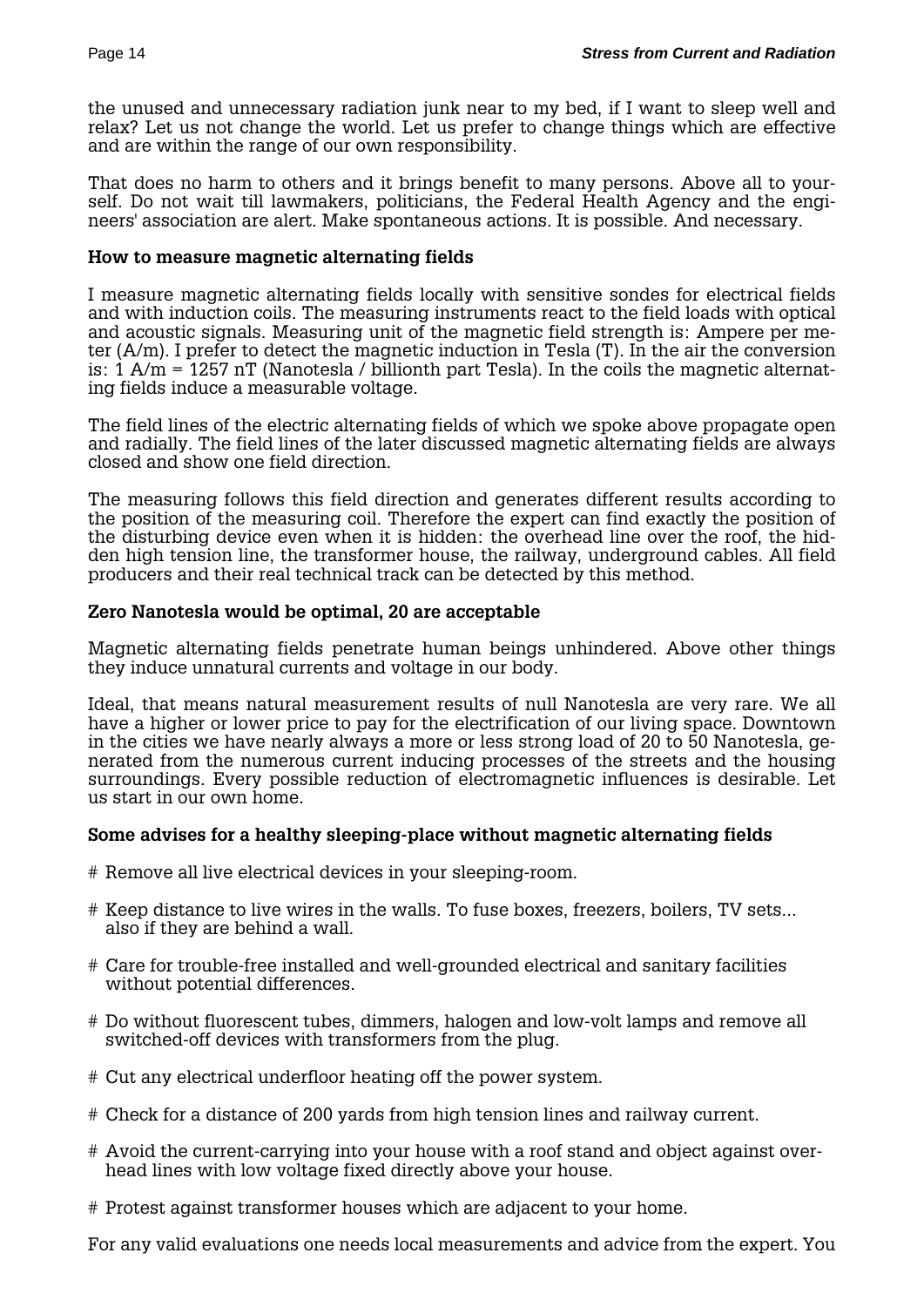can contact an independent building biologist. Power-supply companies have mostly arbitrary, unreliable and only theoretical arguments. Sometimes however I got constructive and committed cooperation and aid from the power-suppliers. That differs locally and it is worth while to test it. You are the paying consumer and you have the right of a good consumers' service.

# **Legal threshold values according to the German Industry Standard VDE 0848...**

The lawmakers are permissive: they allow 5 Millitesla of long range load. 5 Millitesla (mT) are five thousand Microtesla (µT) or five million Nanotesla (nT).

5.000.000 Nanotesla! That is the result of exhausting studies and research. Some hours here, some hours there. Never on continuation. Never with sensitive and sick persons. Never with fetus. Never at night. Everything below that five millions is permitted.

Because it cannot make you sick, it is not allowed to make you sick. That is what the power-supply lobby thinks. They define a problem as solved which is not yet studied.

It is also interesting that you nowhere find this faithful German limit value in everyday life. Neither at home nor at your working place. To find it you have to put your head just in the centre of a transformer house of a big company. Or make rope-skipping on the wires of a high tension line. There you can find the German and the American limit values according to the industry standard VDE 0848.

# **...and recommendation of building biologists**

I can report about many health improvements when my clients have removed fields of "only" 200 Nanotesla from their sleeping-rooms. Good bye to migraine and pains. Fare well to strains, giddiness, high blood pressure. Good morning, clear head!

I share my own personal experience with the recommendation as a building-biologist: 20 Nanotesla should be the limit value at your sleeping place. That is not always possible. But 100 is definitely the maximum. A precautionary calculation.

#### **Downstairs**

Limit values have the destiny to be lowered during the years. That has been the case for formaldehyde, asbestos, nitrate and car emissions. The official x-ray regulations from 1902 defined a dosage of 2.500.000 Millirem as harmless. 2 point five millions! The same regulations say today that already 150 Millirem cause harm and make cancer.

#### **Cautious arguments of the RWE**

The above mentioned publication of the RWE power-supply company about "Buildingbiological electrical installation" also refers to the topic "Defining limit values". With care.

You read on page 1: "Scientific debates about concomitant phenomena are often starting only once they have been already hazards and when it is too late for preventive measures." Page 10 and 12: "Both electrical and magnetic alternating fields produce current in the human body... Turbulence currents were induced... Power is executed on ions." Referring to test prerequirements the RWE writes on page 15: "In examinations the maximum duration of the field effects is one hour. Therefore the subsequent results are only valid for short term effects of the magnetic field. It is undecided whether one can transfer these results to long term effects and whether one has to take into account other effects." And on page 18: "The tests comprise only very small groups of 20 till 50 test persons. With those tests only the behaviour of the prevalent group of the population can be examined. Thus deviating behaviour of minorities like persons who react to electricity with allergies can hardly be examined...

Unfortunately this interesting and informative RWE-brochure published in September 1984 is no longer available. Many inquiries at the power-supply company, but always the same answer. Out of stock. No reprint envisaged.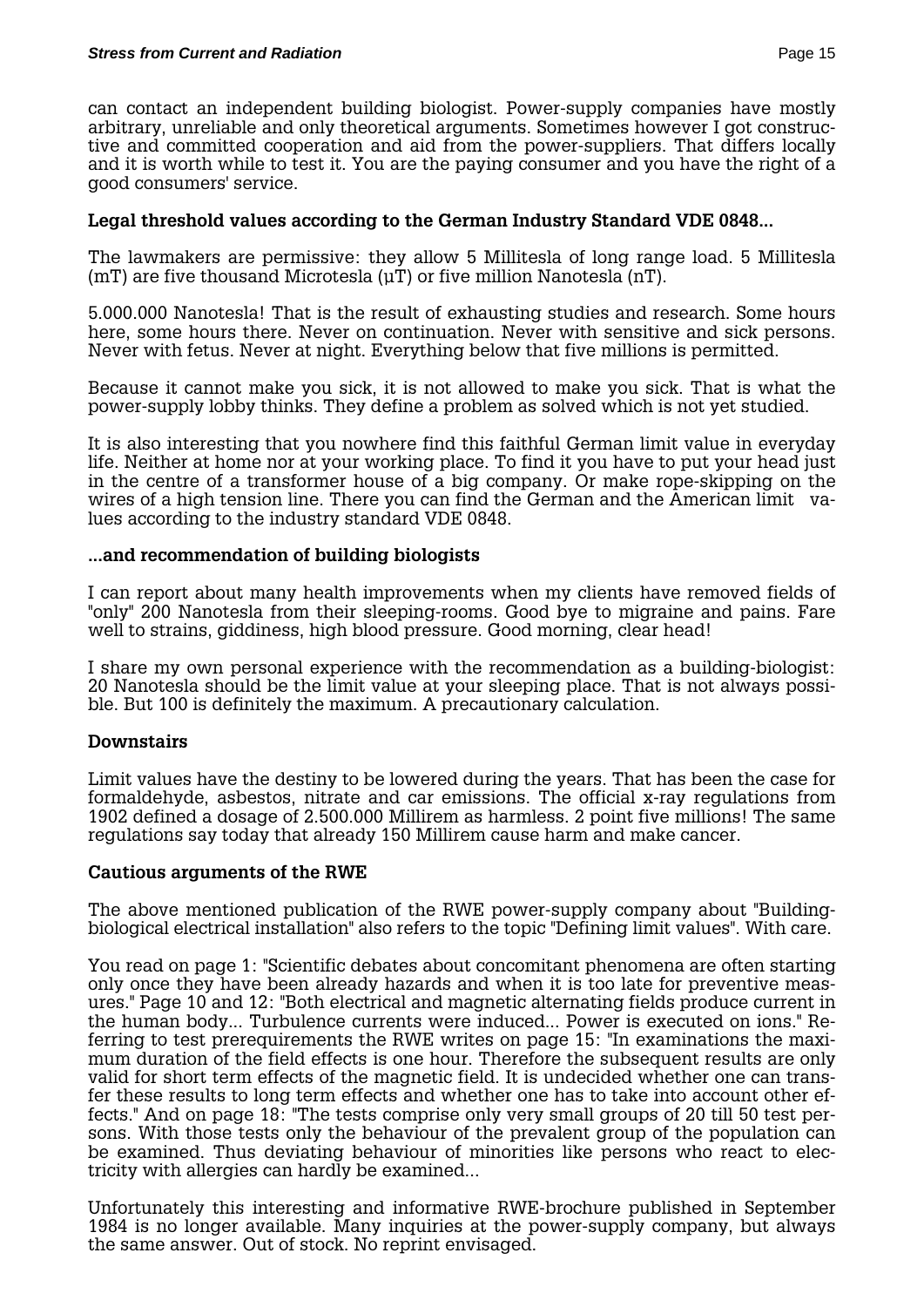# **A specialist periodical for labor safety**

The "Sicherheitsbeauftragte" is the specialist periodical for labor safety in business and civil service. In June 1990 it raises the question: "Do overhead lines have any harm for health?" Of course not. One does not refringe from deceiving the credulous readers with arguments faraway from physics and science.

Often the natural terrestrial magnetic field is taken as reference for comparison with the artificial magnetic fields of high tension lines. But this argument conceals the fact, that artificial electromagnetic fields from high tension lines have absolutely nothing in common in quantity and quality with the natural terrestrial magnetic field. There is no comparison admissible!

The power from the earth is without any frequency, that means it is static. It has balanced, harmonious constant field strength. It has obviously positive consequences for all life during millions of years. It stimulates all natural processes in a miraculous way. It is part of our order and quality of life.

The magnetic power from the electric current works with a frequency of 50 or 60 oscillations per second, i.e. 50 or 60 hertz. It has an unbalanced, disharmonious and always heavily changing field strength from minute to minute, from day to day. It is a brand new part of our modern totally artificial disorder of life.

We know that the artificial fields induce nonphysiological currents per frequency. The terrestrial fields can never do that. The artificial fields may be able to do even a lot more. Who knows? It would be much less harmful to compare apples with pears. Those authors compare chanterelles with fly agarics.

Even more awkward is the juggling with totally wrong values. According to the "Sicherheitsbeauftragte" the natural terrestrial magnetic fields have an intensity of 40.000 Microtesla. To give a private correcting lesson: It has only 50 Microtesla! What an enormous difference in the place of thousand! No wonder that the field strength beneath high tension lines is defined as minimal due to this mistake!

The electric industry expects rigid arguments from the critics. But it itself does not meet this standard. You can read just rubbish for which you would get an E at school.

#### **Professor Schaefer in "Deutsches Ärzteblatt"**

In November 1989 the "Deutsches Ärzteblatt", a spezial medical magazine only for doctors, published a firework of personal opinions from the editor and author Prof. Dr.med. Dr.h.c. Hans Schaefer on the subject "Electricity as Danger". For the author and scientist at the physiological institute at the university of Heidelberg the argument is sufficient that electromagnetic fields cannot be so bad, since (listen carefully!) "you cannot feel them with your fingers". Hazards for health are only those when it really cracks: fluttering of the ventricle after solid electric shocks. Or in the case of such extreme field strengths which produce already a warming of several degrees! Why not really boiling?

Also in his further arguments the scientist is not very convincing, as you can see from the following two quotations: "You will be either killed from the current, also when it comes only out of the plug, or - fortunately that is the rule - you survive the current without bad consequences." And finally: "The population is used to the hazards of current".

Period! So easy is the problem. The professor stubbornly defends the fairytale of the nondangerous current but admits in the same moment: "The scientific situation is still under discussion". He is also insulting and abuses the persons who "talk ignorant people into buying devices which switch off the fields in the apartments" as "charlatans and unscrupulous money makers"!

The last sentence of this joke in a medical magazine is reassuring and reasonable: "The way how one argues about environment hazards today lacks any control by the human reason". My compliment, knowledge of one's limitations is the start for improvement.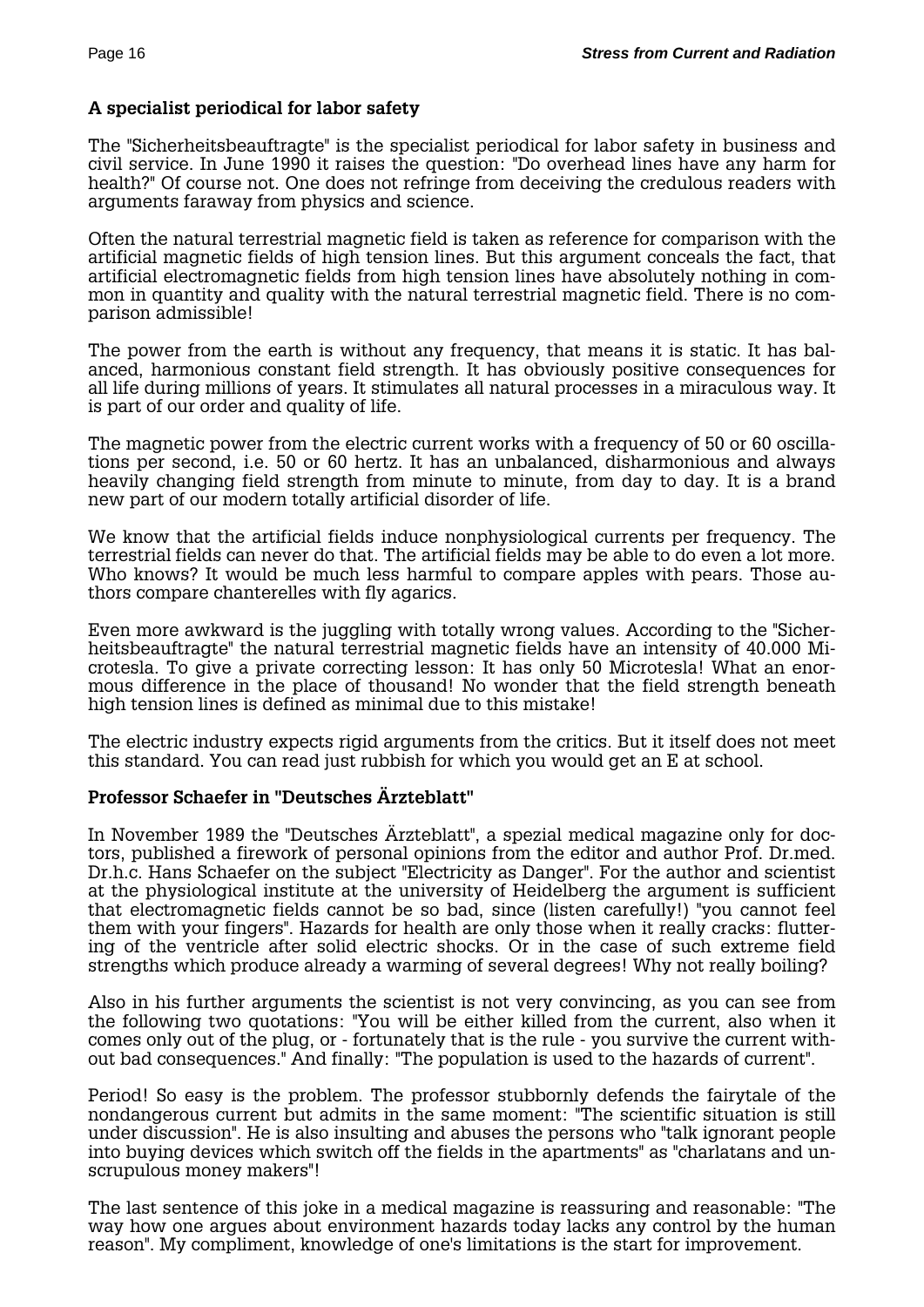#### **The letter to the editor was returned, unpublished...**

My letter reacting to the editorial in the medical magazine has not been published. I had a lot of correspondence with the medical periodical. Finally I published an expensive advertisement in the "Ärzteblatt" that one could order a brochure from me with my letter, the correspondence and some comments. The result was overwhelming: Within three weeks I got 324 letters and cards and almost 100 calls from doctors. They all wanted to inform themselves and remembered vividly the article.

All of them got my 25-page brochure. Many of them have protested against the article in the "Ärzteblatt" and confirmed the dangers of electricity from their own medical practice. The time seems to have come.

#### **Studies on health hazards from magnetic alternating fields in the USA...**

The American biophysicist N. Wertheimer detected surprising relations: Women using electrical pads during her pregnancy had significantly more premature births.

A study ordered 1982 from the US navy shows with sound statistics: Electrical and magnetic alternating fields which exist in most living-, sleeping- and working-rooms can produce many species of cancer, malformations of children and even suicides.

Researches of a number of scientists lead to the conclusion that there is a relation between the mysterious sudden deaths of babies (4000 babies in Germany) and electromagnetic fields.

The clinic studies of the three physicians Monro, Choy and Smith clearly show, that fatigueness and extreme headaches are directly related to the relatively modest electromagnetic fields to which we are very often exposed in the household and at our working places. The team also detected reactions in form of migraine, cramps, pains in the glands, speech impediments, shortness of breath, unconsciousness and allergies. The three scientists argue that EMF fields like chemicals are the base for most allergies.

A scientific study of the department of health of New York State shows relations between children leukemia and disorders of cell functions.

The Savitz Study from Denver/Colorado has the same results: leukemia and other sorts of cancer had been significantly higher.

500.000 persons who are regularly exposed to strong electromagnetic fields had been examined in the state of Washington. 60% of them showed a higher rate of leukemia and 75% a higher rate of lymph gland cancer in comparison to a control group without such exposure.

The well known researcher Professor W. Ross Adey from the Loma Linda Medical Center has shown that the nerve, muscle and marrow cells are particularly susceptible to the low frequency magnetic fields which surround us everywhere. Already 1981 he showed with scientific preciseness and reproducibility that the let increase the growth of cancer cells significantly. Some years later he has once again shown the significantly pathologic reactions of the nerves. In the "Wissenschaftsshow" of the 3. WDR TV program in 1988 Adey has reported about his long term study which he made for the Energy Agency of New York. Again the horrible result had been the remarkable higher leukemia rate for children.

#### **...from Sweden**

Tomenius, a Swedish researcher, examined 45 families with high electromagnetic load, 32 children living there have cancer.

#### **...from New Zealand**

N.E. Pearce from the Clinical School of New Zealand took intense care for 500 persons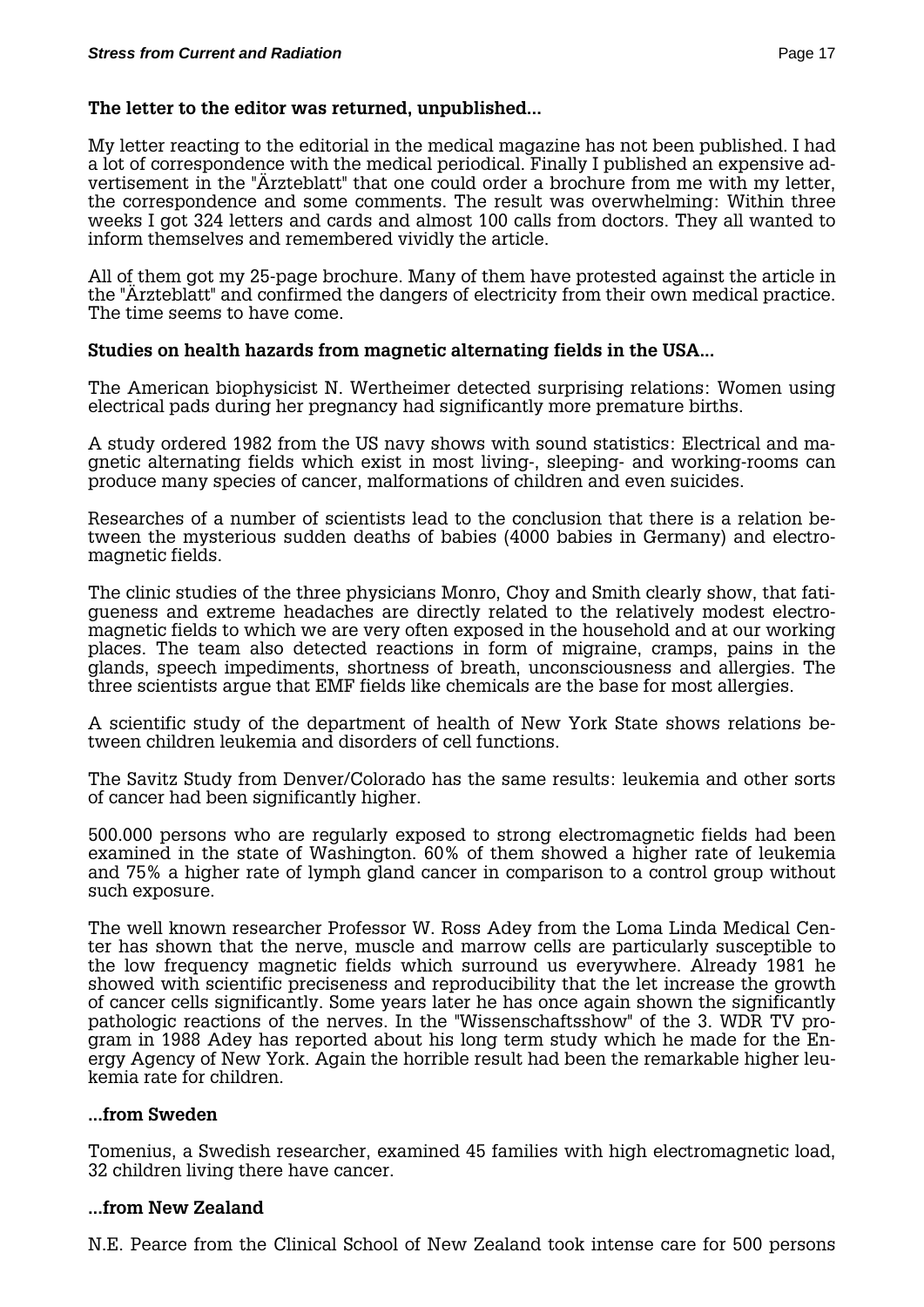with leukemia. Engineers and workers from various electronic companies but also radio and TV mechanics were represented above average.

#### **...from France**

The three scientists Dutrus, Martinez and Fole have made laboratory experiments with young students. Electromagnetic exposures generated noticeable changes in heart activity, function disorders of the central nerve system, exhaustion, lacking motivation, headache. Whenever the stress from electricity was stopped without knowledge of the persons, the complaints of the eight students disappeared and their mood brightened.

#### **...and from Germany**

Professor Feindegen from the Institute for Medicine in Jülich has experimented with mice and found that an enzyme which is in charge for the cell metabolism had been slowed down in its activity for 80% under strong field exposure. After the field load had been removed the enzyme activity came to normal within minutes. The scientist had found similar relation for radiation from radioactivity too.

I have read the recommendation of a bee-keeper magazine not to place beehives in the near of high tension lines. The reason is a research which shows that the keen honey makers are especially aggressive and prone to bite there. And there are smaller harvests too. Wellenstein, Warnke and Altmann also report about bee observations. The higher the electromagnetic load of the beehives, the more remarkable the behaviour of the bees: unrest, abnormal movements, irritability, sealing the beehives from inside or removal. Exposed to strong fields even mutual biting to death.

Dr. Andras Varga, scientist at the Hygiene-Institut at the University of Heidelberg has observed the development of the embryo in the hen's egg. The embryos grew quicker under electromagnetic load, the egg became prematurely heavier. Many other scientists confirm the relation between technical electricity and growth acceleration based on similar tests. In addition Varga found in lab tests that modest fields of our home electrification cause changes in the blood which can be measured. He mocrite values increased for about 5% and the partial blood-pressure for about 6%.

I myself have demonstrated with electrical acupuncture that the skin resistance of human beings shows spontaneous changes under electromagnetic environment stimuli. The body reacts. While I found in a nonloaded environment normal 50 kiloohm resistance that changed suddenly to values of 200 kiloohm and more when a clock radio was put directly at the head. Similar reactions happened with an electric pad with body contact to the test person.

#### **The magic consulting rooms of a dentist**

Here, ladies and gentlemen, some particularly interesting and remarkable case studies of my examinations:

I know a dentist' practice in which two consulting rooms seem as if chinked. Some assistants became sick there. Others had headache. One assistant collapsed regularly and refused intuitively to enter these two rooms. The dentist did not perceive anything. But he liked experimenting.

According to my measuring research especially in these two rooms the fields of the fluorescent lamps, detached from the ceiling and very near to the heads of the assistants, were extremely high in comparison with the other rooms. According to my advice the intermediate units of the lamps were exchanged for expensive and field-free electronic intermediate units. The high values disappeared after the exchange of the intermediate units. And also - the dentist was enthusiastic - the complaints of his assistants.

#### **Headache at the slide projector**

Another case study: A sculptor asked for a house examination because he had terrible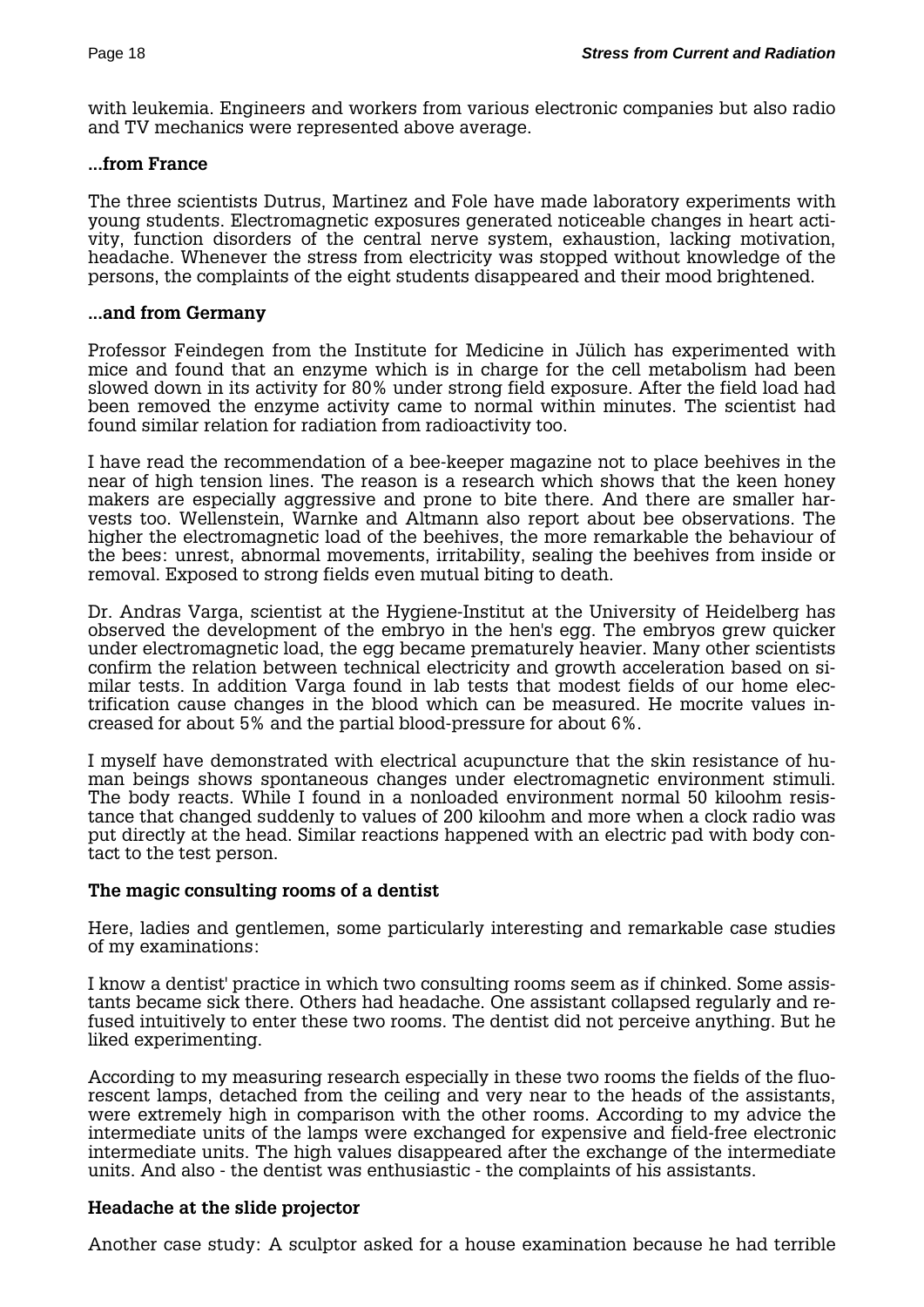headaches. No doctor could give him any advice. The agonizing pains always came during daytime. The artist was suspecting a hidden tumour in the brain.

In his office, directly at his working place, I found an unusual strong magnetic alternating field with a current consistency of 3000 Nanotesla. Directly beside his head was a slide projector which the gentleman used many hours a day to show his works to his clients with slides.

Only the advice to change the distance between the head and the projector from some inches to more than a yard and to use the remote control brought the desired result. The fear about a brain tumour turned about to be a mere nightmare.

#### **Radio clock and migraine**

In the magazine "Wohnung+Gesundheit" I have reported about a nonmedical practioner in Cologne who cured patients with migraine only by moving clock radios and electrical alarms from the nightstand which had been too near to the head. These had not been exceptions.

Meanwhile I know 24 persons which had had migraine and now have a clear head after the removal of those field-intensive horrible gadgets still waiting for another attack but so far in vain.

# **Babyphone lets baby cry**

There was a sweet baby in Koblenz which smiled at all persons during the whole day and charmed all adults. Only at bedtime the charm vanished and the nice little baby became a loud, howling bear. The parents were despaired. All night the same nerve-racking process. Every night scream attacks for hours till the baby slept when completely exhausted.

My measuring showed 600 nanotesla in the crib. In a distance of 8 inches and between the rods of the bed one of these cheap control devices called babyphone was put into the plug. With this set you can hear the crying of the baby three floors above.

The device was removed. From that moment on the baby slept the whole night long. Being silent as a mouse. So did the parents too. Later they called: Little Sarah keeps smiling now at night too.

#### **Syncope at the vacuum cleaner**

Ladies and gentlemen, I may also mention that I have met some extremely electro-sensitive persons. They react so intensely to such fields that living in our civilization has become a torture for them. They even react to short and particularly intense field generations which one can measure at vacuum cleaners, kitchen gadgets, office machines and TV sets with nausea, dizziness, pains and even fainting.

#### **Electrosmog in the USA**

I remark in passing that many measurements which I have made in the USA have shown remarkable strong electromagnetic fields in living homes. Often the defectively or not grounded installations and the normal criss-cross of overhead lines have been the cause. I have found especially high field strengths in the dream cities of California where due to the earthquake danger a lot of electrification is installed supra-terraneously and some street blocks have been totally cabled like a cobweb.

#### **Current and allergies**

I realize every year more that in an unexpected and strange way a lot of allergies disappear with the electromagnetic fields. Allergies which apparently seem to have no direct relation top the fields. Allergies against food, toxic substances of colours and adhesives, natural stimuli of polls, animal hairs and dust... Contact allergies, skin allergies.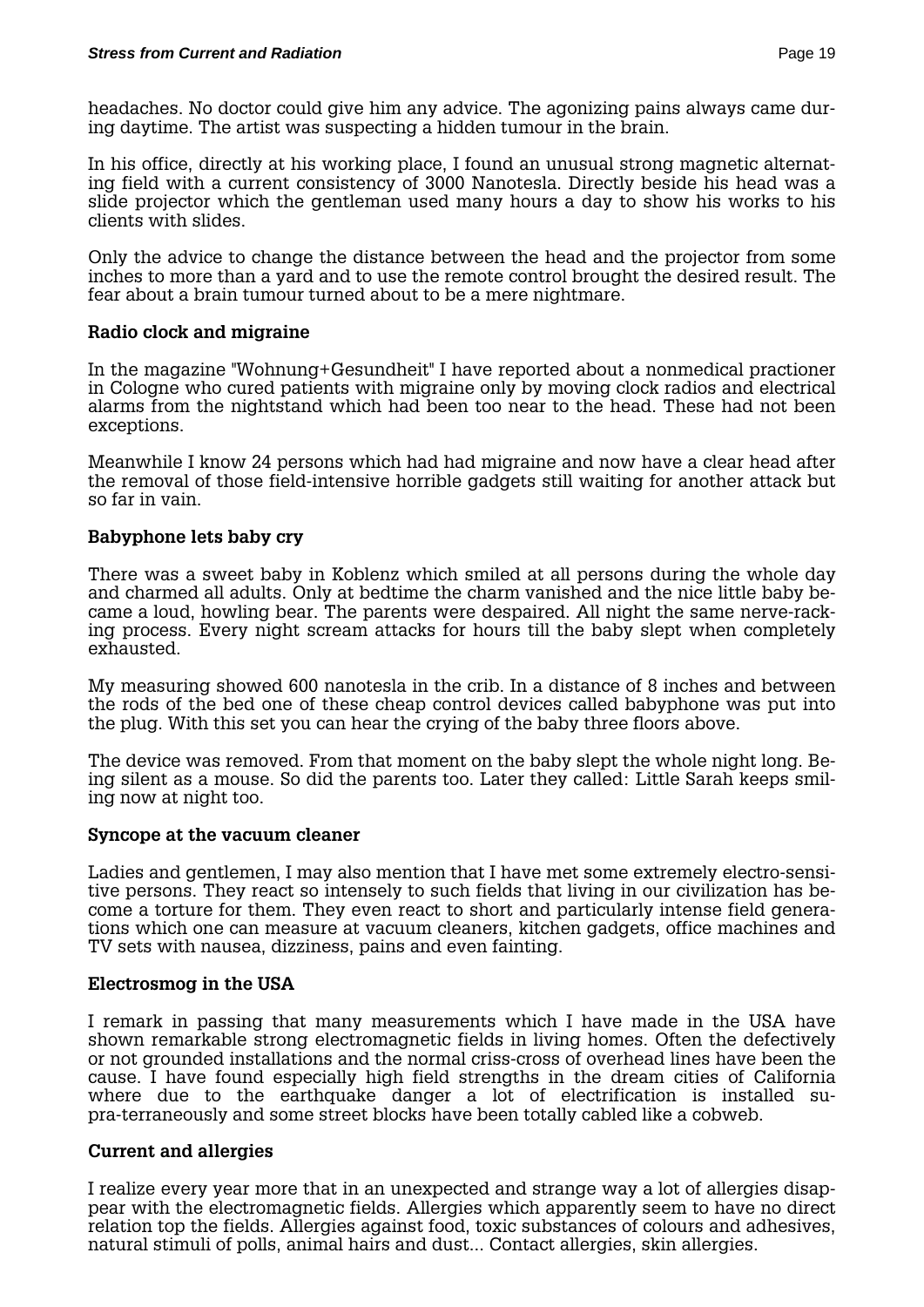Again I have no answer. Only questions. What is the reason that a dust allergy in the house can disappear with the elimination of electromagnetic fields? What is the relation between the hairs of a cat and high tension lines? Milk protein with clock radios? I have observed that with the elimination of electrical devices from sleeping-rooms the annoying itching of the skin ended and food allergies vanished.

#### **Diabetes, heart, circulation, psyche, hormones**

I have realized at my own body that a chronic diabetes had become less severe after a radical change of my diet in favour of natural, full and vegetarian food. But I was completely healed only when I banned all electromagnetic fields from my sleeping-room. My doctor was taken aback and would have had doubts if his own lab results would not have always shown sound results.

With the diabetes also my heart, circulation and digesting complaints disappeared which had caused me great fear for years and had forced me several times into hospitals and to their intensive care unit.

I had been sick for such a long period and ready to drop so that I thought my life was not worth a dime. No hope. Only helpless no-future feeling. For years I feel better now. I feel a new man and I am glad to be a again part of this wonderful creation. A lot of my newly gained life quality and vitality is certainly the (bio-) logical consequence of electric and magnetic stress reduction.

# **Indications are no evidences**

I only can give indications. Indications are no evidences. I have no ambition, time and qualification for evidences.

When I watch thousand times that the thumb turns blue when I hit it with a hammer then I will warn against this dangerous act. Thereby my interest is less, which weight the hammer had, how it was manufactured, with which speed he hit the thumb, with which pressure he bounced and whether it is responsible at all in spite of its countertypical and hurting acts.

Nor am I interested why the thumb turns blue and not green, how the nail bed and the bone beneath react, why the soothing liniment still fails after 500 attempts and whether blue thumbs are just fashionable now and therefore are a promising sale. I am much more interested that this silly hammering stops.

#### **Premature assumptions are no counter-evidences**

Scientists can make no counter-evidences even when they try very hard. For reliable scientific proofs the research prerequirements will be too difficult to meet. How can we make long term research at night? How can we evaluate the individual constitution and sensitivity? How can we detect and exclude mutual relations with other technical and natural stress factors?

# **3. Electromagnetic waves: High-frequency electrosmog**

Let us consider the mutual relations with the still rarely examined high-frequency electromagnetic waves of relay systems, radio, TV, radar, senders and satellites with their thousands of frequencies and field strengths. The only thing the scientists know until now is that the high frequency radiation heatens people up, makes muscles, nerves und body tissue warmer. Other biological effects exist, such as pains, blood pressure problems, hormone defects, mineral problems and many others, but they do not know enough about the danger potential.

If we could see the microwaves of our civilized world like light, then the night would be like day light. You would no longer be able to see any stars on the sky. If you could hear microwaves than you would here a nonstop roaring noise like thousand low level fighter planes. Microwaves everywhere in life, and nobody really knows what it means.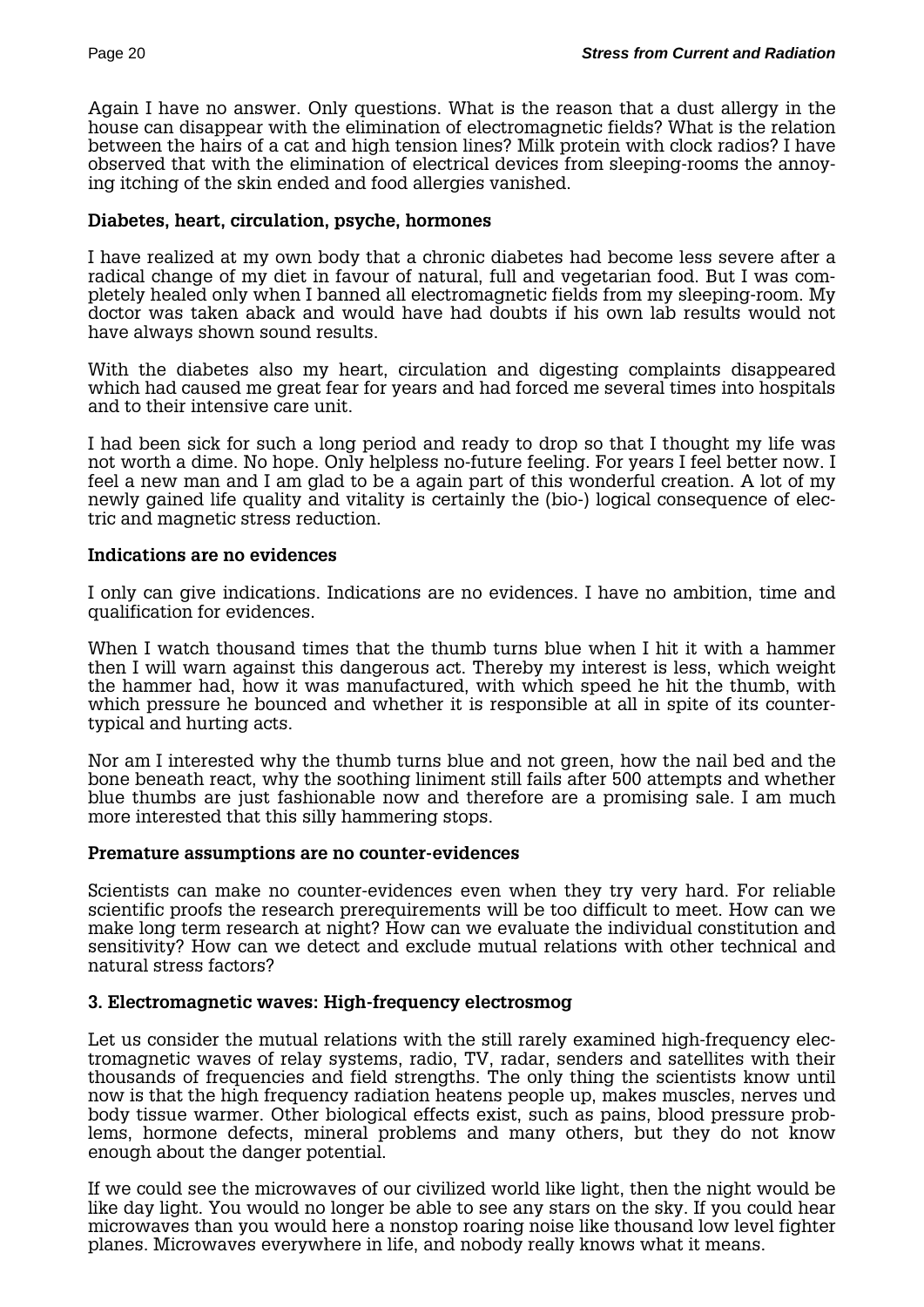#### **Microwaves killing trees**

For years some researchers see close relations between microwaves and dying forests. Branches, leaves and needles are excellent antennas for high-frequency radiation.

I myself saw at various places of Germany that on wooden hills which faced particular transmitters the leaves and needles of the trees had turned brown. They look ill, seriously ill. Some of them are dead. Horrible skeletons. Total regions have been put under continuous stress. On the other side of the same hills, not facing the transmitters, you will find sappy green. No tracks of damages at all. Totally healthy forests. What is the reason? No cars nearby. Only two tractors. No single chimney along the horizon.

On another place transmitters too. But no forest damages. What is the reason? No one knows the answer. Nevertheless we continue with installing. The numbers of radiators increase. Day for day. More and more emitters. Always higher field strengths. Increasing high-frequency electrosmog.

Only if one detects a remarkable warming of the human tissue, one admits a health hazard. Crisp human beings like in a microwave... What a naive believe.

#### **More problems in the future**

I have an awfully expensive device from the USA which lets me measure at least the lonely tip of the high-frequency iceberg. To be able to give a loud warning if the danger is too large it detects reliably and exactly the load along radio relays, in the range of senders and radar installations, at the microwave stove... A stylus records the risky field strengths for a longer time period. I detect high-frequency fields at screens, TV sets and computers too. Soon I will get my first spectrumanalyser to become better results.

Until now, my experience with HF-radiation is not too good. I think we will get a big problem in the next years. HF will explode. This electromagnetic pollution will become more and stronger. The future will bring us millions of new antennas, spreading microwaves all over the world, more radio, more TV, more radar, more observation, more wireless communication, more radiation. New techniques will come, specially on the mobile telephone market. We have to be aware, in ten years, with the beginning of the year 2000, the biggest environmental problem will be the high frequency electromagnetic pollution from millions of transmitters, thousand times bigger than it is today.

If you want to know more about the risks of electromagnetic HF-radiation, please read Dr. Robert O. Beckers book "Cross Currents", it is published right now, coming on the book market in these days.

#### **4. Stress from electrical direct fields**

Voltage is not the only producer of the electrical fields. Synthetic can produce them too. One important difference: The voltage in our homes works with a low frequency. This results in an alternating field. Plastics are without frequency and static, they produce direct fields. Electrical direct fields in our everyday life are often called electrostatic charges. That always refers to those electrical powers which are generated at plastic materials and synthetic substances. Carpets, wallpapers, furniture, lacquers... Many screens of computers, TV sets and terminals are producing considerable electrostatic charges too if they are not sufficiently screened.

The health hazard of electrical direct fields has been hardly examined. It is played down and ignored negligently. But especially the removal of all such artificial synthetic and screen radiators from our living and sleeping space gets a particular reward.

#### **No bang before several thousand volt**

All of you know the sensations when you get an electrical shock having touched doorhandles, hand-rails and phones. Many think they had been electrified. But the opposite is the fact. They have themselves discharged. The door-handle has electrified itself on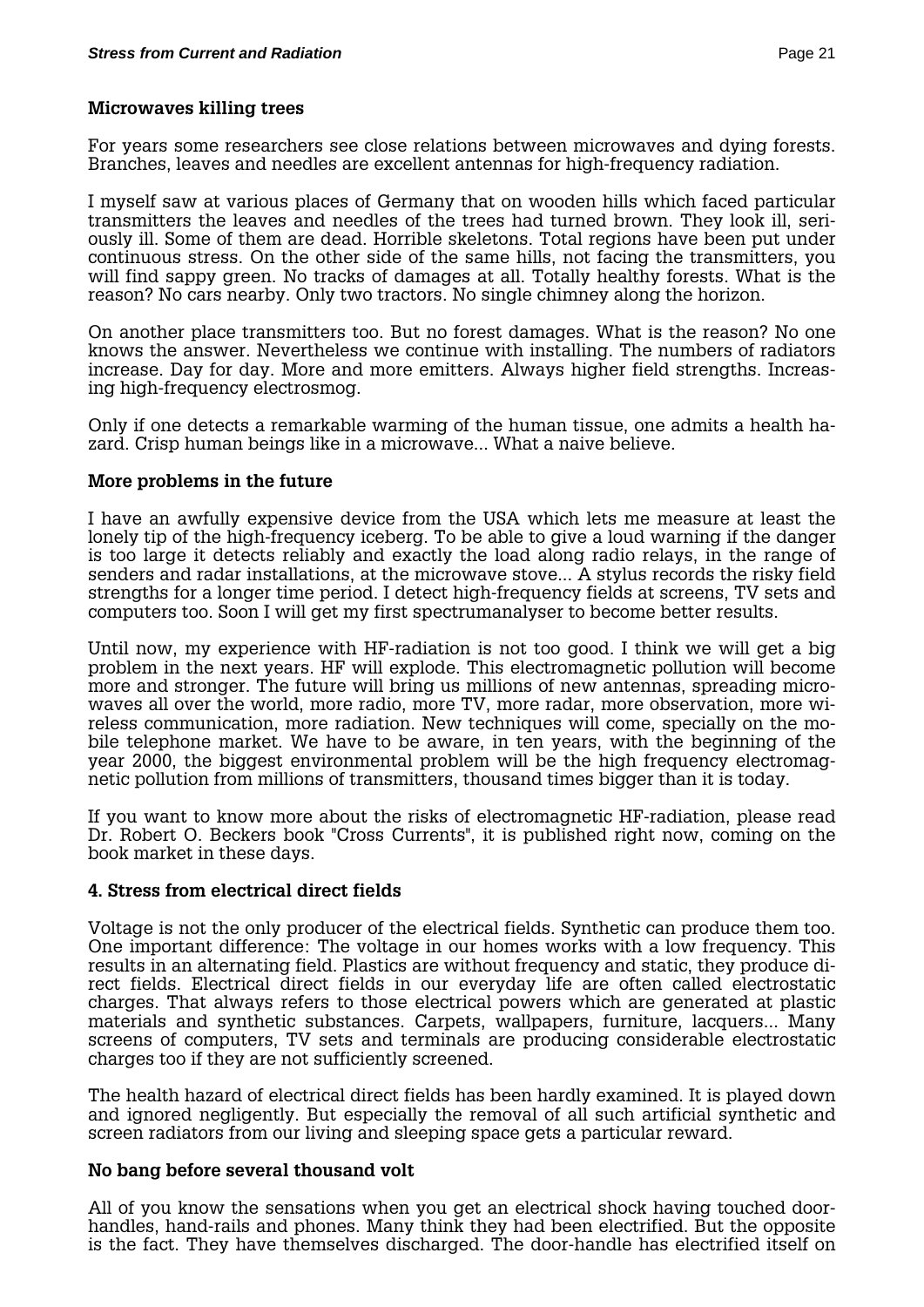you. You have been full of the energized and straining evil. The door-handle, the handrail or - when kissing good-buy - your partner has taken over the potential like a grounding of surplus energy.

And this potential in the body is huge: several thousand volt. If it would be less you would not realize it as electrical shock when being discharged.

Electrostatic charges can be found at synthetic carpets, plastic laminated cupboards, plastic foils and plastic bags, foamed plastics, in "modern" kitchens, cars, even on garments... The charges increase with friction and dry air.

Nature knows these powers too: wool, silk, leather, hairs of animals can be electrostatically charged too. But the natural potentials are considerable less then the artificial ones. They discharge is quicker in contrast to plastic which discharges only very slow or even not all. And - what is very important - the natural charges only show a plus field, they are positively polarized. The artificial fields are often negatively polarized beside their unnaturally high potentials, they show minus charges. But minus charges never came to existence since evolution had started.

These loads have entered our living space only during the last decades and are dominating our everyday life everywhere: synthetic garments let decrepitate our hair and skin, when walking on synthetic carpets or plastic soles we generate with friction enormous artificial electrical powers in our bodies, inch long flashes are rushing from our finger tips. Already little circulations of the air in a room produced from central, storage or underfloor heatings are sufficient, especially combined with the intense dryness which you find everywhere, to induce electrostatic charges at synthetic carpets, curtains, floor-spaces, wallpapers.

When electrostatic is combined with the fact that the body is electrically isolated from the ground due to modern shoes and is not able to ground itself naturally with every step, then such electrical shocks can be produced quickly.

#### **The climate of rooms breaks down**

Beside the direct influences of electrostatic loads on the body one realizes also other substantial changes in the climate of a room. The electricity of the air increases dramatically. The ionization of the air is changed in its natural harmony. A continuous artificial atmosphere of a thunderstorm emerges. Irritant climate. Trouble brewing.

Whereas I measure an air-electrical balance of about 100 till 200 volt per meter (V/m) in nature, I may detect in rooms with many synthetic materials an increase till 10.000 or even 50.000 V/m. And such a value not near the strongly radiating material but in the centre of the room!

Potentials of such a value normally only exist for a few hours during the year: when finally a thunderstorm starts after a long period of sultry, muggy weather. Persons who are sensitive to changes of the weather know very well how badly they feel in such moments. Also other extreme weather conditions are accompanied with higher electricity of the air: foehn, smog, high pressure. This again causes heavy health complaints.

A balanced electricity of the air and a harmonious air ionization produce a healthy relaxing climate. That is the reason why we make vacation at the seaside and in the mountains. We find optimal climate conditions there. Our desire for a beautiful, bright blue sky is justified. Everything is perfect and the human being is filled with new life.

Electrostatic loads brutally violate the climate of our rooms. We are breathing dead air, put ourselves under high tension and look forward to our next vacation...

#### **Computers go on strike, the human being does not?**

Human beings are forced to stand such conditions. Sensitive technical processes cannot do that: Computer supply rooms, photo studios, measuring places for electro-encephalo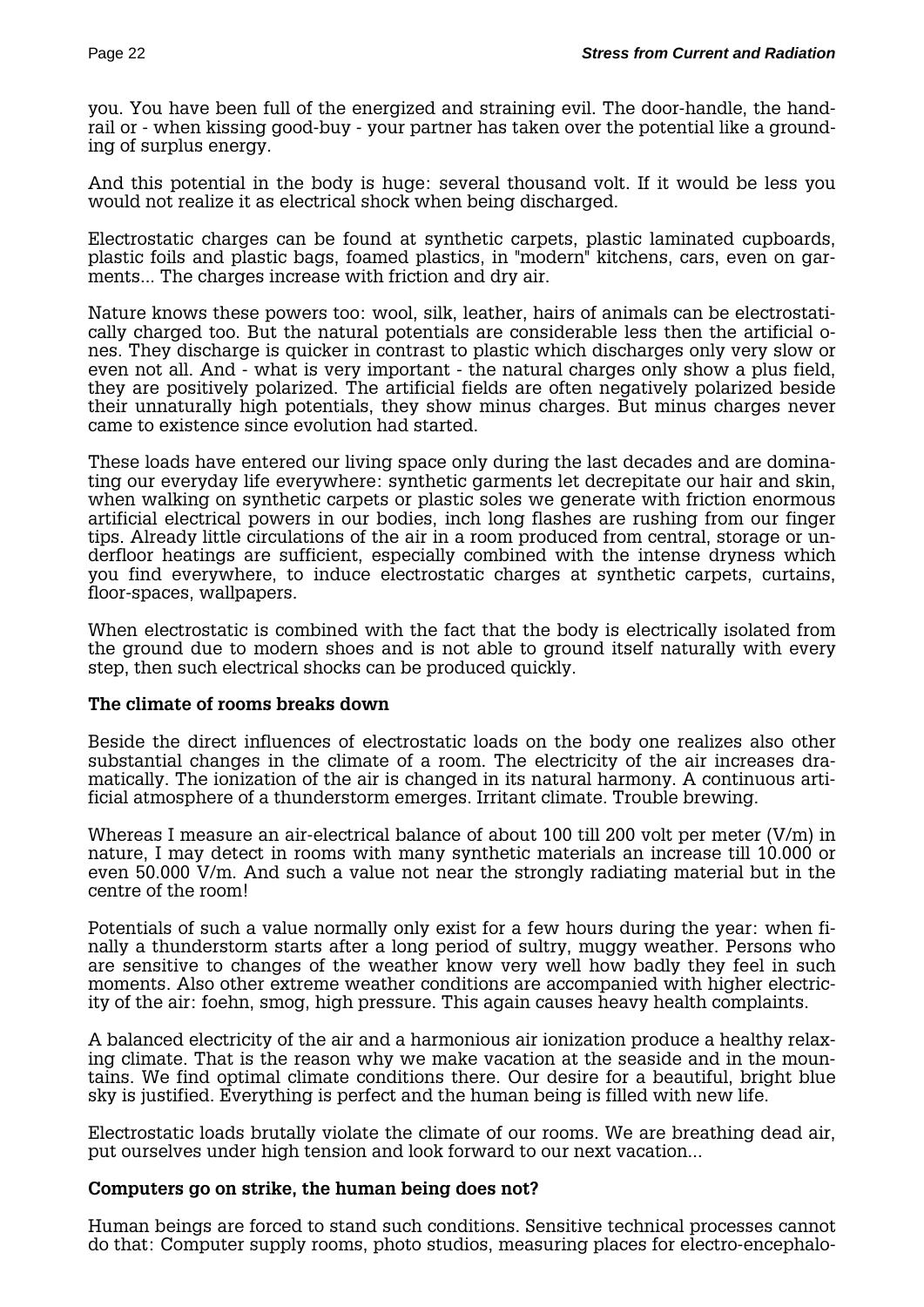grams and other medical departments for diagnosis and therapy have to be totally free from electrostatic elements. The devices refuse to work in these fields, show wrong results, go mad. If the place for the discharging of a person under high electrostatic tension would be not the above mentioned door-handle but the computer a technician would not be surprised that the total program crashes. If it would be the electro-cardiogram the doctor is not surprised if the pointer writes abnormal peaks which refer to the carpet not to the heart of the patient.

Let us look closer at computer rooms, operation theatres and manufacturing places for sensitive technical devices: The air humidity has to be perfect, no interference of electromagnetic fields is allowed, temperature is kept on an ideal middle level, total ban of any electrostatic potential... The smiling Japanese is not even allowed to wear a synthetic blouse when she assembles her Nikon camera. She is grounded with a chain from her copper wrist bracelet to the next heater. Working in leading-strings.

All these are preconditions which are self-evident for a sensitive technology. Once again the question: Why is that not also self-evident for the living and sleeping-room? That is the place of the most sensible and vulnerable computer in the world. His name is human being!

# **Allergic persons - pay attention!**

Changes in the climate of rooms from electrostatic loads influence particularly allergic and asthmatic persons. Allergic producing particles, irritating materials and dust increase a thousand fold due to the artificial loading and depolarisation of the air and attack just those persons who are especially threatened.

Thorough ventilating has not much effect. Synthetic wins the game. You can smell it: The air in the room is musty, stale, flat, dead.

#### **Out with it...**

The only reasonable thing is: Put everything with synthetic and which starts with the word poly...or sounds like PVC, PE or similar to the place where it belongs to: To the bulky or toxic garbage. Your health will be thankful again. And the environment too. The production of plastics is nearly always a stress for the environment. Even more the combustion. Some plastics never rot. When thousand years later persons will excavate our age the descendants will be astonished how long plastic can keep. Mountains of plastics. Symbols of our time. And if your home will catch fire (which I do not hope neither for your sake nor for the benefit of the environment) then some of the burning plastics will smell more toxic and perilous than the official toxic waste combustion permits.

#### **...in there**

In a healthy home you should put only natural wallpapers: paper, textile, cork... Natural floor cover: wood, cork, stone, linoleum, cotton, wool, sisal, coir, felt, goat-hair... Natural materials in front of the windows and into the bed and natural garments at the body (cotton, linen, wool, viscose, leather...).

#### **How to measure electrical direct fields**

I measure electrical direct fields in rooms and outside with high sensitive electro fieldmeters (so called "Feldmühlen"). Measuring unit for the electrical field strength is: Volt per meter (V/m). If the climate of the rooms is in natural order the instrument receives only some hundred volts per meter. The same as during fine weather. For some plastics the value can reach ten thousands. It is always possible and easy to locate the materials which generate the fields precisely and to differentiate them from other influences in the room.

#### **Some advises for a healthy sleeping place without electrical direct fields**

# You already know: Avoid plastic and synthetic wherever it is possible!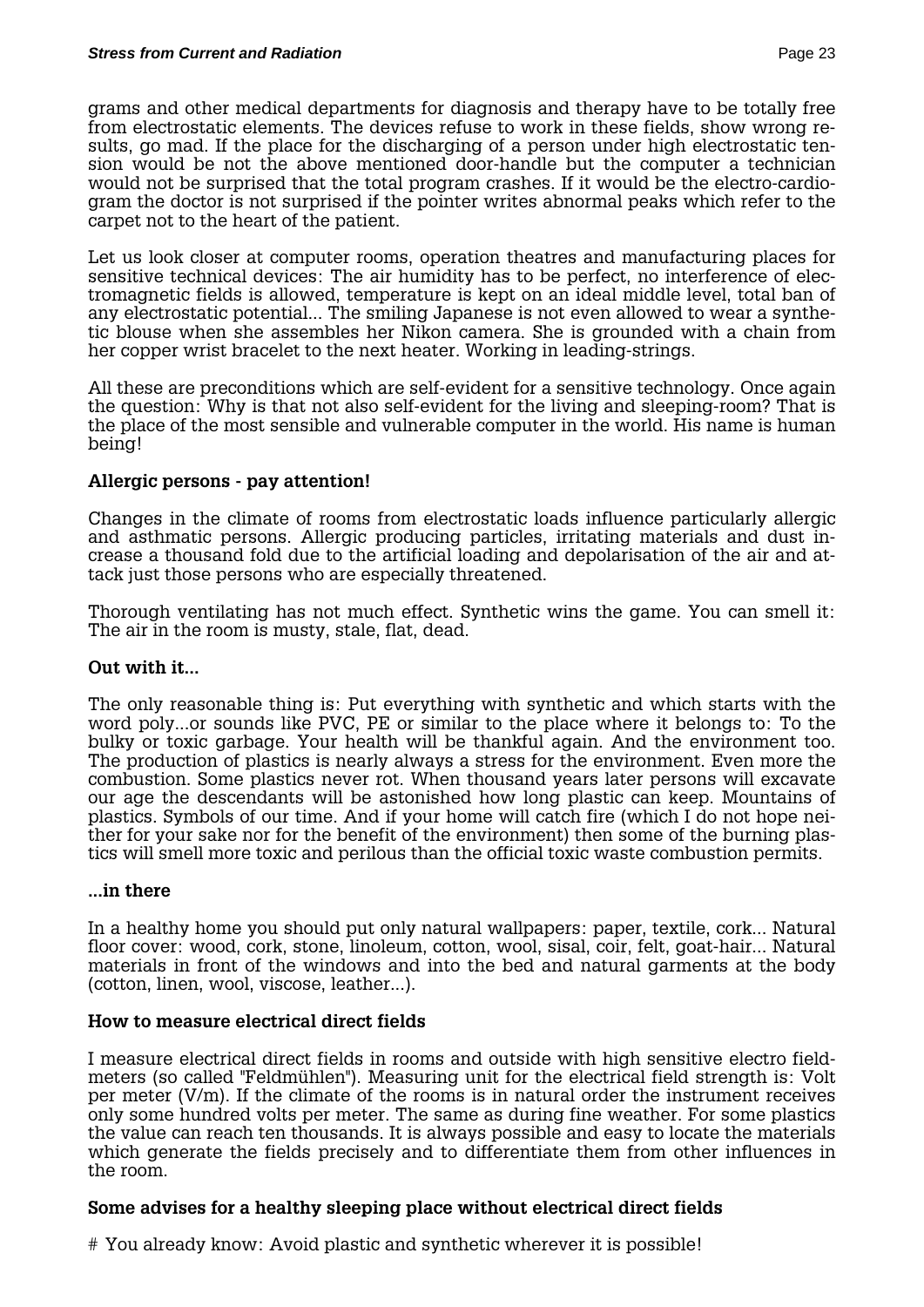- # If that is not possible, here some compromises: Ground all conducting materials. Lift the air moisture to a level of 60%. Moisten carpets and materials in regular intervals. Wax, coat or paste over your furniture with natural products. Cover synthetic fibers (carpet, sofa) with natural materials.
- # Remove all your screens from the sleeping-room. They produce high voltages and remain loaded for many hours or even days after being switched off.
- # Stuffed animals are often made from strongly radiating synthetic. Take care that your child does not put its nose into the teddy bear all night provided that the bear is not very old.

#### **Hay and oat, dust in the home and hair**

A young man from Düsseldorf had been allergic for years and suffered from asthma attacks. Especially dust in the house, hair from cats and horses tormented him. Bad luck for him that his girl friend was a fanatic rider and took care for a number of horses in boxes beside the house. The symptoms came during each visit. Dozens of treatments, cortisone and desensibilizations had no positive effect.

Finally after a house examination which his doctor recommended the extremely loaded synthetic carpet went to the bulky garbage and from that point onwards the health condition of the patient improved quickly and increasingly. Today he is keen in assisting in the horse stable, carries hay and oat and lives without any symptoms. The medicine is left unused in his cupboard.

#### **Big Brother with ignition lag**

I have found electrostatic loads even more often in the USA than in Germany. The many totally healthy wooden houses become very ill from synthetic. Cosy artificial plush carpets adorn the floors. Healthy wooden planks are underneath. But also in the USA some little changes can be recognized: An increasing but still small number of special shops which offer natural materials for bed and home. In some points our "Big Brother" on the other side of the ocean is slightly slower and more reactionary than we are in Europe: According to my examinations the USA have only one institute for building biology, in Europe you find a number of them in various countries. There are neither special magazines nor specialized dealers. Even you cannot get a cut off relay in the USA, a country which is so often ahead of us.

#### **1 carpet = 100 screens**

We know the biological risk of electrostatic loads particularly what screen radiation is concerned. The high voltage of the tube produces a strong potential and radiates vehemently towards human beings. More than 100.000 V/m are no exception.

Pregnant women should not work at computers to avoid risks for the unborn child. Not to mention the risks for the mother. We speak about all sorts of allergies. Diseases of the respiratory tract, infections and skin diseases. The scientific books are abundant with warnings. What is less known: Synthetic carpets can produce just the same field like screens. In quality and in quantity.

Here we have a dozens of square yards, on the screen it is not more than a half. A valid calculation: 1 carpet = 100 screens.

#### **The poorest victims are the children**

Children have to suffer most due to their little height. They are especially near to the source of the radiation. They crawl on the loaded carpet, have always physical contact, are close to the ruined air in which they breathe.

They snuggle with extremely loaded synthetic pets. Fields from screens directly in front of their faces. I know highly allergic babies who immediately got rid of their symptoms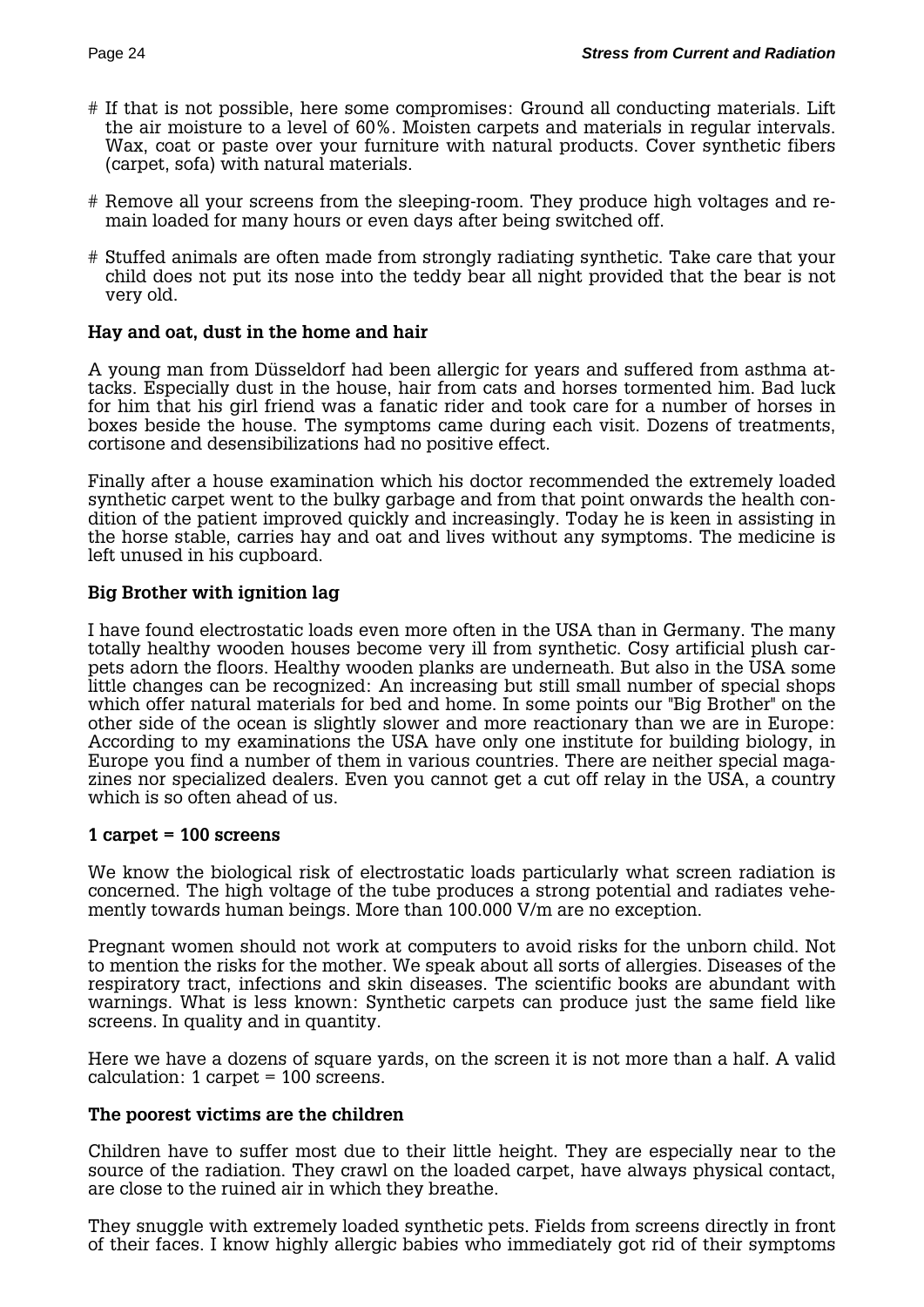after dozens of plastic animals had been removed from their bed. A synthetic teddy bear showed 80.000 V/m, a cat made in Hong-Kong 60.000 V/m.

From the first week of their life they learn the rule of modern life: plastic everywhere. On the dressing-table. On the floor. Wallpapers. The plastic bed. Synthetic garments. Toys. The first sensation in the mouth and on the tongue: the plastic pacifier, the synthetic suck cloth. Later the plastic spoon. The first feeling in the tender hand of the baby: the plastic bottle, the rattle made from colourful Korea-plastic. The first feeling under the feet: plastic soles.

How on earth it is then possible that natural feelings and a natural taste can be developed? Independently from the electrostatic and toxic health hazards which are connected with plastic. I detect in child rooms - but not only there - ten thousands of volts per meter electricity in the air. If I turn round and measure outside of the window into the open landscape I find only hundred till two hundred volts per meter.

#### **Understanding is necessary**

Once more the question: What is the value of our health? We cut the most healthiest ground from under our own feet: exactly the one on which we (sur-)vive. Nature can do without us. It does not need us. We need the nature.

Culture is no substitute for nature. Artificial is no substitute for natural. Technology is no substitute for biology. Progress cannot justify destruction. Fashion is no legitimization for excess. Money is no guarantee for happiness. Who does not understand that message has once more not reckoned with one's host.

#### **5. Stress from magnetic direct fields**

Ladies and gentlemen, I also warn you of magnetic steel parts in, at, under or near your bed. They produce artificial magnetic fields which reach the sleeping body unchecked and can penetrate it. For an impressive presentation of these magnetic fields you do not even need expensive sensitive electronic magnetometers. A simple 10 bucks worth compass is sufficient. Lay it on the mattress and move it along the sleeping surface from head to foot. Very slowly and calmly. Look at the compass needle. You might be surprised that the needle shows to the north at the head, in the middle of the bed to the south, at the foot to east or south-west...

That is the pattern of a totally twisted and disturbed terrestrial magnetic field. That means, the natural magnetic balance of the earth is brought so much out of order from artificial magnetic fields that even a compass cannot find its point of reference (north) any longer. The cause for that biologically risky spectacle which one can demonstrate very easily is exclusively steel if it is magnetized.

#### **Therefore the compass needle is confused**

Unfortunately you can find that often already on spring mattresses which produce this precarious magnetic imbalance with their numerous steel coils. But also on steel beds, frames of spring mattresses, hinges to adjust the head. Or at home trainers, tool boxes, sewing-machines, objects d'art, vacuum cleaners, electronic organs, model railways, strong-boxes... in the space under a mattress.

#### **Better to have a savings account**

During a sleeping place examination which a doctor has recommended for a patient with brain tumour I did not find anything except an extreme twisting of the compass needle at the head of the bed. The needle deflected more than 180 degrees from the normal north position. Only after long arguing I was allowed to look under the mattress. Here I found a large strong-box only four inches away from the pillow. Having removed this treasure which had been placed there for fifteen years the compass remained strictly to the north all over the bed surface. That is the pattern of a natural field free from stress and risk.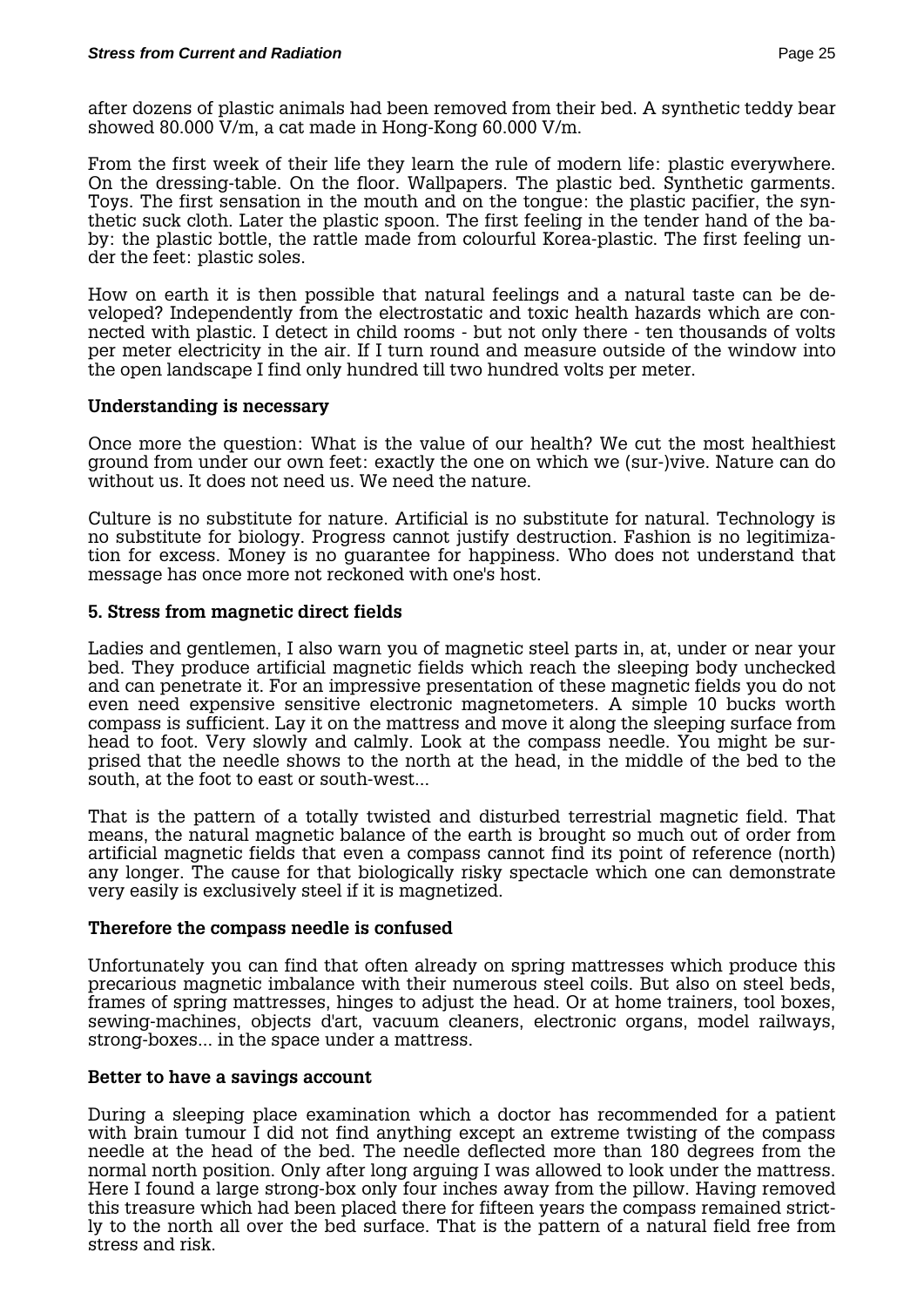# **A loudspeaker does not only emit music**

Artificial magnetic fields are also produced at heaters and loudspeaker boxes, at steel girders and reinforcements of building materials, at tubes of the sanitary facilities, at machines and devices. Often the extension of the fields is very small. Only a too close contact of the body produces a risk which how ever can be avoided.

The fields cannot be screened or demagnetized. If they exist the only solution is to remove the disturbing metallic parts or - if that is impossible - to move to another place without magnetic turbulences. A distance of a yard is often sufficient.

#### **Walls are no obstacle**

Magnetic fields penetrate walls. Therefore pay attention if your bed is within the radiation range of your neighbour's heating because it is put only within a 12 inch distance on the other side of the separating wall. The same holds true for sleeping-rooms above garages. Cars parked there produce large magnetic fields. And you also should not store your steel tank for heating fuel directly beneath your bed.

#### **Magnetic fields in the abdomen**

At working places the common office chairs with their many adjusting mechanisms show more or less large magnetic fields. Medical experts assume here a relation between the increased number of diseases of the uterus, bladder, ovary, colon and prostate gland, obviously parts of the body which are reached particularly intensively and often from the artificial magnetic fields. Again you will get a significant result with a compass. Make a test.

#### **The magnetic spectacle-frame**

Even the metal parts of spectacle-frames can be so field-intensive that I have proved their existence within a distance of six inches before and beside the head with a compass needle. Permanent magnetic fields in the brain.

Customers called a well known international producer of spectacles on that problem after I had made some corresponding tests. With their spectacle-frame they complained about headache, dizziness, lack of concentration and other symptoms which disappeared without spectacles. The managers of the company asked me about the methods and results of my measuring. We had a correspondence. After a little while the embarrassed producer confirmed my results and gave orders to the research department to find a corresponding solution. The experts succeeded in detecting why their spectacle-frames generate magnetic fields but those of other companies did not. They kept me informed about their research with letters. I followed an invitation of the company and informed myself about the research in the company. Today the big company produces its spectacles without any magnetic fields.

#### **Relations**

As said before medical experts and researchers see a close connection between a locally present permanent magnetic field and corresponding local diseases. That exactly fits well to my experience. Permanent magnetic effects are particularly dangerous where I stay for a longer time and where my body is especially sensitive: in these two square yards of my bed. Keep your bed absolutely free of metal!

#### **How you can measure magnetic direct fields**

I measure magnetic direct fields with electronic magnetometers. They detect even the smallest artificial magnetic field with a pointer and a warning sound.

Always the compass is part of the equipment when demonstrating existing magnetic anomalies. Every client understands immediately when seeing the declination of the needle that there had happened an important event and that artificial influences exist.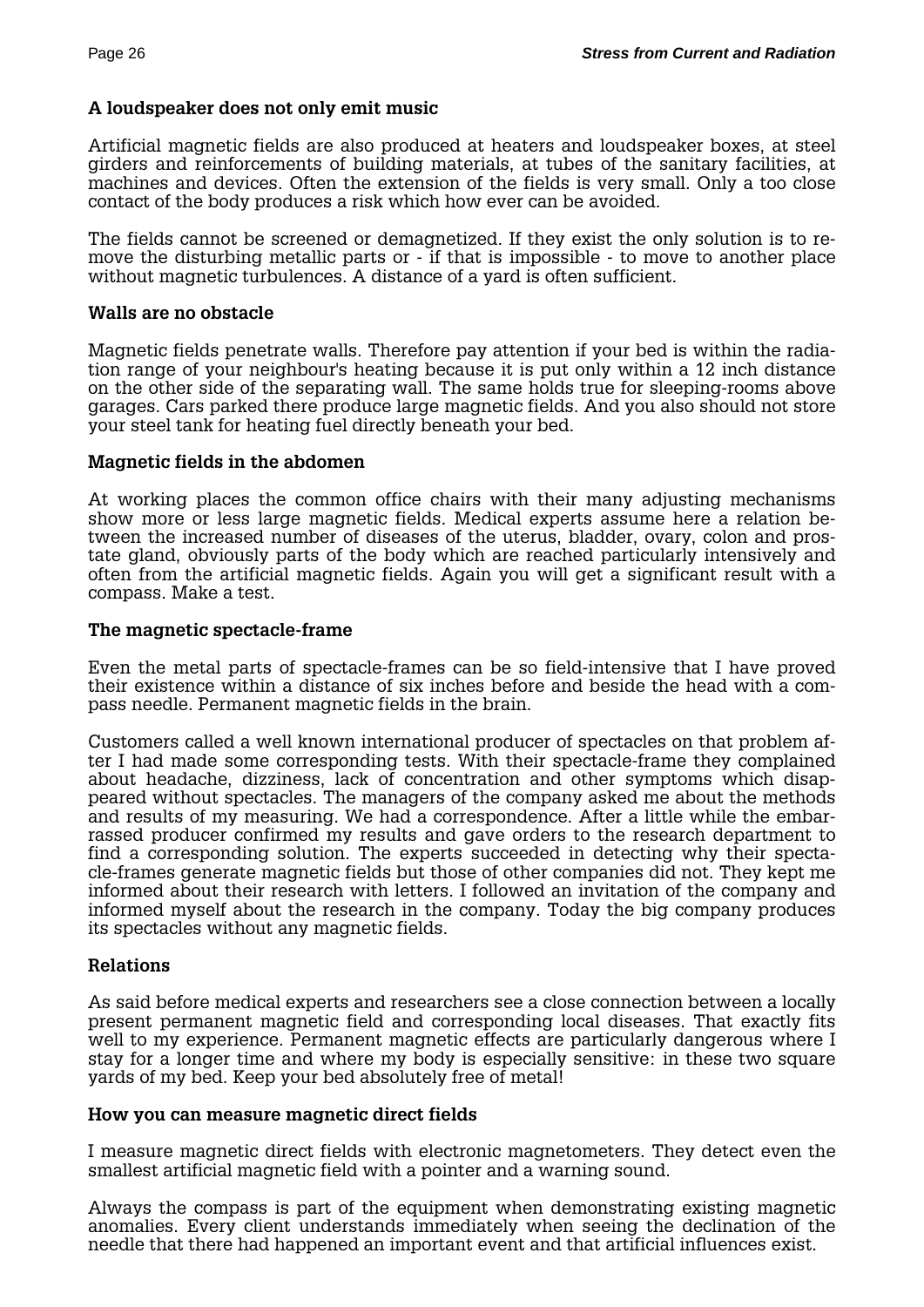#### **Again nature is the yardstick here**

The whole creature lives and orientates itself in a vital natural terrestrial magnetic field for millions of years. The current density of this static and frequency-free power is about 50 microtesla in North-America and Europe. Up to the poles it is stronger and down to the equator it is weaker. The body needs this magnetic field of the earth. Never it must be disturbed. Important functions are dependent from it.

Now imagine we all would walk over the whole earth. Criss-cross over all continents. Going by ship on the seas and by plane through the clouds. We would stand on the highest skyscrapers of the USA and go down to the deepest caverns. Our compass would always show into the same direction, to the North. Everywhere.

But not in the bed of aunt Mary. Here the compass points to South, West and East. Here the impossible is made possible: a field pattern which nowhere exists in the world and never had existed. And the cause is only a silly spring-mattress which cannot avoid to be magnetic. Do we need any further scientific debate? There is no bigger artificial setting. Get away with it. Let's play safe.

#### **Nobody knows...**

Every degree declination of the compass is one too much. Nobody knows what may happen in the body. Some researches are pointing cautiously on relations between artificial static magnetic fields and heart attacks. On disturbed circulation. On polyarthritis and cramps of the muscles. On changes of the cell membrane. On disorders of the enzymes and the metabolism.

The US Department of Health gave the clinic and statistic proof that cancer diseases, malformations since birth and stillborn children are directly related to anomalies of terrestrial magnetic fields. Other scientists speak about hormonal disorders and changes in the level of the melatonin in serum. Others report about eye diseases.

#### **Some recommendations for a healthy sleeping place without magnetic direct fields**

- # Avoid any metals in your bed: spring-mattresses, duckboards with steel frame or adjusting mechanisms, spring and steel frames and steel bedsteads.
- # Keep at least one yard distance from heaters, loudspeakers and stereos, metal devices, machines, metal equipments, metal door frames...
- # Do not sleep directly above garages, fuel tanks or steel girders.
- # Keep a distance of minimum 16 inches to the reinforce (normal height of the bed).
- # Remember that magnetic fields can penetrate the walls.

#### **The healthy bed**

The alternative to magnetically infected beds are steelless beds. Buy mattresses from natural latex, horsehair, coir, cotton and only pure wooden duckboards. You will find also adjustable duckboards without any metal. And wooden beds without chemical painting and processing.

A young student - always without money - had serious complaints sleeping on a springmattress and had no money to buy a new one. Since two years he sleeps on a cheap air-mattress without any complaints... You must have phantasy.

#### **Inside, not outside**

Stress factors from the environment are more frequently inside than outside. Inside all the little life-rejecting things accumulate. But inside they are also avoidable. Inside it is solely your responsibility.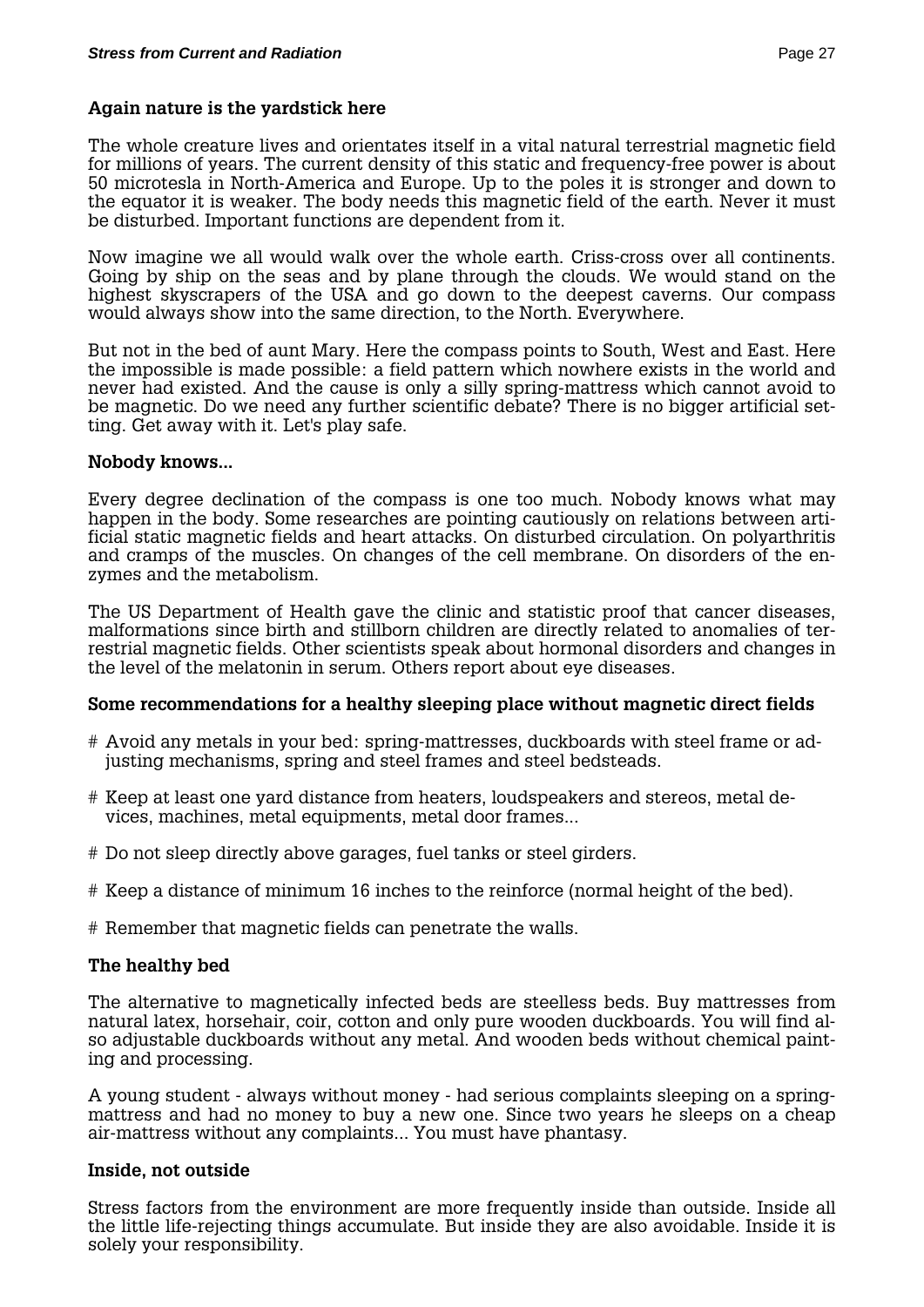And that does not only refer to electrical and magnetic fields but also especially to the numerous chemical and toxic gases which we bring into our houses and flats unnecessarily and without realizing it and which I detect unfortunately often. I know a few number of houses which should be brought according to the current legislation (which is very modest) totally to the toxic garbage.

#### **I ask you honestly...**

Does it make sense to be afraid of the radioactivity after Chernobyl without knowing that gypsum plates and building materials alloyed with radioactive industrial waste products can produce more radiation than outside? I have found a higher level of radioactivity in houses than the one which caused the government to close kindergartens after Chernobyl!

Does it make sense to protest against plastic bags without realizing that you are clothed in "plastic bags"? I am referring to this fashionable and unhealthy garments which show in their label not 100% wool, cotton, linen or viscose but a amount of poly-a-something.

Does it make sense, if a doctor tinkers for years at symptoms of a disease without success but with many side effects without thinking for one minute about the cause of the disease? A sick bed will resist all therapy. A healer who gets its confirmation only in the victory over a brutally suppressed symptom becomes ridiculous or is guilty of exposure.

Does it make sense, to condemn chemical toxics and to overlook that the cigarette I am just smoking contains more formaldehyde per drag than the worst chipboard or the most dangerous wood lacquer?

Does it make sense to refer every disease to the electrostatic radiation at computer terminals without knowing that my synthetic carpet and the many plastic wallpapers offer far more stress of the same electrostatic quality? I even have measured synthetic pullovers with more radiation than screens! And the pullovers are directly at my body!

Does it make sense to relate my headache to the high-tension line in a 100 yards distance and to ignore that my electric alarm clock on my nightstand - in 12 inches distance to my head - produces as many electromagnetic fields of absolutely the same species as we can detect under the high-tension line?

Does it make sense, that the lawmakers make regulations for the dentists to put the amalgam fillings removed from our teeth to the toxic garbage but the insurance companies with permission of the same lawmakers approve the continuous implementation of amalgam?

Does it make sense, to develop legal threshold values which are only applied for the protection of the working places? And what about sleeping places? On the most important place we find neither measurements nor protection.

#### **Do you have the answer?**

Questions, only questions. They are the result of experience got during years. They demand more caution against premature evaluations. And they should encourage to act independently. And not to hope that changes are the product which others deliver free of charge to my home.

#### **Ashpit creation**

Ignorance is no excuse. Inform yourself. Keep your own little environment in optimal order. Though that is only a part of the whole problem but an important one. I am not pessimistic but I grant myself a good part of reserve, caution and scepticism when dealing with other persons in a world which knows no limitation and is really mad.

I am cautious in a world where human beings think it is sufficient to pray to the creator but in the same time turn his work, his creation into an ashpit. I am sad and sceptical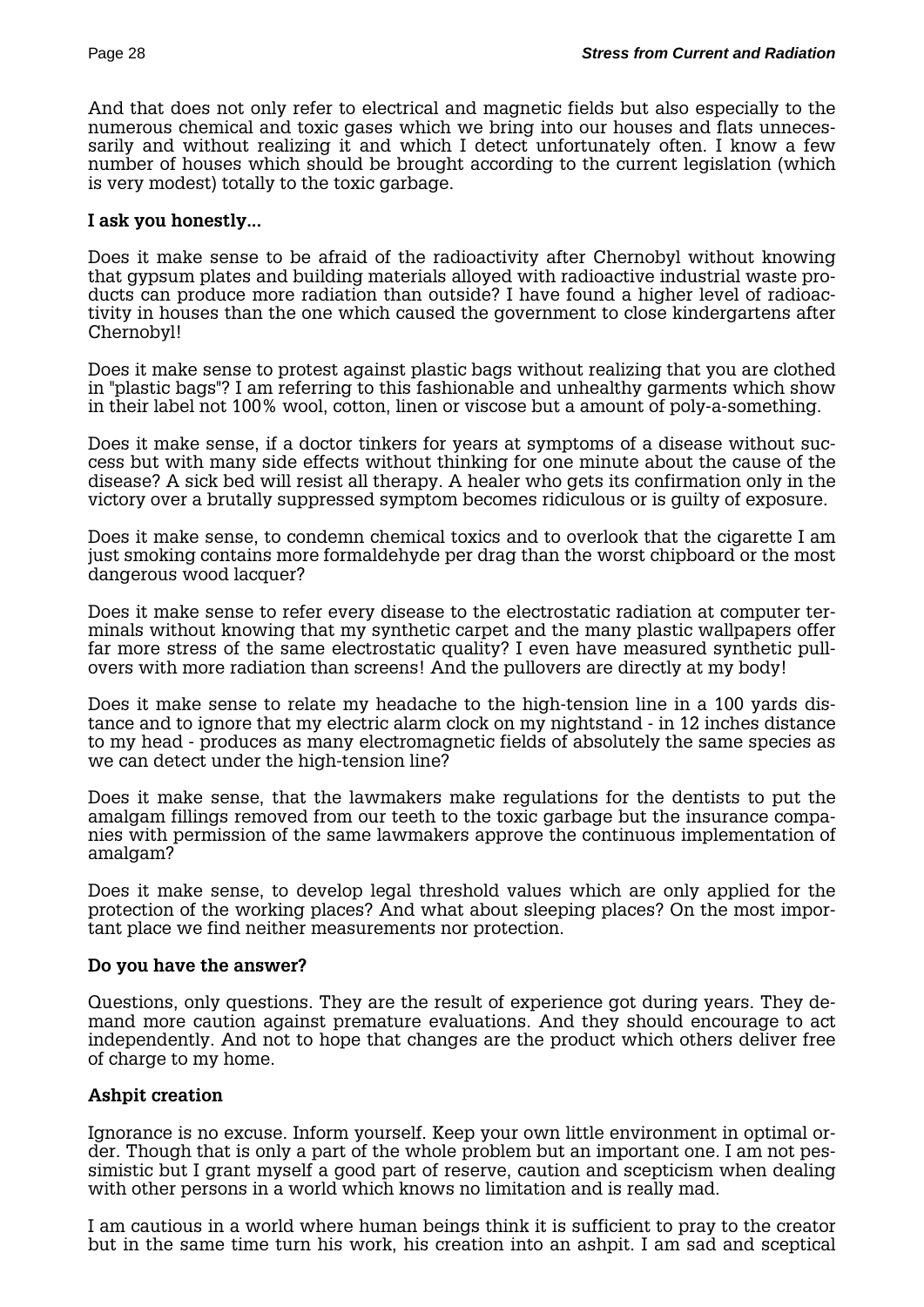about human beings who produce so many nuclear bombs that they could destroy the earth hundred times. You do not need the intelligence of a genius to understand that only one time would be too much.

### **Greetings from South Tyrol**

To change the own home is less a matter of courageous but of reasonable persons. And how much it matters you only understand if you get - like me - greeting cards from South Tyrol written by cancer patients though these nice people are supposed to be dead already for five years according to the consulted professor. In this case one did not have reckoned with the sanitation of the sleeping place executed in the very last minute.

# **The last drop**

According to my experiences already the removal of only one stress factor can produce decisive health improvements. Every step counts however little it may be. It is always the last drop which lets flow over a cask.

# **6. Stress from earth radiation**

If the topic is the radiating earth, water veins and dislocations, the so called geological disturbances then the uninformed layman associates mysteriously garnished hocuspocus. One thinks about dowsers with large whiskers and an ironic smile shows: I do not believe in that, that is all occult illusion. Not even success reports after changes of the bed place do convince, because there might be a placebo effect.

The reason is not the prejudice of the person listening who takes himself as modern and intelligent but especially the fact, that nowhere else there is so much charlatanism than in this field and that nowhere else so many absurdities, contradictions and silly things happen like in this area. It is a nicely prospering business with our fears.

Ten allegedly qualified dowsers come to ten different results in the same apartment, the sale of expensive screening and dejamming devices for which only the unreliable producer and distributor gets any profit, shockingly different overinterpretations of biological effects, daily even scientists and doctors design new and controversial theories.

I am often sick when I am told how persons play trick with the fear and hope of seriously ill persons. I hope to make a contribution for an objective discussion of the subject.

#### **The earth radiates everywhere**

If I disregard the level of sensual assumptions of the swing of a rod or a pendulum than I will learn quickly that one can detect different parameters in the electromagnetic area when executing measurements. For years sensitive electronic measuring verify the old knowledge about the earth radiation. We all know, that the earth - in fact the whole life - "radiates" as a natural process. There exists such a strong terrestrial magnetic field which guarantees that the top of a compass needle is drawn to the north also at the most distant place on earth. One can measure a natural radioactive radiation from the earth all over the globe. There is no square yard without terrestrial radiations. We are born amid these manifold radiating processes and have not the smallest doubt that they are right, important, healthy and life protecting.

# **Peculiar zones**

But there are also conspicuous zones with radiation intensities which are noticeably different from the norm you can measure everywhere. If I measure always the same values during a longer line than this radiation intensity can change suddenly within a very limited zone and I find totally different values.

These zones have a diameter between several inches and some yards. Then the striking radiation intensity decreases and I get "normal" values again. Until that changes happen again somewhere. Sometime these zones of more intense radiation are frequent and can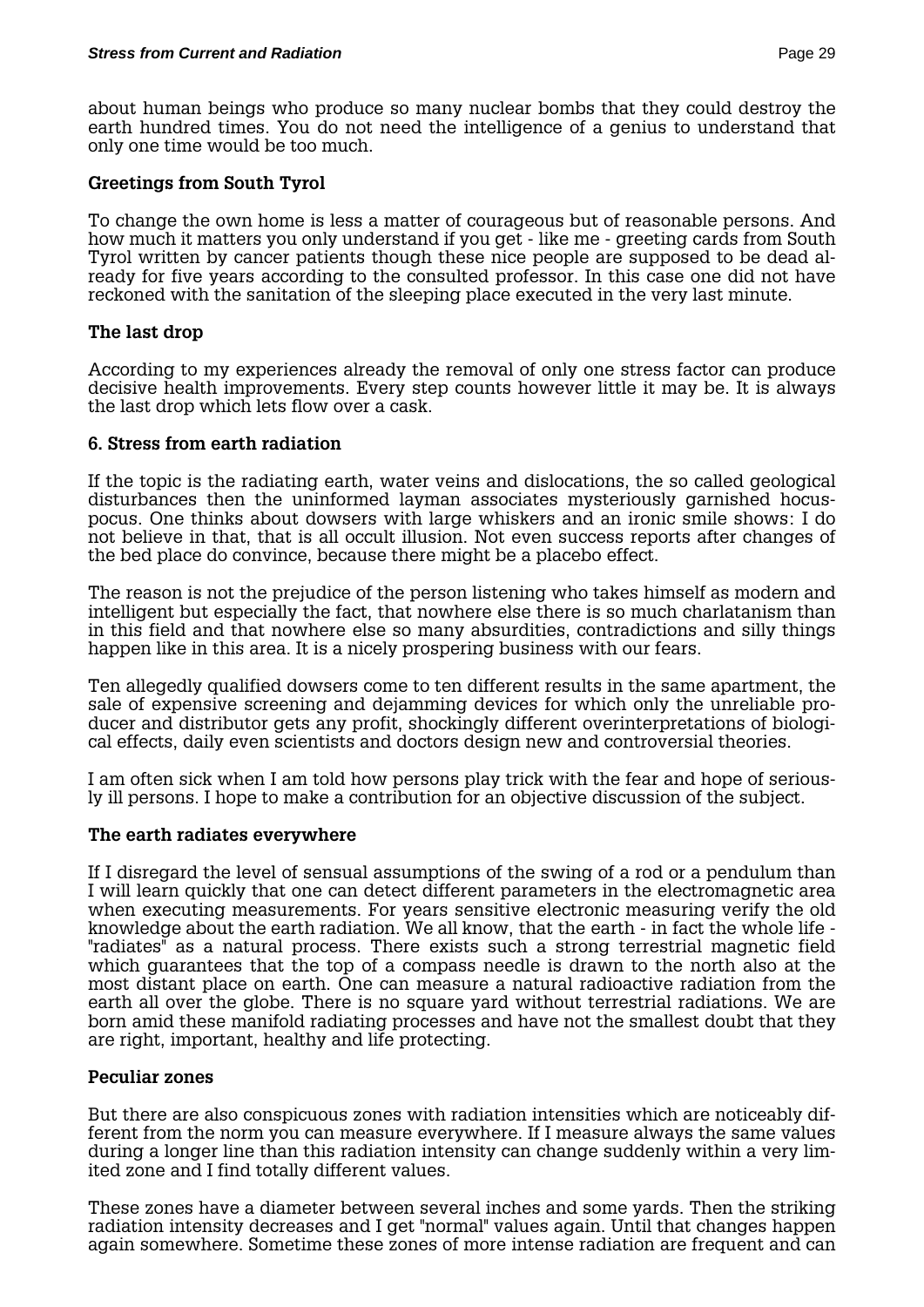be detected every other yard. Sometimes you find them only after a longer search and in large intervals. That is locally very different. It is interesting that gifted dowsers show swingings of rods or pendulums exactly where one measures these significant anomalies too. One knows for a long time, that under-surface watercourses and geological dislocations produce spectacular radiation intensities.

### **Research is necessary**

I do not like to define prematurely every swing of a rod by a gifted dowser or every measured peculiarity as a "water vein" or a "dislocation". I have never digged into the ground to find the object which I assumed so firmly over the surface.

It is the task of science to connect the one thing with the other and to analyze the connections. The experiences are not yet satisfactory especially in reference to mutual relations between radiation and health.

# **Reality with a question mark**

For me the practical experience is sufficient that concentrations of the terrestrial radiation can be measured which deviate noticeably from natural points of reference in the environment. There is no doubt that this is part of our terrestrial reality. Debates and contrary know-all-manners are always starting when the question marks of evaluation of these biological risks is on the agenda.

# **The various possibilities to measure earth radiation**

What do we really measure with our sensitive electronic instruments if the objects are earth radiation, geological disturbances, water veins and dislocations? I refer to my own experiences with different measuring approaches and do not pretend exclusiveness.

#### **a) Distortions of the terrestrial magnetic field**

Let us start with a small anomaly of the magnetic field. That means: Above geological disturbances you can measure the distortion of the terrestrial magnetic field, similar to magnetic steel. Here the compass is not the appropriate device because the declinations are so little that they cannot generate any substantial swing. But sensitive magnetometers can easily make these distortions visible and defined as biologically effective by experts. This measurement approach is not appropriate for house and sleeping place examinations because the artificial distortions of the terrestrial magnetic field from steel in the construction materials and the fixtures and the bed itself count a lot more and blur the measuring or make it impossible.

To apply this approach outside is by all means possible. Progressive dowsers like to use the magnetometer approach for confirming their sensitive swing of the rod or assumptions for pendulum swings. The method is only justified if you can firmly exclude that artificial fields from magnetic steel are in the environment.

# **1 spring mattress = 100 water veins**

I think the argument of scientists is exaggerated that these anomalies of the terrestrial magnetic field above geological disturbances are sufficient for biological problems. That is hardly possible because otherwise the magnetic field of some spring mattresses would equal more than hundred water veins. Conclusion: Though you can measure magnetometric peculiarities, the application in rooms is rarely reliable and the importance of the biological effect in the magnitude above these geological disturbances is very disputed.

# **b) Air ions**

Second peculiarity what earth radiation is concerned: The environment of the air ions has changed. I am only very at the beginning in that sort of research. It is promising, but by no means mature. After hundreds of tests I can say now: With special ion meters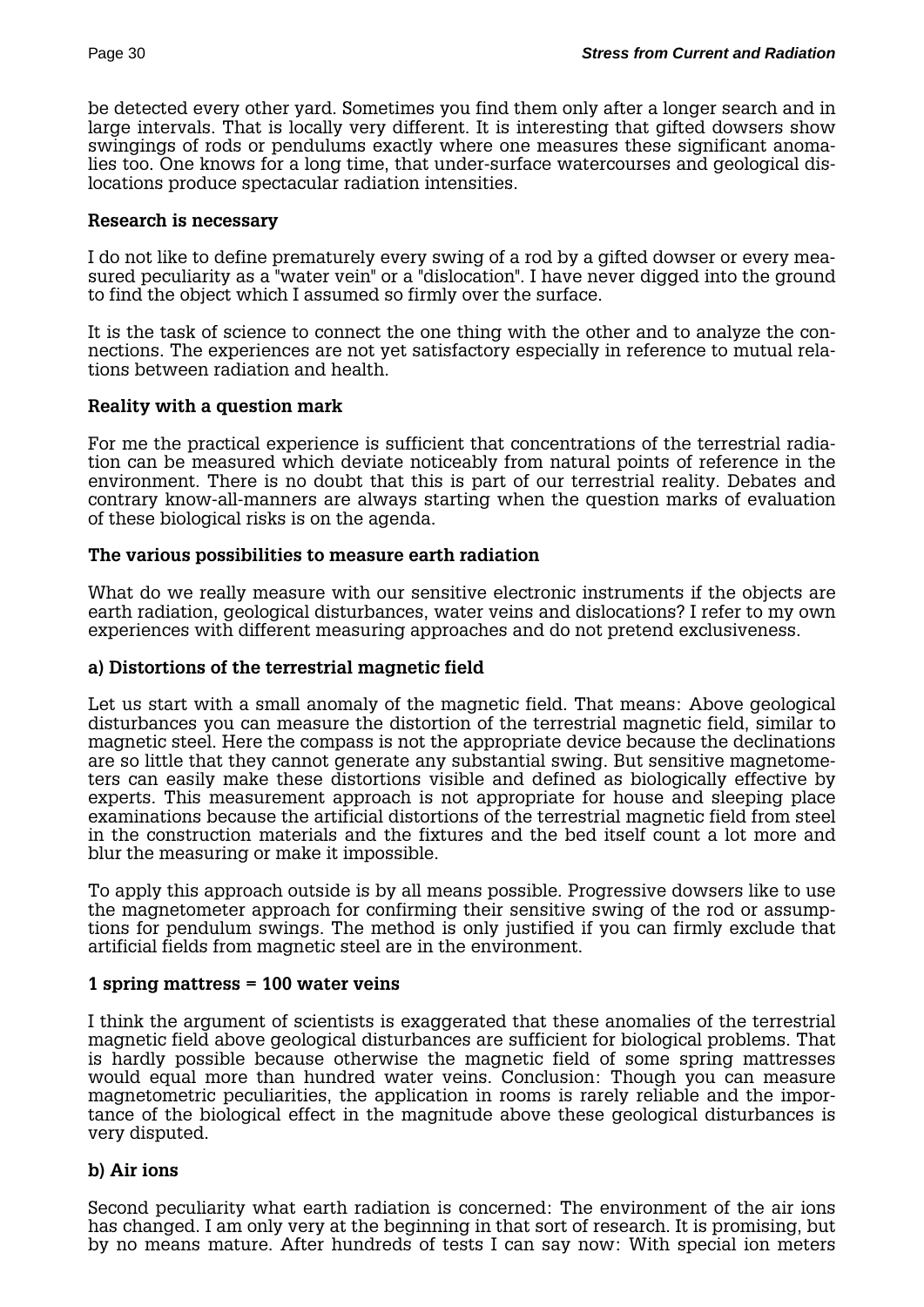(electronic instruments which measure the number of small ions in the air) you can detect regularly increased measurement values above disturbances, particularly in the range of positive air ions.

### **1 plastic bag = numerous water veins**

Also this interesting measurement is extremely difficult and ambiguous, since many factors in our houses mix up the air ions even more than the terrestrial radiation is able to do it. Especially electric fields are an important factor. This measurement is just impossible under the influence of an electrically radiating wall or of an electrostatic loaded curtain. I have discovered that a plastic bag in five yards distance changed the environment of the air ions more radically than it would be possible from the geological subsoil.

# **c) The VHF field strength**

Measurements of the VHF field strength show drops in the measuring curve when above disturbances. Many dowsers and building biologists use that approach. But just here evaluations are almost impossible and the measurements within walls are highly unreliable since you find always declinations of the field strength from construction materials and fixtures, from plants, walls, shelves, tables... and the measuring person. One has to be very critical and attentive not to be taken in by too rash and wrong conclusions.

#### **Take a portable radio...**

In addition the measuring approach takes a lot of time and you must have a good experience. Many manuals say that the locating of geological disturbances with measurements of the VHF field strength is a child's play. The result of this unqualified statement are credulous laymen who go with a 30-bucks portable radio across their sleeping-room and assume water veins and other phenomena of the terrestrial radiation wherever NBC or ABC show bad reception or Elvis is jammed from noise. It would be very nice if things were so easy.

#### **d) Measurements of skin resistance**

Above geological disturbances the human skin resistance changes quite quickly. The corresponding measurements are known as "Georhythmogram" or "Electrogeobioscopy". The georhythmogram measures the skin resistance of a person from hand to hand with simple electrodes and a fitting ohm-meter. The more exact electrogeobioscopy measures between one hand and the points of acupuncture of the other.

Work is done here with special electrodes and devices which are also known from the electroacupuncture. My electrogeobioscopic measurements are using test devices which are well-tried in medicine: Aschoff, MORA and Vega.

#### **It sounds easy...**

When the skin resistance of a test person is normally at 40 kiloohm (Aschoff) the values go up till 100, 200 or even more above zones of disturbance. That sounds easy. But it is not so in practice. Even experts have to face a lot of difficulties.

#### **...but it is not**

The measurement needs a lot of training and is dependent from a lot of factors, to be reproducible: the skin quality of the test person, the moisture of the skin, the pressure of the measuring electrodes on the skin, the correct and safe location of the acupuncture points, the quality of the devices, the degree of the traumatization of the measuring points at the hands, the general constitution...

#### **The body does not tell lies**

Even when all preconditions are fulfilled some problems remain: All stimuli towards the test person will be included into the measurement. All stimuli, a synthetic shirt, radiat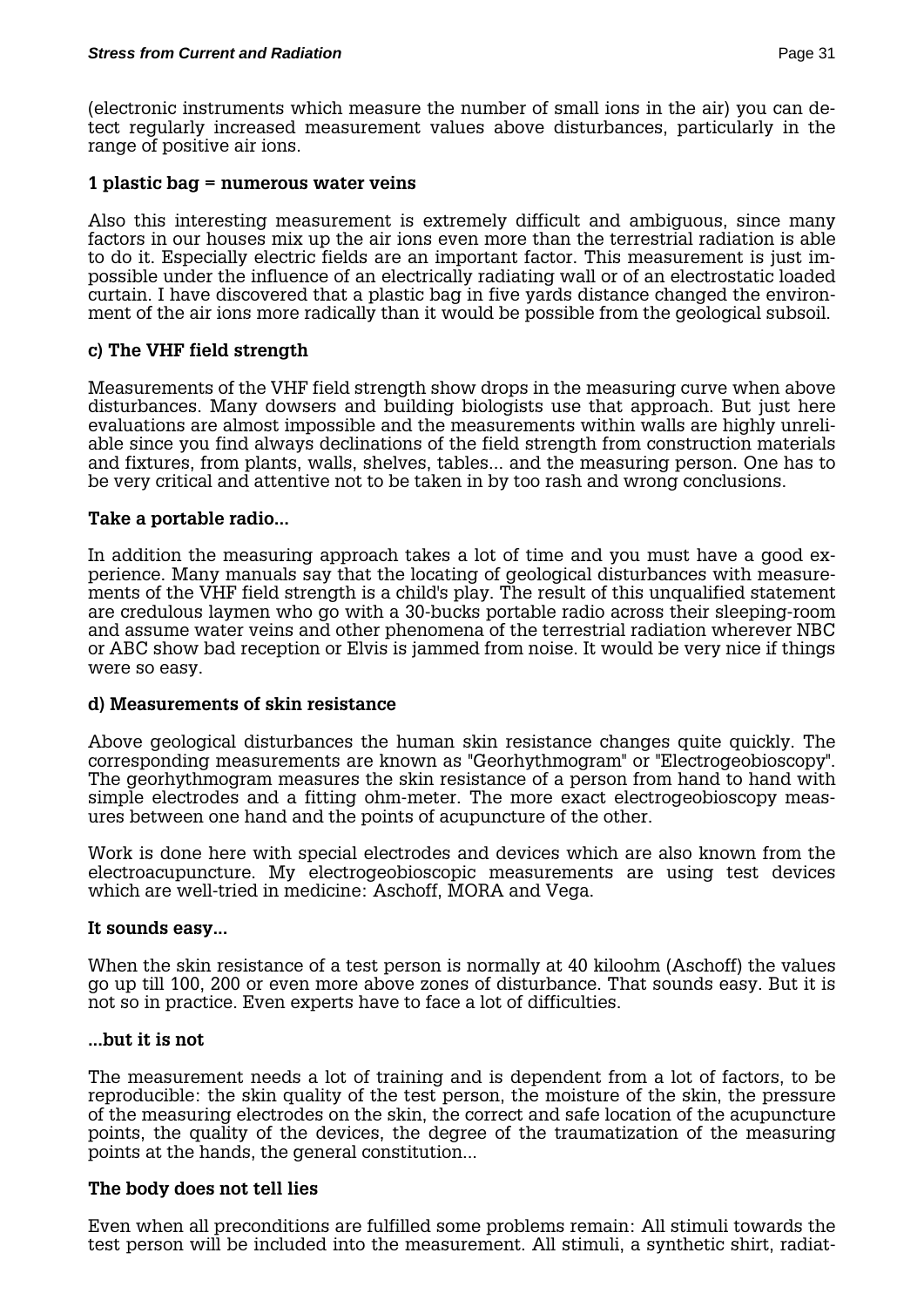ing construction materials, depression, an electromagnetic field, a heavy meal, a cigarette before the test, a gloomy thought about the mother-in-law... a lot of stimuli. That means: The human being reacts to all stress-like stimuli. And the reaction is perceivable in a measurable change of the skin resistance.

# **Water veins or radio alarm**

Only with enough experience I can relate anomalies of the skin resistance to geological stimuli and totally exclude that they are not produced from a radio alarm or a spring mattress. If I am able to do that, than the physical measuring can be reproduced and gives reliable results. One should consider however that every response of a human being to stimuli of his environment is a specific one of him only and should not easily be transferred to others.

# **e) Measurement of radioactivity**

Particularly interesting is the fifth possible approach to measure terrestrial radiations. Above geological disturbances you will detect significant rises of the natural radioactivity. That means: Do I receive the natural and everywhere existing radioactive radiation of the environment with sensitive radiometers than I will get certainly above the so called disturbance zones 20-50% and more higher values.

Though the basic radioactivity of the earth has some local differences, due to the climate and the earth level yet the relativity of the significant rising remains. According to my experiences regular and reproducible increases of radioactivity above geological stimuli in the range of 20 to 50% are significant. Sometimes the swing of the pointer even goes significantly beyond 100%. And that only from gamma and neutron rays. This radioactive electromagnetic radiation is considered as the most penetrating, strongest and biologically most hazardous kind of all known radioactive rays.

#### **As matter of caution**

Admittedly the increased dosage might be relatively small. But nobody can exclude that an avoidable risk exists under long term influence at the sleeping place, every night eight hours in the same physical position and that for years. If I can sleep after a change of the sleeping place position for the next 20 years with only half of the amount of radioactive disintegrations, then - as a matter of caution - I see no reason to prefer the double charged place. Harmless minimal dosages do not exist. Regardless to the kind of radiation. No sensible scientist dares to contradict.

I think it is greatly exaggerated to speak rashly of "cancer zones" if one refers to the terrestrial radiation and corresponding peculiarities. But I also think it is equally ignorant to do business as usual.

According to my own personal experience and the statements of innumerable research and test reports again the healing successes after moving the bed cannot be discounted merely as a psychological reaction, placebo or coincidence.

Again the sentence is true: "The dosage is the poison". All sorts of radiation can be healthy or hazardous. That is the same for the earth as for the sun. Too much sun is dangerous. To much earth too?

# **In the cellar and on the roof**

This terrestrial radiation penetrates iron, plastic, glass, whole houses...everything. During a meeting in Seattle/USA I have detected the phenomenon in a 22 floor hotel on six different levels: Down in the underground garage, at the first floor near the reception and at the roof - always the same values. Down and at the top. On the same premises.

#### **Chernobyl in your own home**

One has to be cautious only if artificial radioactive radiators are nearby. I can tell you a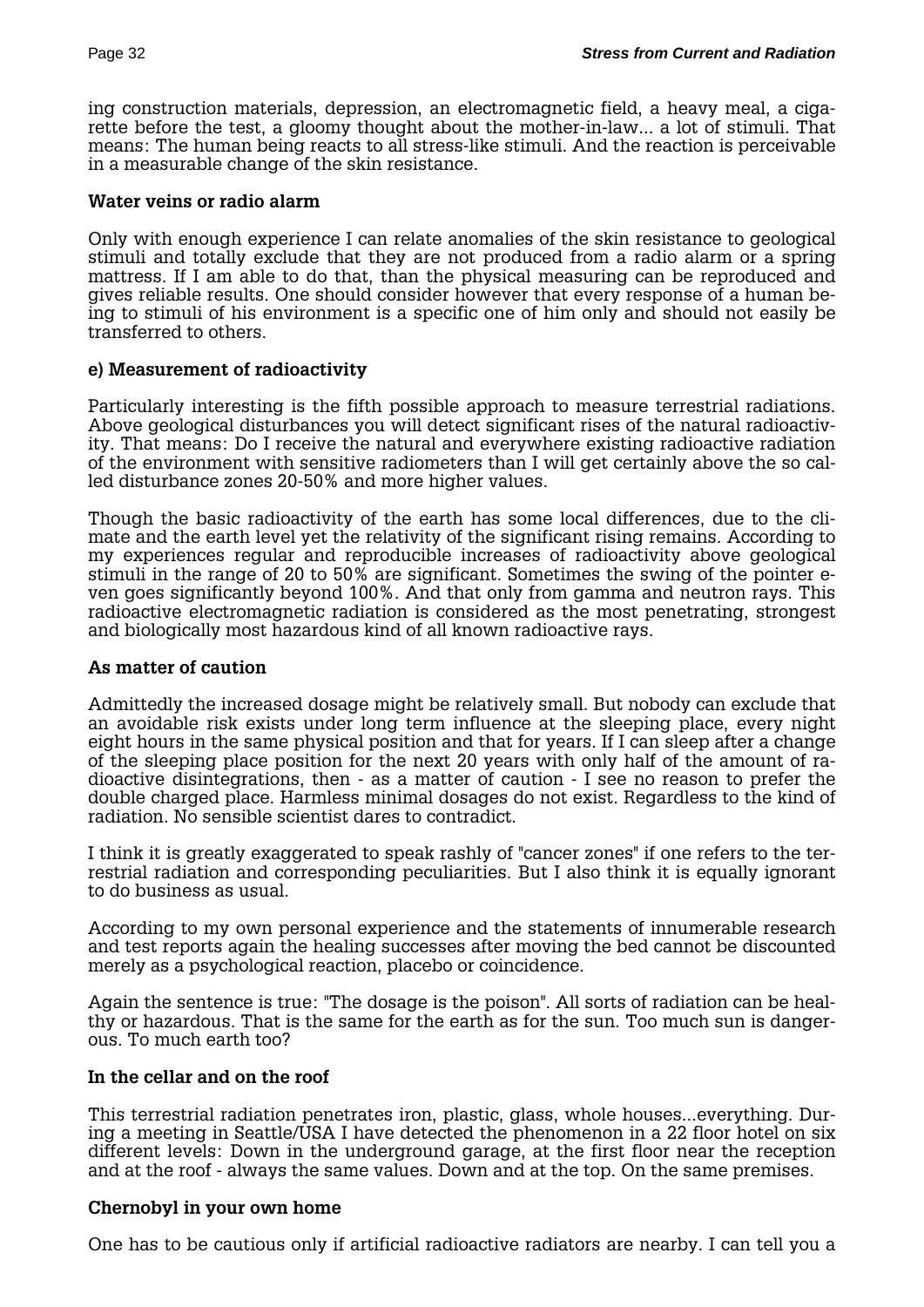thing or two about that. I have found houses in which the radioactive radiation was higher than that which had been sufficient after the Chernobyl accident to close playgrounds and public swimming pools by decree. The reason: radioactive construction materials. Cinders, ashes, chemical gypsum, tiles, pumice and metallurgical stones, all sorts of possible and impossible industry waste. Dangerous recycling within the own home. In such an environment you should not care about terrestrial radiation any longer. Would you measure a chirping cricket in the mid of a noisy rock concert?

#### **"Super-accident" at the sleeping place**

A few antiques, minerals and glazes in direct range of the body can radiate so strongly, that the biological risk must be immense. Visiting three patients with brain tumours I have found just beside the head a radioactively radiating very old alarm clock, then a dark green glazed image of St. Mary and in the third room an orange ashtray in the art nouveau. In all three cases the radioactivity radiating into the head was several times higher than the law allows it for workers in nuclear power plants for a short time! It takes all kinds! Fortunately only rarely.

#### **The measurement device, a scintillation counter**

For measuring the terrestrial radiation I use my most expensive instruments: high-sensitive scintillation counters. For measuring construction material I use various proportional and Geiger-Müller-counter tubes and xenon-large-area detectors.

My experiences with measurements of radioactivity soon lead to the decision, to let build a measuring device which was especially well suited for building-biological and geo-biological work and constructed according to my own plans: the scintillation counter. The very high sensitivity of the third prototype convinced me: more than 250 impulses per second in a normal radiation background. That was the right device!

A scintillation counter receives gamma rays via a crystal sensor. The rays are converted into light flashes, boosted as electrical impulses via a photomultiplier and then calculated and displayed by sophisticated electronics. Beside its extreme measuring preciseness the scintillation counter has the particular advantage of an extreme sensitivity for gamma rays. And it is the only device with a sensitivity for neutrons.

The relations became more and more obvious. I became more and more excited. The search for books and exchange of experiences started. The frustration was large, I seemed to be the only person interested in the subject. Finally I got some little references. Already Wüst had reported about measurements of the gamma rays at "geopathic zones". The scientists, physicists and doctors Williams, Weber, Cody, Lorenz and Bickel (the last one comes from California) had made similar successful experiments.

The picture became more complete when I met Jakob Stängle for the first time. He more than anybody else has shown, that there is a relation between the subterraneous water sources and the ionizing radioactive radiation.

#### **Jakob Stängle and his scintillation measuring**

Hundreds of successful drillings are the result of his scintillation measurements. He has opened up thermal fountains in spas. Some of the well known mineral waters only exist because he found their origin deep in the earth. He has supplied communities and companies with precious water. He shows with his supra-sensitive measurement device - it makes more than 1000 impulses per second - on the ground what one will find beneath the surface with absolute guarantee: water.

More than 35 years of experience make it possible: Stängle defines with his measuring the exact depth, the richness till the very gallon, the mineralization and the temperature of the localized water.

The Daimler-Benz company had made already five expensive unsuccessful drillings before they called Jakob Stängle with his scintillation counter. The sixth drilling was the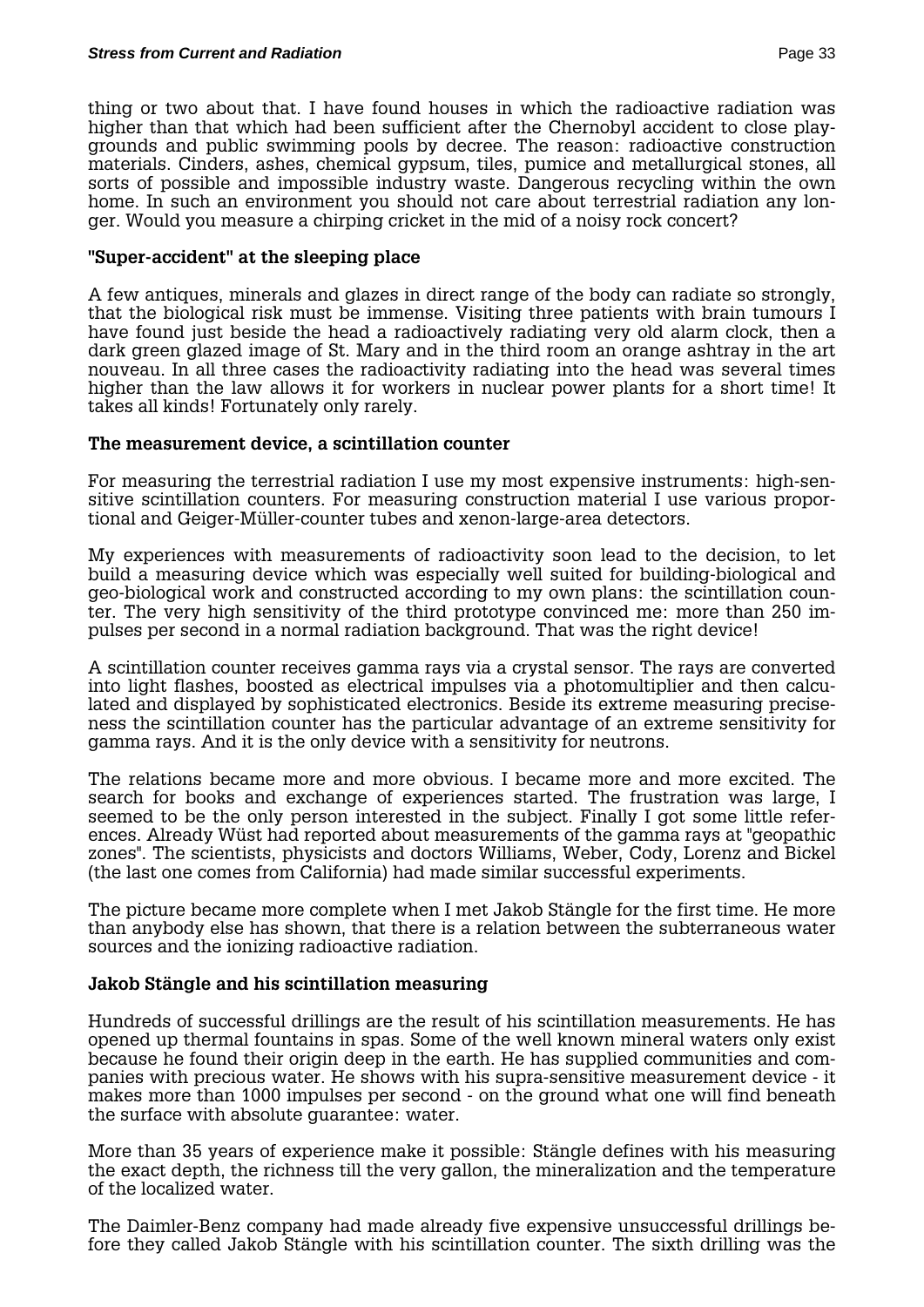final one. The found water had the prophesied 17 degree of hardness and flew abundantly. A similar situation happened at IBM. At other big companies too.

35 years ago Bad Zurzach became a spa. All bells rang when the drilling machine cut the granite crack 500 yards below out of which the curative water came. Jakob Stängle had spoken of 490 till 510 yards. He and his measurement device were right in the end. The future of the Swiss town was guaranteed.

More than 60 years ago Baron von Pohl assumed with his rod all subterraneous water veins in Vilsbiburg/Bavaria and recorded them in a map of the town under official supervision. One realized significant relations between these zones and the cancer patient of the town. They had their sleeping places exactly there.

1972 Jakob Stängle walked through Vilsbiburg with his scintillation counter and totally confirmed the work of his sensitive predecessor by exact measurement in two absolute blind tests.

# **Officially mapped and confirmed**

An architect intended buying and renovating a large villa at the Baldeney lake in Essen/ Germany. My measurement of radioactivity with the scintillation counter showed a 12 yards broad disturbance which could be detected in the whole house and almost on its total surface and outside the building in the nearby environment.

The sceptic went to the geological state agency and got the confirmation. Exactly there was a water-bearing dislocation which was officially plotted in two geological maps from 1911 and 1980. I would not have thought about that.

A doctor recommend to the manager of a concert agency to make a house examination by me. She lived in the south of the Baldeney lake. There I found the same rare result: anomalies in the total house. Also she looked into the geological maps and what did she found: the second disturbance which was mapped in the Krefeld agency.

After those challenging result I bought several geological maps from Northrhine-Westfalia/Germany and checked ten plotted geological disturbances with my measuring devices. In all cases my scintillation counter showed for hundreds of yards different values above or under the average. You cannot get a better reproduction.

#### **Primary factor**

The doctor Dieter Aschoff, active in the topic of terrestrial radiation and corresponding diseases for decades, confirmed that the scintillation counter shows the primary factor for the hazardous effects of disturbance zones: radioactivity. He sees relation between the measurements and the neutron radiation in the earth moderated from the water veins. To his opinion the radiation is received from the crystal in the device. That would explain a lot of things, for example why the geological stimulus can be fully detected even on the last floor of the skyscraper. Neutrons penetrate all solid materials nearly unmoderatedly for miles. Only water and a few other specific materials moderate. And therefore the radiation can be so distinctly measured because it does not penetrate without registration but disintegrates much earlier than normal in the measuring nose due to the moderation and by that it generates the impulse.

But the radioactivity does not only disintegrate in the measuring nose but also in the body. Dr Aschoff knows like any other doctor that neutron radiation can produce mutations. Neutrons are at the top of biological risk evaluation. They are not comparable with alpha, beta, gamma and x-ray radiations.

#### **Little is much**

It is astonishing to read the current results of several research institutes among them the radiation center in Gießen: Cell changes from very low radiation dosages were much more frequent than you would have expected based on our present knowledge.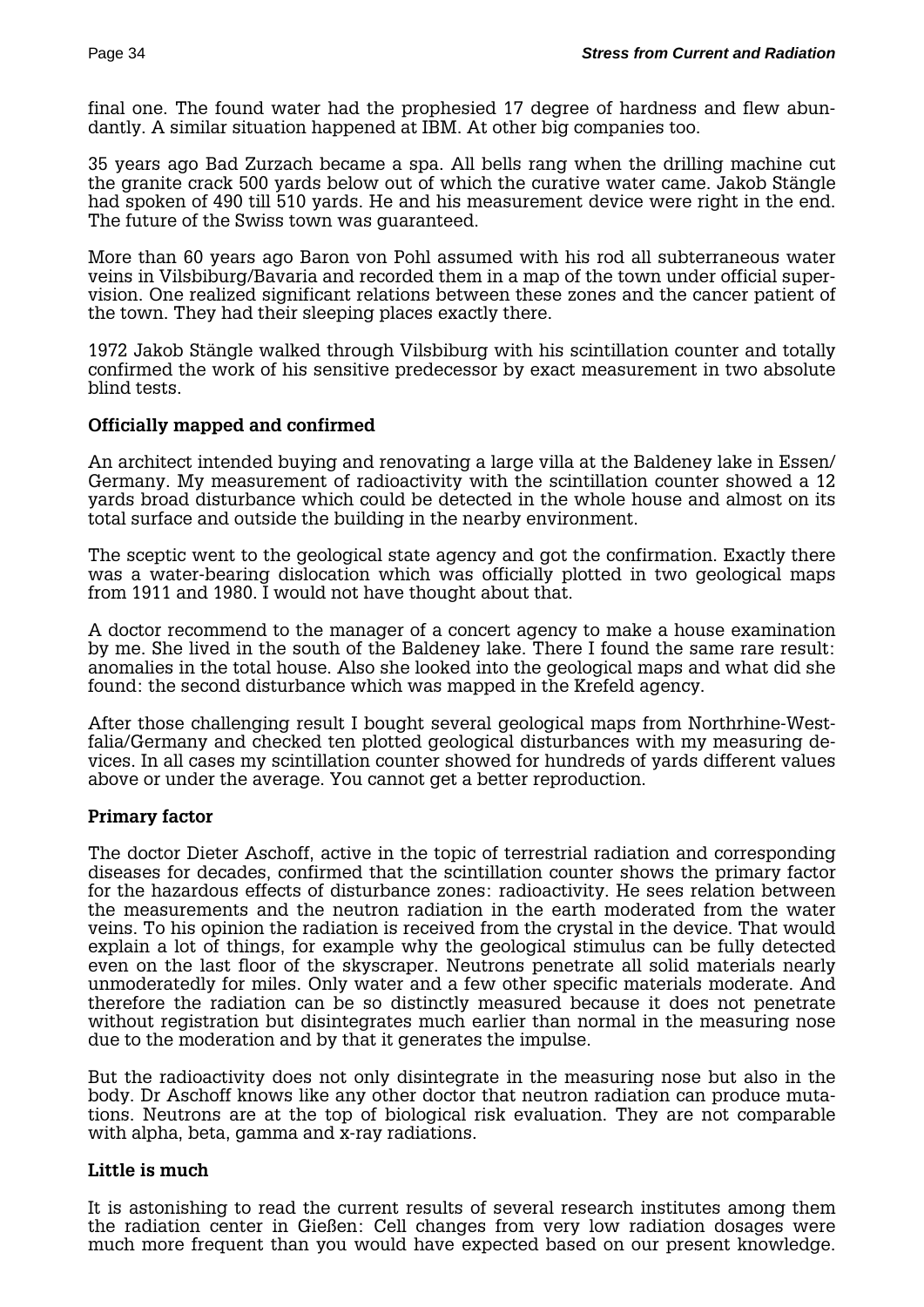Only a small amount of radiation proved to be more capable to change the genotype and to generate cancer than you would expect in relation to much larger amounts. Can little be much?

The present results are sufficient to challenge the corresponding science to do more research. Questions without answers do not change the facts: There are absolutely direct relations between ionized radiation how radioactivity is sometimes called and "geopathy" how the medicine calls the consequences of subterraneous water veins and other geological dislocations.

# **A matter of faith...**

You see, one has not to rely solely on the pendulum or the rod. Certainly we find experts in this field. But last not least you never know who enters your house and so it is a matter of faith or confidence.

I know three dowsers who are able to detect terrestrial radiation with a sufficient reliability. Unfortunately I know still more dowsers who make so much nonsense that I cannot understand why prudent persons can be taken in by them. I find it especially scandalous if one plays with seriously ill persons because of money or the reputation by helpless people.

# **Official examinations proof my experience: 99% are not able to do it**

In America, Australia, Sweden and Germany many thousand dowsers have been tested thoroughly during the last couple of years. Are they capable or not? 99% are not capable. All test results of investigating scientists and universities have shown that. It is also my startling experience. After 3000 home examinations I have only found five cases where the results of dowsers have been identical with the physical measurements. And I have many encountering with dowsers. Often I am not the first investigator in the house.

Also Prof. H. König demands measurement instead of assumption. He made with other scientists a research which was funded by the Federal Minister for Research with 400.000 DM and has only recently published his results. He tested 500 dowsers, all of them agreed to the test conditions. The capability of five of them was "with high probability". That again is only one percent.

#### **Seven dowsers**

Again three case studies: A young ill lady ordered seven (!) dowsers during one year. Seven times she rearranged her sleeping-room and moved her bed. Seven times the dowsers assumed a new "water vein" under the sleeping place with rod swings. The result: The bed itself was loaded from extreme magnetic radiators (iron bed and springs). Thus the disturbing zone (bed) was moved around the house fleeing from the alleged water vein.

A wooden bed without iron parts in the frame and mattress brought the desired result: the lady recovered. The measuring result: no water veins in the house.

#### **The bed in the tub**

A dowser assumed in a home of a couple with its 12-years daughter with cancer disease so many water veins and dislocations that no square yard remained for stress-free sleeping. The family was despaired. It intended to sell its apartment. When the family did not agree to the very expensive "fault-clearing" they finally found a last stress-free place in the bathroom...

My local measurement: The total apartment had a loading of extreme 400.000 volt per meter because of an electrostatic synthetic floor. No wonder that the tiled bathroom was without stress. Today they have cork on the floor in kitchen, office, living room and sleeping-room. They never have thought again about selling their apartment.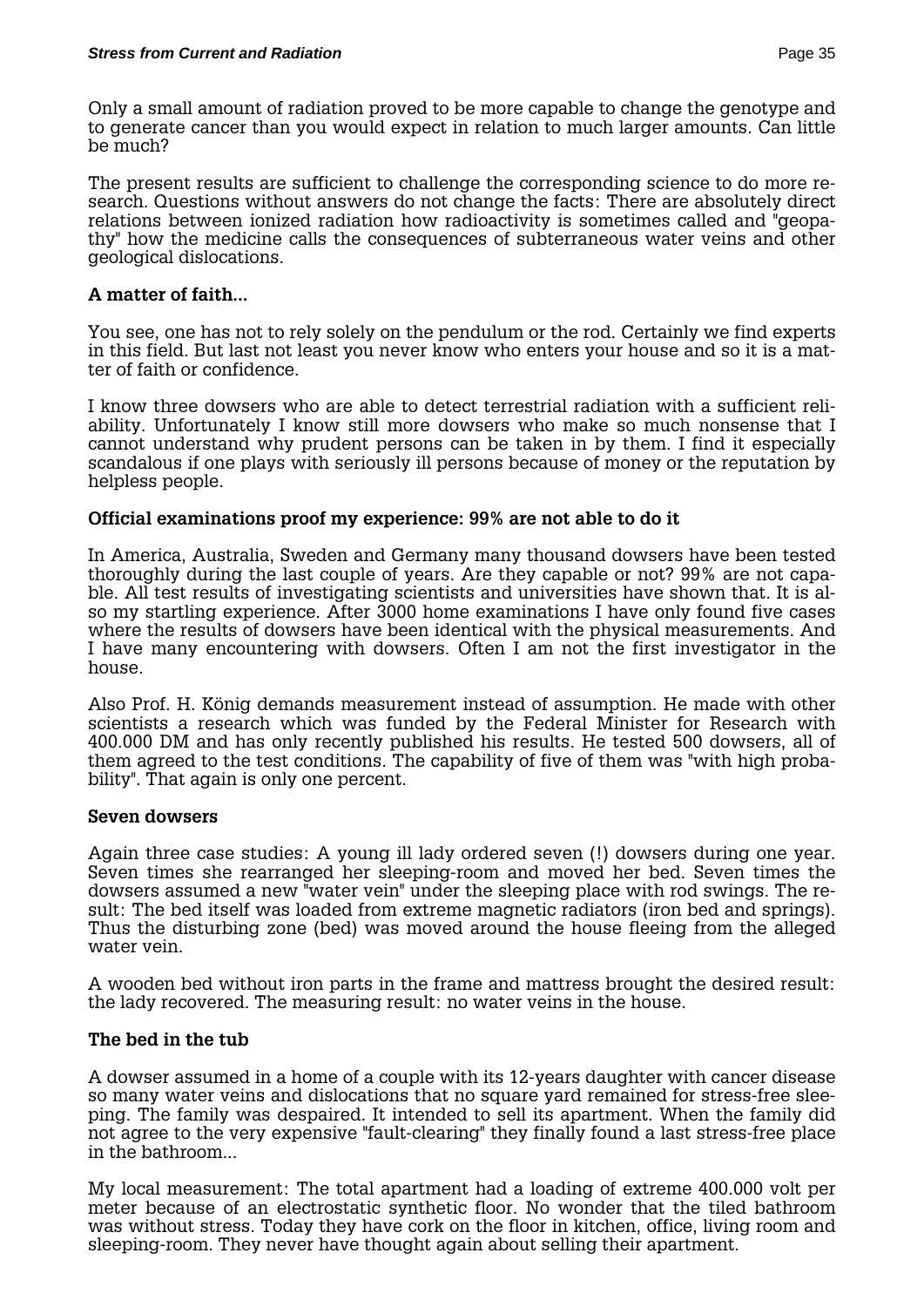### **The distant assumption**

A notary has cancer and asks a dowser who not even enters the flat but makes a pendulum swing at the floor plan. Dowsers call that a distant assumption. Result: 300 Marks and the statement, that there is a water vein under the bed. Enclosed - again 100 DM is a pencil drawing with chaotic scribbles. The statement: His curing energy had been transferred with the pencil on the paper and would care forever for an undisturbed sleeping place if the sheet of paper would be placed under the bed. The reality: The notary slept below the supply network room of a skyscraper. The change of the room avoided the high electromagnetic fields. No water veins at all. His health condition stabilized within a short period of time.

#### **Anti-interference devices**

Often one finds during house inspections a number of "anti-interference devices" like small boxes, blankets, mattresses and plates, flowerpots full of pebbles, systematically arranged coins under the bed and futuristically looking antenna arrangements, mysterious interference senders, pyramid-like constructions and wires, loops and circles made from copper, horseshoes on the room door, cork under the mattress, beer bottles full of holy water in the wardrobe or glass bulbs hidden in the garden, colored drawings with all sorts of symbols from all cultures and religions, ampullas at the wall with mysterious bad-smelling liquids, welded plastic boxes without any contents, emitters of magnetic waves, packages of peat, straw, highly polished crystals, resonators and absorbers with and without international certificates of unknown associations, little stripes of aluminum foil on the skirting. Alas, one might think to meet mad persons.

And all those things have no effect at all. How do you want to screen neutron radiation on the eighteenth floor? Even doctors recommend such or similar useless nonsense.

### **A pattern of good and evil**

Every other year a new researcher detects a certain new radiation phenomenon, calls it by its own name and puts himself thereby into the dowsers' history. If you believe that then you do not find a square yard on the earth without disturbances by a "cosmic" zone. Be that from global or diagonal net or grid zones, from radiation pyramids, cubes, double and geomantic zones, telluric radiations and carbon grids, everything nicely portioned in one, two, three, four different priorities.

Thus the total cosmic wave jam splits our nice world criss-cross from the South to the North, from East to West into a pattern of good and evil yard for yard according to his inventors Hartmann, Curry, Wittman, Berschneider, Mettler, Schneider, Schweitzer, Benker and others.

#### **Again many unsolved riddles**

You see, ladies and gentlemen, we have contradictions here too. The number of theories equals the number of persons who are working with them. I am becoming sceptic if I hear of a self-called expert who has the right knowledge. We do not have yet such an expert. But in regard to the terrestrial radiation we still have a lot of unsolved riddles beside the ones which we have already solved.

I restrict myself to show the peculiarities which we can measure. As for any additional assumption referring to the existence of geological disturbances and their effects I react with extreme caution.

# **Undisturbed**

I define a room or a house geologically undisturbed not before at least two measuring parameters are absolute in balance: the radioactivity and the magnetic field of the earth. If they are indications of geological disturbances then I always recommend a change of the sleeping place and the medical control as a matter of caution. The positive feedbacks of patients and the constructive cooperation with doctors and nonmedical